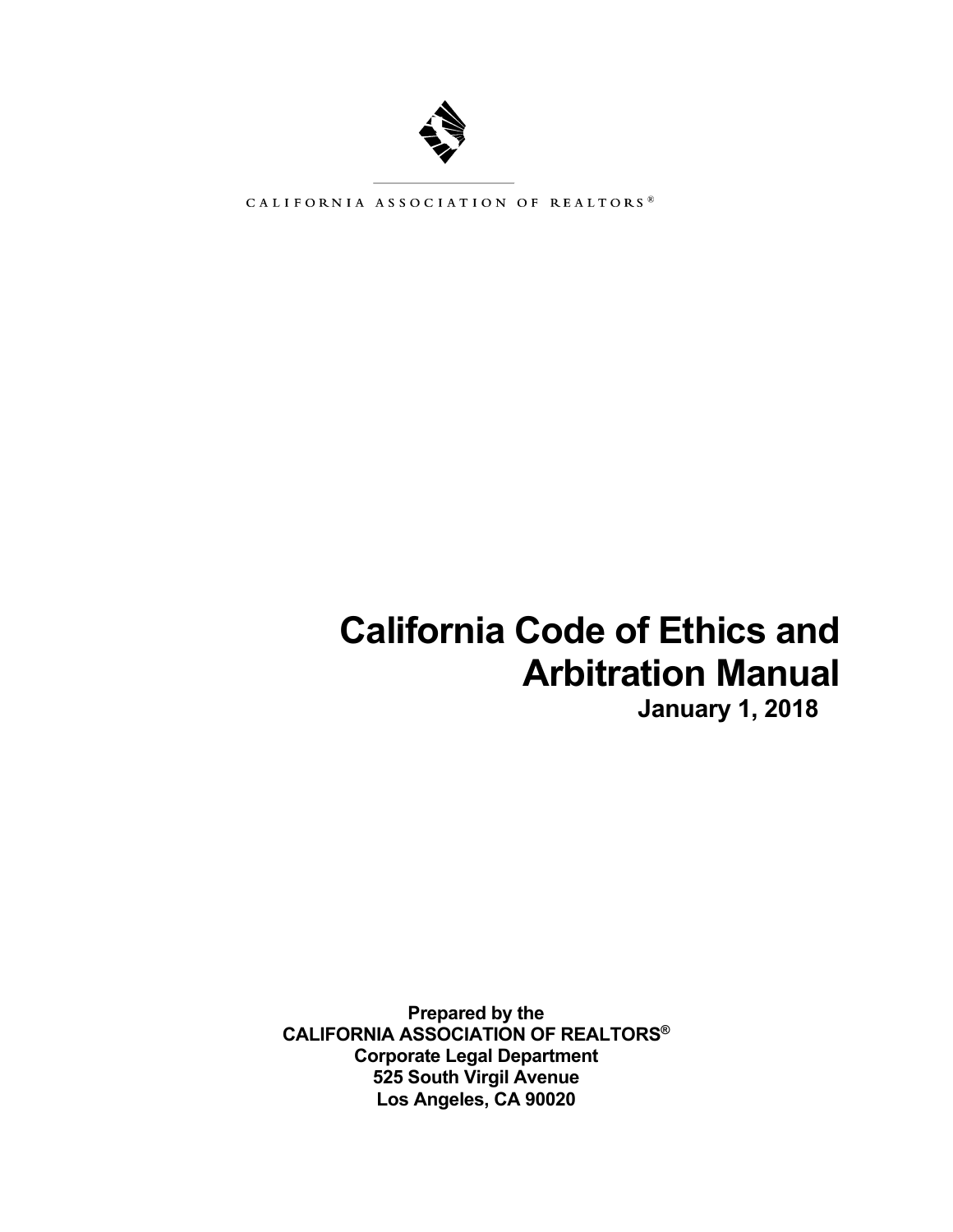#### **Introduction**

The *California Code of Ethics and Arbitration Manual* ("Manual") is designed and intended for use by Member Associations of the California Association of REALTORS<sup>®</sup> ("C.A.R.") for administration of professional standards matters. The Manual is drafted to be in compliance with the applicable policies of the National Association of REALTORS® and California state law. If a Member Association desires to adopt a different set of rules for administration of professional standards or desires to change the model provisions contained herein, it is recommended that the Member Association have such rules and procedures reviewed by legal counsel and approved by NAR prior to actual use.

# **Changes to this Manual**

 From time to time C.A.R. updates this Manual to comply with changes in NAR policies or California law. All substantive changes to the Manual from the last edition have been made and shown in red underlined typeface.

Some of the major changes to the Manual for 2018 are as follows:

- 1. References to "BRE" were changed to "DRE," since the Bureau of Real Estate will become the Department of Real Estate as of July 1, 2018.
- 2. Sections 13(a) and 49(a) were revised to clarify that the notice requirements described therein apply only to notices sent by the Association.
- 3. Section 18(a) was revised to clarify that an Association is not required to provide an EA for a party if the Association has not adopted the EA program.
- 4. Sections 33(c) and 65(c) were revised to clarify that if a party wishes to present visual, audio, or video evidence at the hearing, it is that party's responsibility to provide the equipment necessary to display or play the evidence for the hearing Panel.
- 5. Sections 38(o) was revised to clarify that review hearings are never recorded.

#### **Questions**

C.A.R. provides this Manual as a member service to Member Associations. In addition, the C.A.R. provides advice to Member Associations regarding the interpretation and application of the *Manual*. Any questions from Member Associations regarding this *Manual* can be directed to the C.A.R. Corporate Legal Department at (213) 739-8381.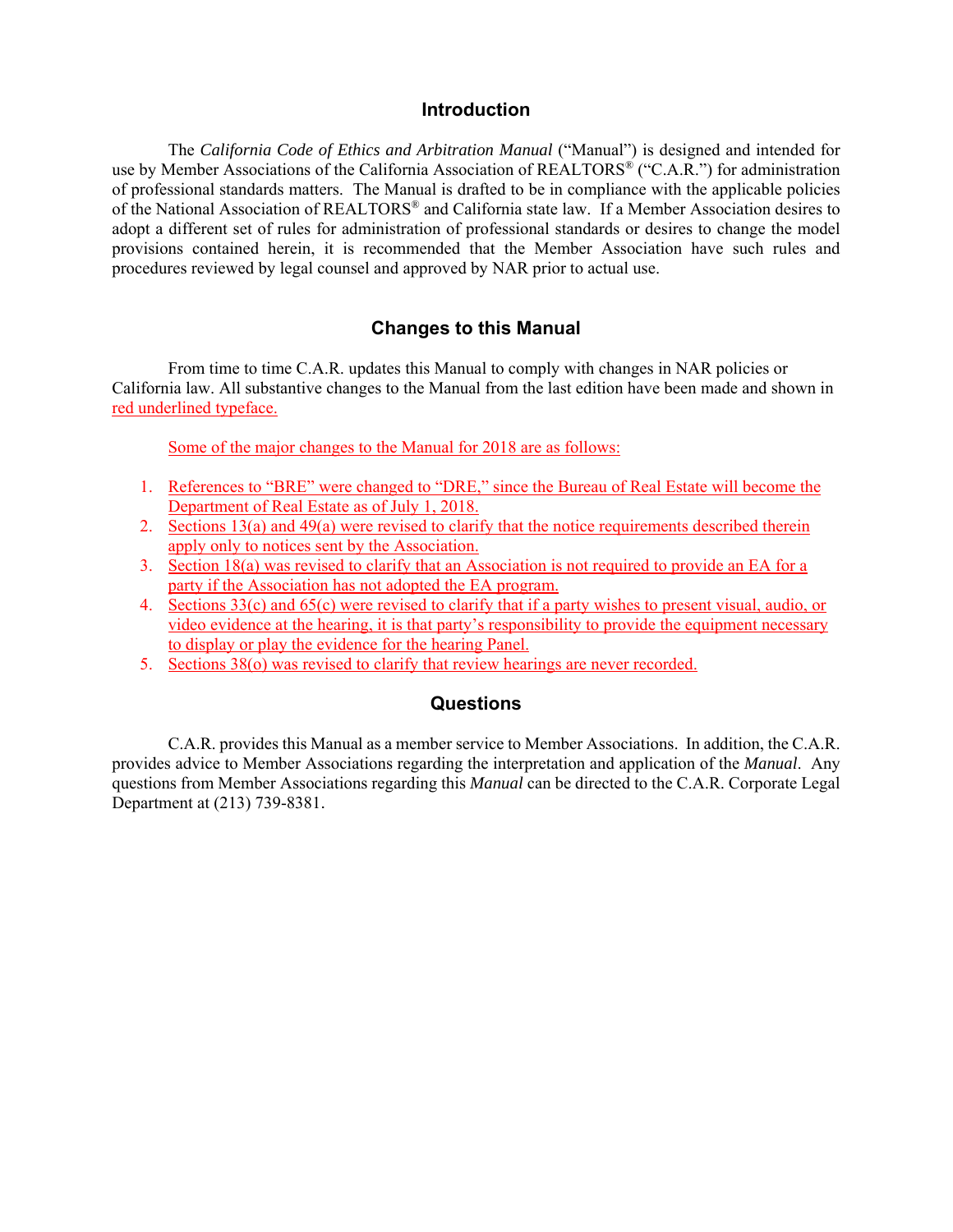# C O N T E N T S

| Section 3. Power to Take Disciplinary Action Against an Association Member 3            |  |
|-----------------------------------------------------------------------------------------|--|
|                                                                                         |  |
| Section 5. Power to Take Disciplinary Action Against an MLS Participant or Subscriber 4 |  |
|                                                                                         |  |
| Section 7. Nature of Discipline Against an MLS Participant or Subscriber  5             |  |
|                                                                                         |  |
|                                                                                         |  |
|                                                                                         |  |
| Section 11. Multi-Association Professional Standards Hearings and Shared Panelists 7    |  |
|                                                                                         |  |
|                                                                                         |  |
| Section 14. Waiver; Copyright Representation and Indemnification Agreement for Photos 8 |  |
|                                                                                         |  |
|                                                                                         |  |
|                                                                                         |  |
|                                                                                         |  |
|                                                                                         |  |
|                                                                                         |  |
| Section 21. Designated $REALTOR^{\otimes}$ as a Respondent in an Ethics Hearing  12     |  |
| Section 22. MLS Participant as a Respondent in an MLS Rules Hearing  12                 |  |
|                                                                                         |  |
|                                                                                         |  |
|                                                                                         |  |
|                                                                                         |  |
|                                                                                         |  |
|                                                                                         |  |
|                                                                                         |  |
|                                                                                         |  |
|                                                                                         |  |
|                                                                                         |  |
|                                                                                         |  |
|                                                                                         |  |
|                                                                                         |  |
|                                                                                         |  |
|                                                                                         |  |
|                                                                                         |  |
| Section 39. Distribution and Publication after Discipline is Final24                    |  |
|                                                                                         |  |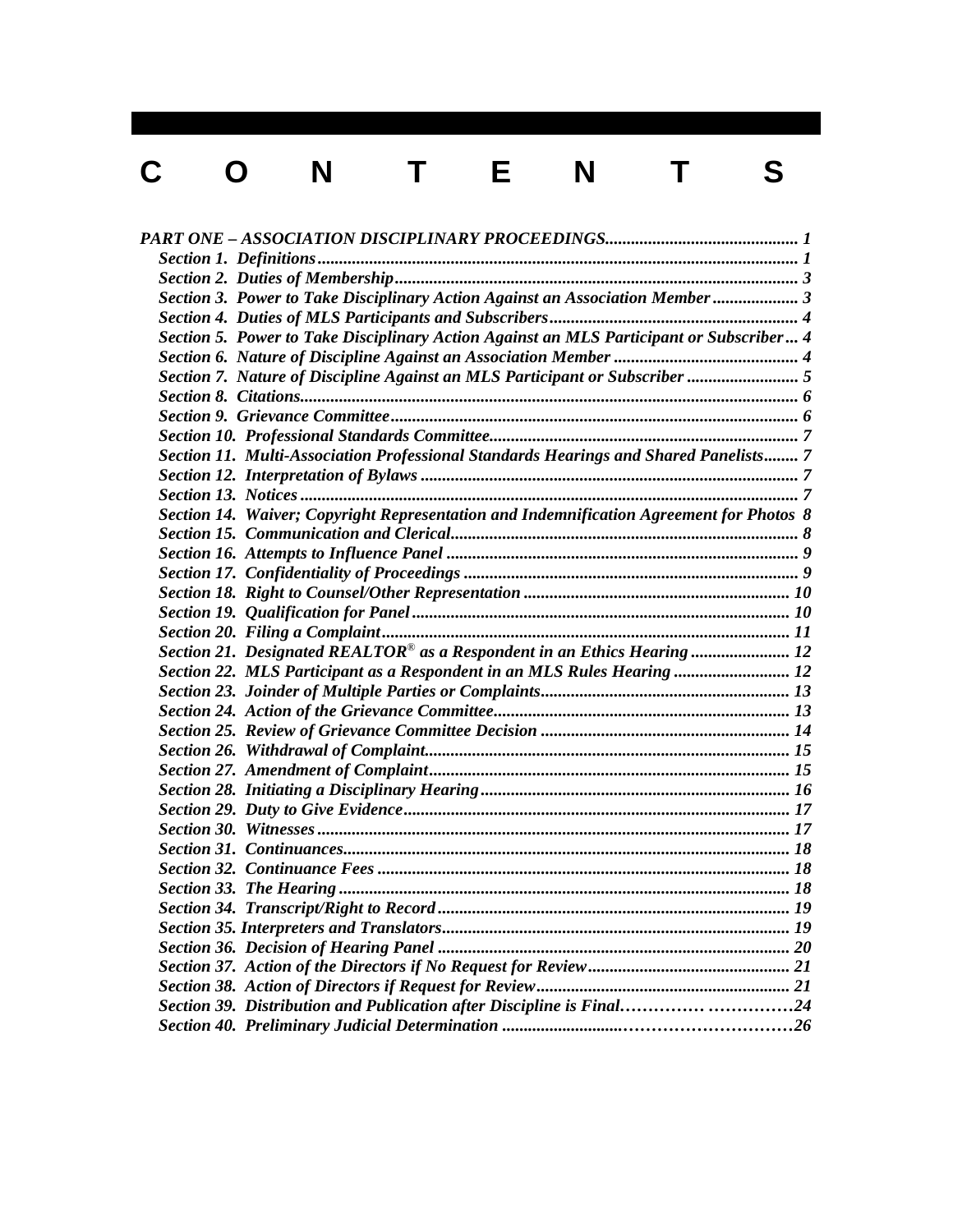| Section 43. MLS Participant's and Subscriber's Duty and Privilege to Arbitrate  28    |  |
|---------------------------------------------------------------------------------------|--|
|                                                                                       |  |
|                                                                                       |  |
|                                                                                       |  |
| Section 47. Multi-Association Professional Standards Hearings and Shared Panelists 29 |  |
|                                                                                       |  |
|                                                                                       |  |
|                                                                                       |  |
|                                                                                       |  |
|                                                                                       |  |
|                                                                                       |  |
|                                                                                       |  |
|                                                                                       |  |
|                                                                                       |  |
|                                                                                       |  |
|                                                                                       |  |
|                                                                                       |  |
|                                                                                       |  |
|                                                                                       |  |
|                                                                                       |  |
|                                                                                       |  |
|                                                                                       |  |
|                                                                                       |  |
|                                                                                       |  |
|                                                                                       |  |
|                                                                                       |  |
|                                                                                       |  |
|                                                                                       |  |
|                                                                                       |  |
|                                                                                       |  |
|                                                                                       |  |

|--|--|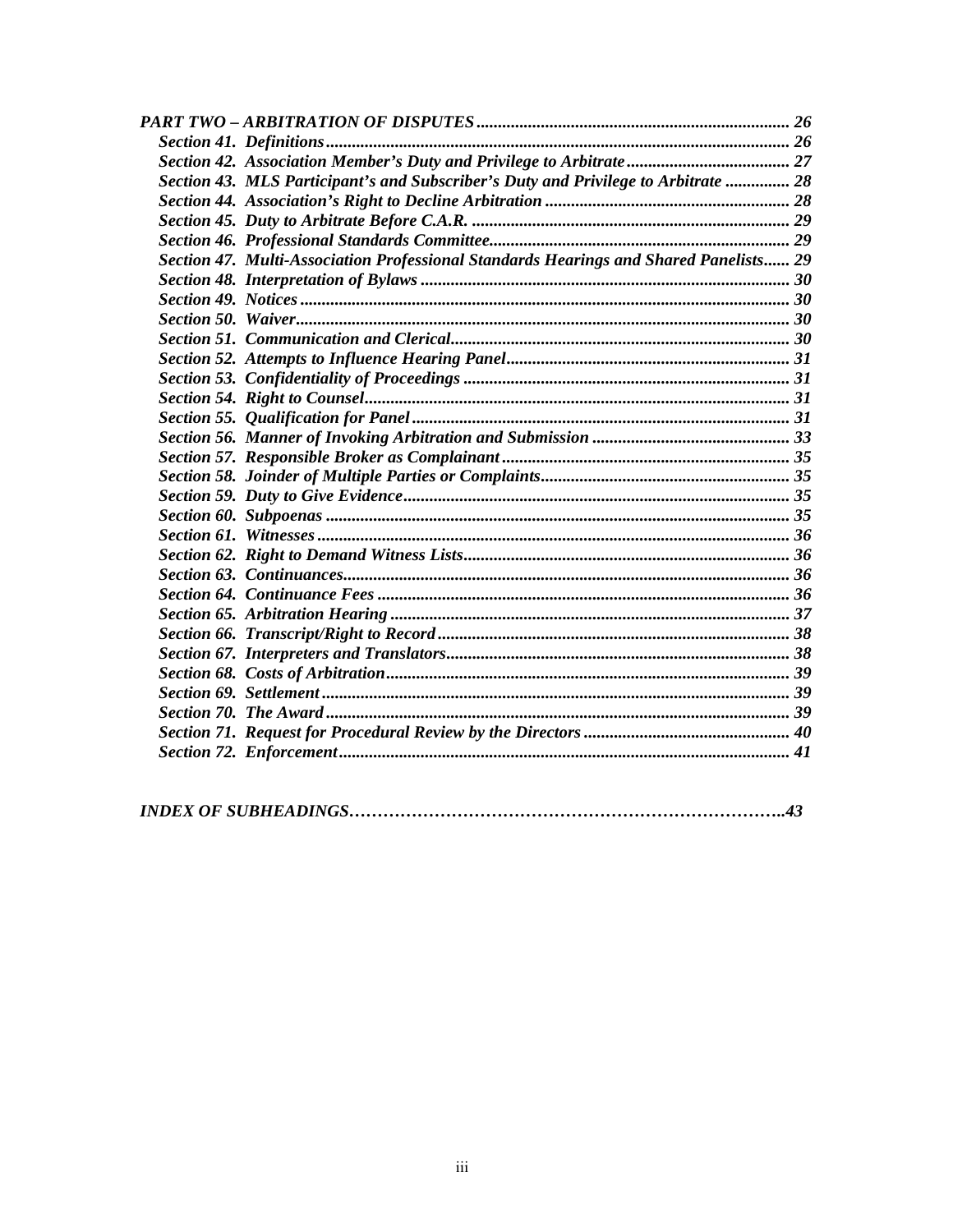#### **PART ONE – ASSOCIATION DISCIPLINARY PROCEEDINGS**

#### **Section 1. Definitions**

As used herein,

(a) "Association" means the local Board or Association of REALTORS® and any other Association of REALTORS® to which the Member belongs, including California Association of REALTORS®  $(*C.A.R.")$ .

(b) "Association Executive" means the chief staff executive of the Association or his or her designee, or the elected Secretary of any Association not having a chief staff executive.

(c) "Complainant" means the person who has a grievance against the respondent and who files a disciplinary complaint. In some cases the Association Grievance Committee is the complainant.

(d) "Designated REALTOR®" means the member designated in Association records to be responsible for the conduct of individuals affiliated with the office(s) and accountable to the Association for all duties and obligations of membership.

(e) "Directors" means the Board of Directors of the Association or appropriate body appointed by the Board of Directors when considering professional standards or MLS rules matters covered in this Manual.

(f) "Disciplinary hearing" refers to an ethics hearing or other membership obligation hearing relating to disciplinary matters or to an MLS rules violation hearing to determine whether a violation of the MLS rules occurred.

(g) "Expulsion from Membership" means expulsion from membership in the Association for a period of not less than one (1), but not more than three (3) years, with reinstatement to membership only by application as a new member after the end of the period of expulsion, with the application considered on its merits.

(h) "Expulsion from MLS" means expulsion from all privileges and services of the MLS on terms and conditions expressly stated for a period of time not less than one (1) year, but not more than three (3) years. Expulsion from all privileges and services of the MLS shall include, but is not limited to, the ability to submit listings to the MLS, retain current listings in the MLS data base, use computer terminals, receive MLS Compilations or comparable materials. Reinstatement to MLS services as a full Participant or Subscriber shall be by application as a new MLS participant or Subscriber after the end of the period of expulsion, with the application considered on its merits.

(i) "Fine" means an appropriate and reasonable fine commensurate with the gravity of the determined violation of the N.A.R. Code of Ethics or any other membership duty, not to exceed \$15,000 per party, per hearing, for an ethics violation or REALTOR<sup>®</sup> membership duty, and not to exceed \$15,000 per party, per hearing, for violation of an MLS Rule or MLS membership duty, and in each case the fine is payable to the Association.

(j) "Member" means a REALTOR®, or REALTOR-ASSOCIATE® member of the Association, whether primary or secondary.

(k) "Panel" means the members of a Grievance Committee when serving in a given case, a hearing panel in a Disciplinary hearing as defined in subsection (f) above, or a review panel of the Directors as defined in subsection (e) above when considering professional standards or MLS rules matters covered in this Manual.

(l) "Participant" means any individual defined in the MLS rules and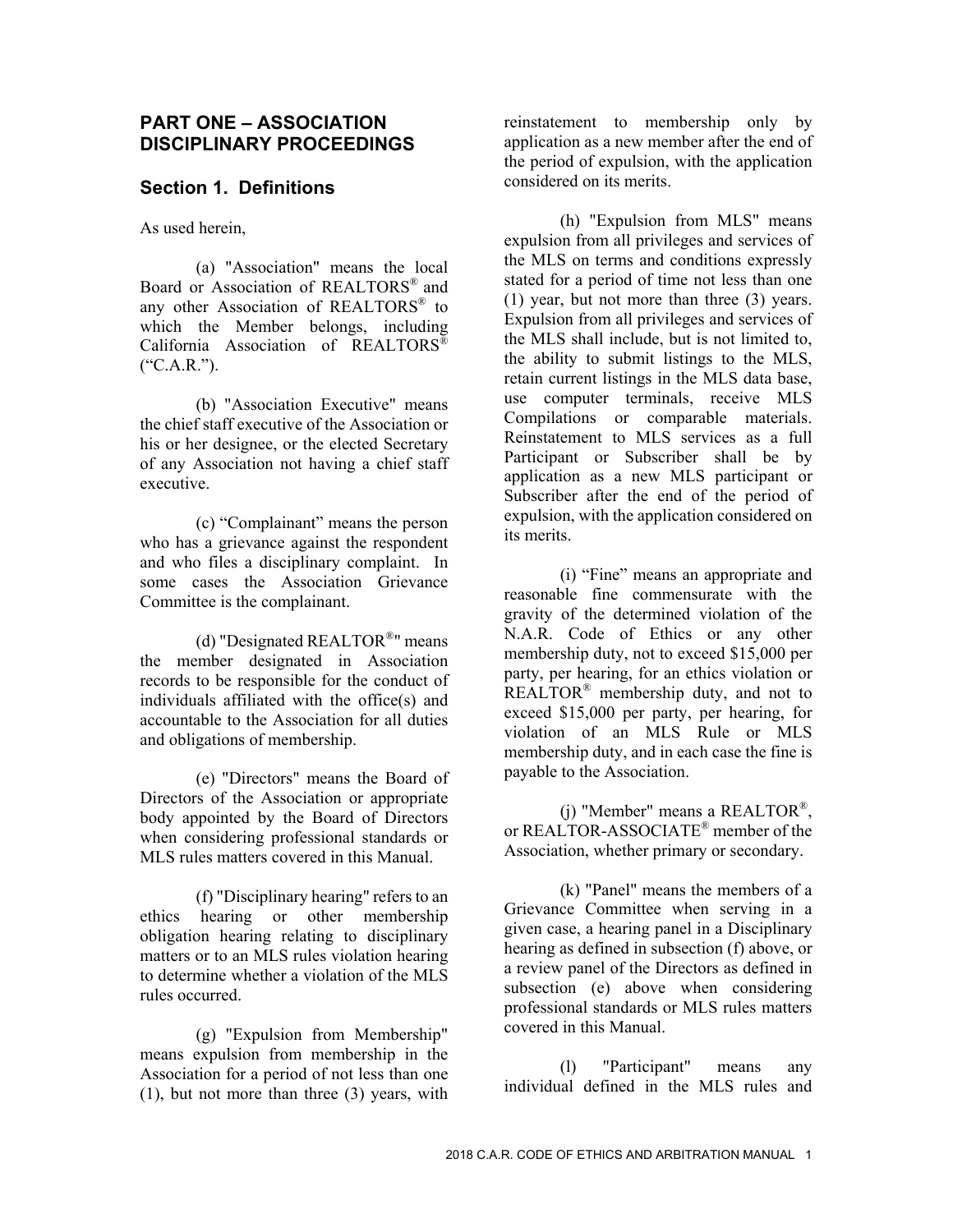regulations of the Association as a Participant.

(m) "Party" means the complainant(s) or respondent(s) to any disciplinary proceeding referred to in Part One of this Manual.

(n) "Public trust" violation means demonstrated misappropriation of client or customer funds or property, willful discrimination, or fraud resulting in substantial economic harm.

(o) "Remediable violations" means those violations that can be corrected by the member, such as failure to complete mandatory training, nonpayment of fees, or other curable violations.

(p) "Reprimand" means a "Letter of Reprimand," which is a letter from the Association to an Association member or MLS Participant or Subscriber, advising of a lack of professional conduct or a violation of MLS rules determined by a "due process" hearing by a hearing Panel, and advising that the letter is to be construed as an official reprimand.

(q) "Requirement for Ethics Training" means a letter from the Association President or Professional Standards Committee Chairperson to an Association Member, MLS Participant or Subscriber, advising of a lack of professional conduct or a violation of MLS rules determined by a "due process" hearing by a hearing Panel and directing the person to attend the applicable ethics portion of the Association indoctrination course or other appropriate ethics course, MLS orientation or seminar, or other appropriate course specified by the hearing Panel.

(r) "Respondent" means the REALTOR® or MLS member against whom a complaint is filed and who must defend themselves in a disciplinary hearing.

(s) "Responsible Broker" means the broker designated in the records of the Department of Real Estate to be responsible for the conduct of individuals affiliated with his or her office(s) or licensed or certified individuals who are sole proprietors, partners, officers, or shareholders of a corporation, or office managers acting on behalf of principals of a real estate firm who are authorized to bind the principals in arbitration.

(t) "Subscriber" means any individual defined in the MLS rules and regulations of the Association as a Subscriber.

(u) "Suspension of Membership" means suspension of all Association membership rights and privileges, and denial of Association services, on terms and conditions expressly stated for a period of time not less than thirty (30) calendar and not more than one (1) year, including, but not limited to, use of the terms REALTOR® and REALTOR-ASSOCIATE®, with reinstatement as a member in good standing automatically provided at the end of the specified period. In the event the suspension is for a remediable violation (as defined in Section 1(o)), the suspension is in effect for the period that the violation remains uncorrected, and the minimum and maximum time limits for suspension do not apply. Resignation prior to a member complying with sanctions imposed for violation of the Code of Ethics shall automatically be deemed a suspension.

(v) "Suspension of MLS" means suspension of all privileges and services of the MLS on terms and conditions expressly stated for a period of time not less than thirty (30) calendar days and not more than one (1) year. Suspension of all privileges and services of the MLS shall include, but is not limited to, the ability to submit listings to the MLS, retain current listings in the MLS data base, use computer terminals, receive MLS Compilations or comparable materials. Reinstatement as a full Participant or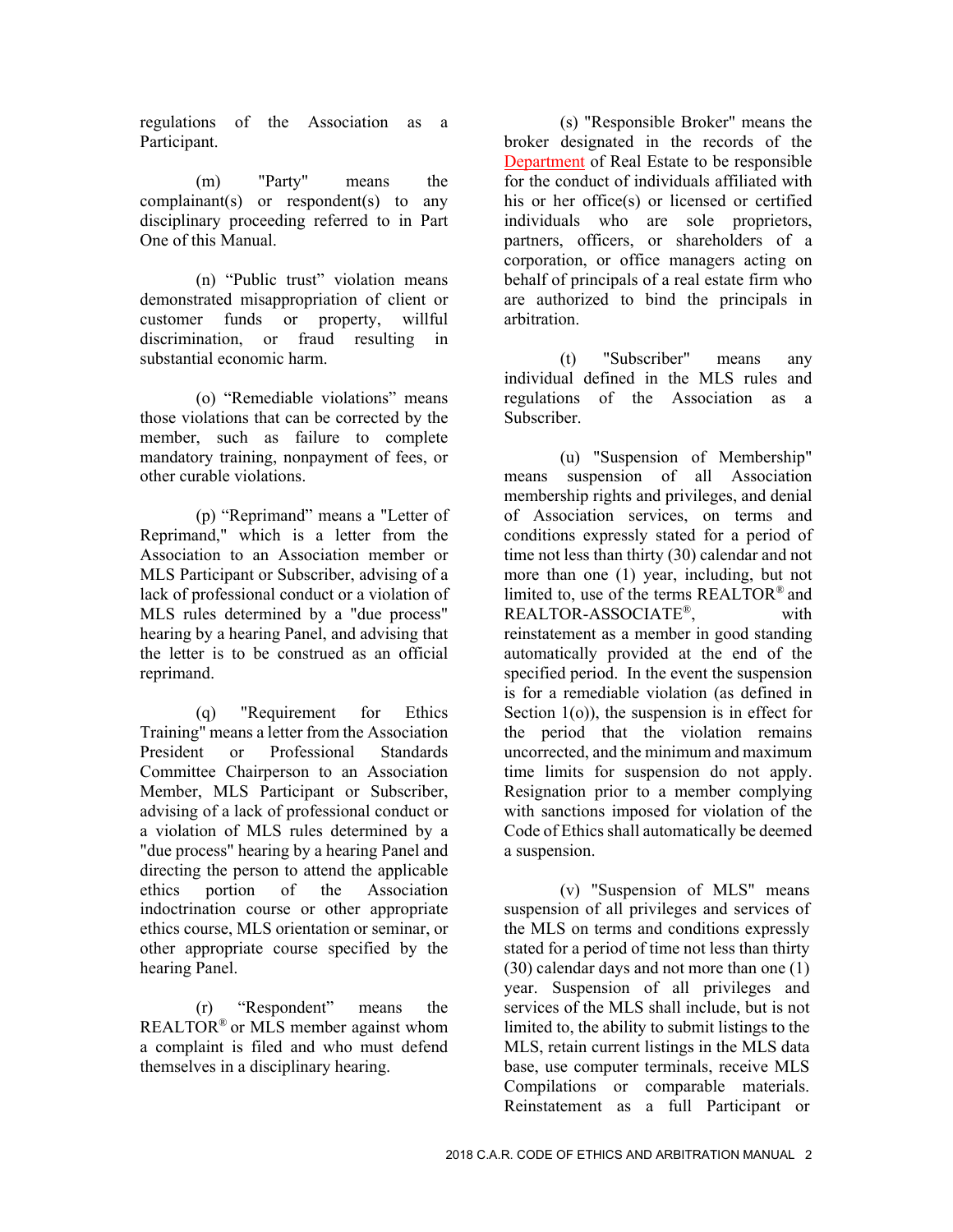Subscriber shall be automatic at the end of the specified period providing the Participant or Subscriber is current on all amounts owed the MLS and has kept all fees current during the period of suspension. In the event the suspension is for a remediable violation (as defined in Section 1(o)), the suspension is in effect for the period that the violation remains uncorrected, and the minimum and maximum time limits for suspension do not apply.

(w) "Warning" means a "Letter of Warning," which is a letter from the Association to an Association member or MLS Participant or Subscriber advising of a lack of professional conduct or a violation of MLS rules determined by a "due process" hearing by a hearing Panel and warning that future similar conduct could result in further and additional discipline as provided in this Manual.

#### **Section 2. Duties of Membership**

Among the duties of membership are the following:

(a) To abide by the Code of Ethics of the NATIONAL ASSOCIATION OF REALTORS® (NAR).

(b) To abide by the bylaws of this Association and its rules and regulations including the provisions and procedures of this Manual.

(c) To submit to arbitration all controversies specified in Part Two of this Manual by the procedure there provided, and to abide by the arbitration award.

# **Section 3. Power to Take Disciplinary Action Against an Association Member**

After a hearing as provided below, the Directors may take disciplinary action against any member:

(a) **Membership Duty; Code of Ethics.** For violation by the member of any duty of membership including a violation of the NAR Code of Ethics while a member of any Association of REALTORS®.

(b) **Court or Regulatory Action.** On the member's being convicted, adjudged, or otherwise recorded as guilty by a final judgment of any court of competent jurisdiction of 1) a felony or 2) a crime involving moral turpitude, or 3) on a member's being determined by any court of competent jurisdiction, or official of the State of California authorized to make the determination, of having violated a provision of the California real estate law or a regulation of the Real Estate Commissioner.

(c) **Responsibility of Designated REALTOR**®. For any violation of subsection (a) by a member who is not a Designated REALTOR®, the Designated REALTOR<sup>®</sup> may be also found in violation provided he or she was the Designated REALTOR® for that member at the time the alleged violation occurred. In such instance, both may, but are not required to be joined as respondents in any proceeding. The finding of a hearing Panel with respect to any violation by the Designated REALTOR® and the member employed by or affiliated with him or her as an independent contractor may be the same or different; and in the event both are found in violation, the sanctions, if any, may be the same or different.

(d) **Responsibility for Nonmember.** For any violation of subsection (a) by any person who is not a member, but is employed by or affiliated with a member and was providing real estate related services within the scope of the member's license. Lack of knowledge by the member of such person's conduct shall only go to mitigation of discipline imposed.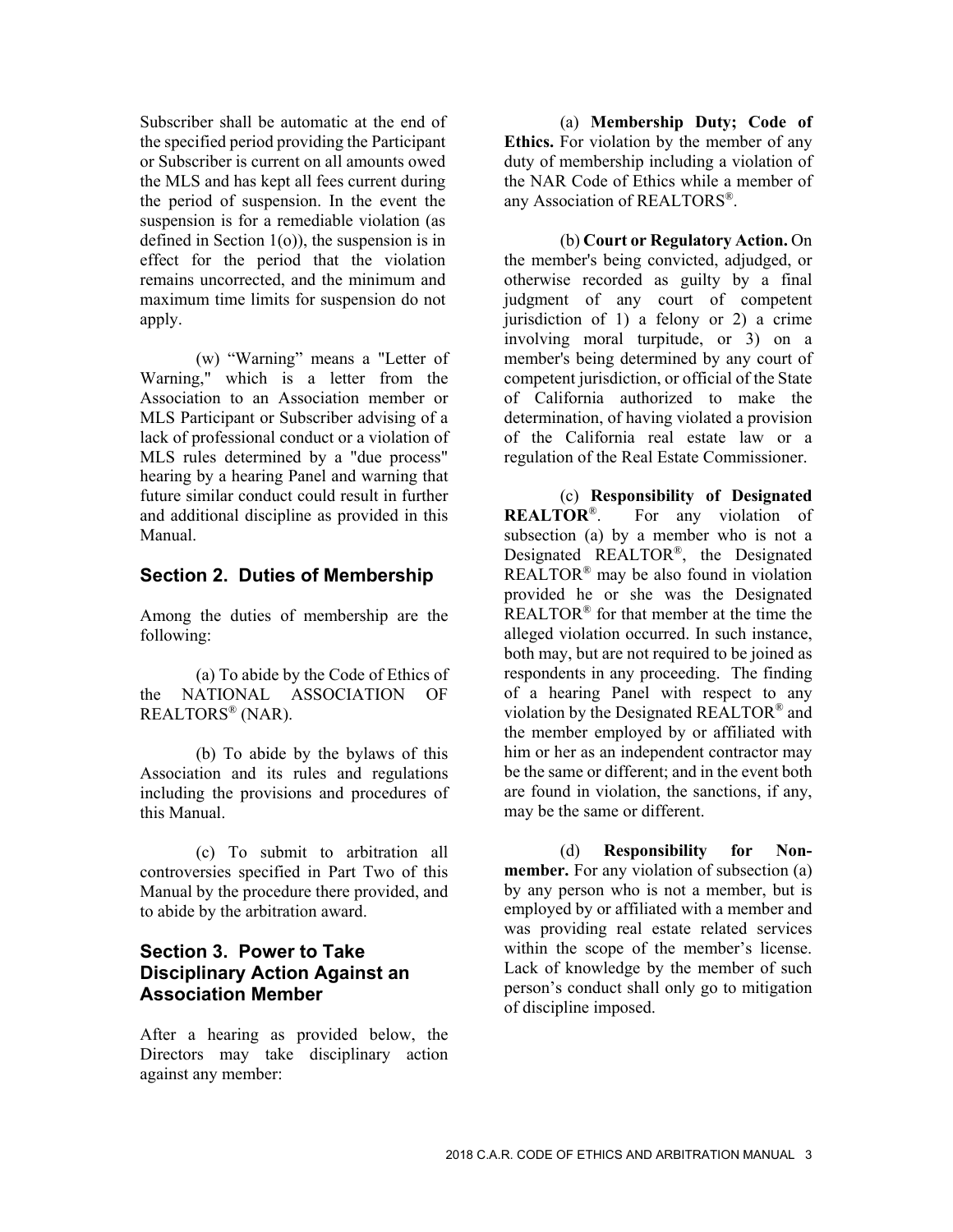#### **Section 4. Duties of MLS Participants and Subscribers**

The duties of an MLS Participant or Subscriber shall be to abide by the MLS rules and regulations of the MLS to which they belong and the procedures set forth in Part One of this Manual.

# **Section 5. Power to Take Disciplinary Action Against an MLS Participant or Subscriber**

After a hearing as provided below, the Directors may take disciplinary action against any MLS Participant or Subscriber:

(a) **MLS Rule.** For violation of any MLS rule.

(b) **Court or Regulatory Action.** On the Participant's or Subscriber's being convicted, adjudged, or otherwise recorded as guilty by a final judgment of any court of competent jurisdiction of  $(1)$  a felony, or  $(2)$ a crime involving moral turpitude, or (3) on a determination by any court of competent jurisdiction, or official of the State of California authorized to make the determination, that the Participant or Subscriber violated a provision of the California real estate law or a regulation of the Real Estate Commissioner.

(c) **Responsibility for Non-Subscriber.** For any violation of subsection (a) by any person who is not a Participant or Subscriber, but is employed by or affiliated with a Participant or Subscriber and was providing real estate related services within the scope of the Participant's or Subscriber's license. Lack of knowledge by the Participant or Subscriber of such person's conduct shall only go to mitigation of discipline imposed.

#### **Section 6. Nature of Discipline Against an Association Member**

(a) **Types of Disciplinary Action.**  Disciplinary action may consist of one or more of the following:

- (1) Placement of a Letter of Warning as defined in Section 1(w) in the member's file for a specified period of time;
- (2) Placement of a Letter of Reprimand as defined in Section 1(p) in the member's file for a specified period of time;
- (3) Imposition of a requirement for training as defined in Section 1(q);
- (4) Designation of an appropriate and reasonable fine as defined in Section 1(i) commensurate with the gravity of the determined violation not to exceed \$15,000 per party, per hearing;
- (5) Require Members to cease or refrain from continued conduct deemed to be in violation of the Code, or to take affirmative steps to ensure compliance with the Code, within a time period to be determined by the hearing panel. Where discipline is imposed pursuant to this subsection, the decision should also include additional discipline (e.g., suspension or termination of membership) that will be imposed for failure to comply by the date specified, and to continue to comply for a specified period not to exceed three (3) years from the date of required compliance.
- (6) Suspension of membership as defined in Section 1(u) for a stated period of time not less than thirty (30) days and not more than one (1) year, unless the suspension is for a remediable violation, as defined in Section 1(o), in which case the suspension shall be for the period that the violation remains uncorrected; or
- (7) Expulsion from membership as defined in Section  $1(g)$  for a stated period of one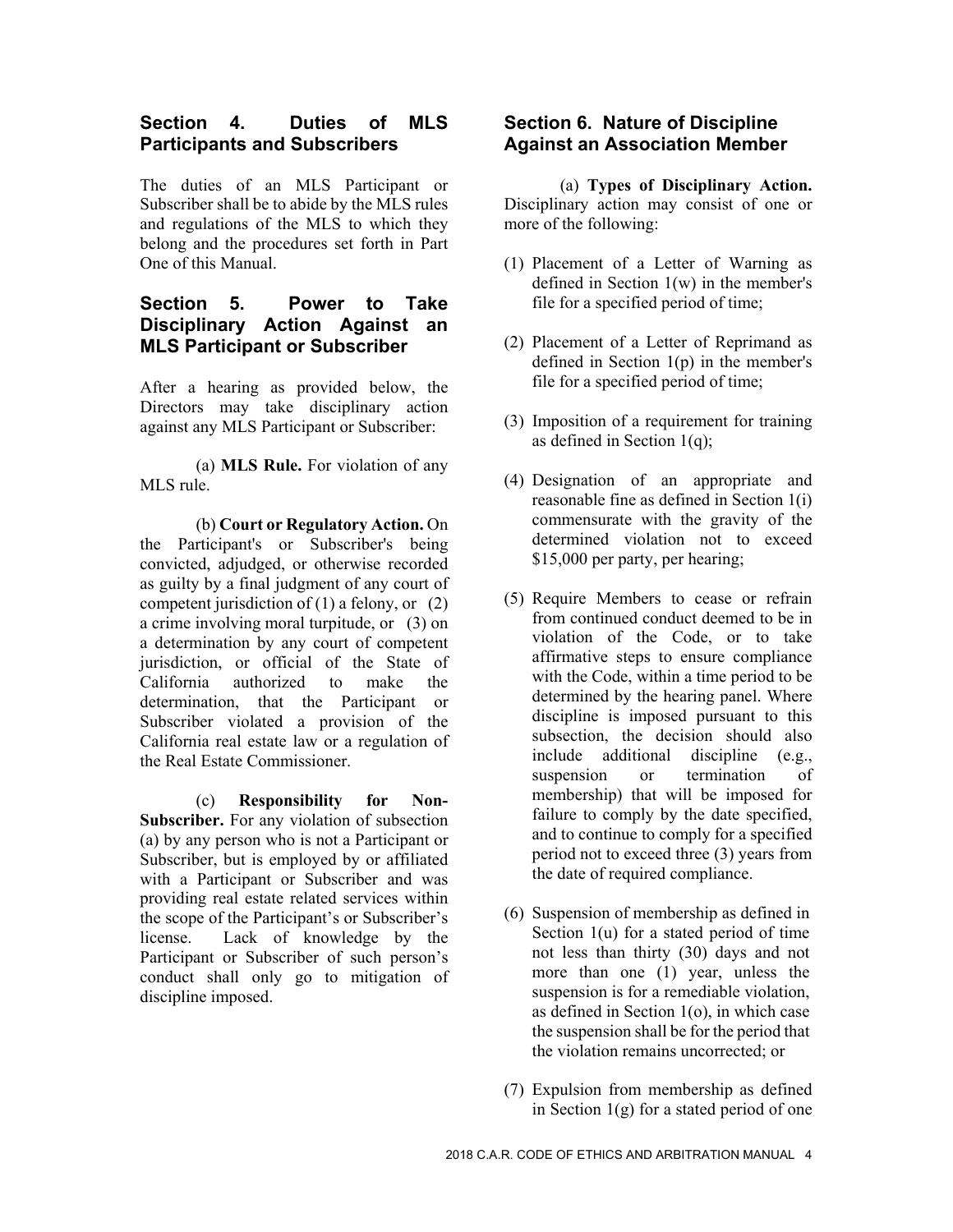(1) to three (3) years, with reinstatement to membership only by application for membership as a new member after the specified period of expulsion, with the application considered on its merits;

(b) **Arbitration Requirement.** If the conduct for which suspension or expulsion is ordered consists of failure to submit a dispute to arbitration, the Directors may not permit the disciplined member to avoid suspension or expulsion without submitting to the arbitration unless in the meanwhile the controversy has been submitted to a court of law without any objection by any party that it should be arbitrated.

(c) **More than One Type of Discipline Permitted.** None of the foregoing shall preclude the hearing Panel from recommending and the Directors from imposing on any respondent one or more of the possible disciplinary actions, as determined by the gravity of the offense.

(d) **Alternative Discipline.** If the discipline imposed for violation of the Code of Ethics is payment of a fine or attendance and completion of education, the respondent's failure to complete the discipline in the time ordered shall automatically result in the respondent's suspension of membership until the discipline is fulfilled. Resignation by the respondent prior to fulfilling the discipline shall also result in the respondent's immediate suspension of membership.

(e) **Photo Requirement.** In the case of any discipline which is publishable under Section 39, the failure of a member to timely submit a photo and give authorization to publish the photo by signing and submitting a completed Form D-24 will result in suspension, and the discipline summary will still be published. If the member resigns prior to submitting the photo and Form D-24, the discipline summary will still be published, and the member will be immediately suspended.

(f) **Administrative Processing Fee.**  The Association may adopt a policy to assess members an administrative processing fee not to exceed five hundred (\$500) dollars if they are found in violation of the Code of Ethics or other membership duties. Any processing fee policy adopted by the Association and any subsequent processing fee assessed will be in addition to any discipline, including fines, and shall not be considered part of any disciplinary sanction imposed.

#### **Section 7. Nature of Discipline Against an MLS Participant or Subscriber**

(a) **Types of Disciplinary Action.**  Disciplinary action for violation of an MLS rule may consist of one or more of the following:

- (1) Placement of a Letter of Warning as defined in Section 1(w) in the individual's file for a specified period of time;
- (2) Placement of a Letter of Reprimand as defined in Section 1(p) in the individual's file for a specified period of time;
- (3) Imposition of a training requirement for as defined in Section 1(q);
- (4) Designation of an appropriate and reasonable fine as defined in Section 1(i) commensurate with the gravity of the determined violation not to exceed \$15,000 per party per hearing;
- (5) Require the MLS Participant or Subscriber to cease or refrain from continued conduct deemed to be in violation of the MLS Rules, or to take affirmative steps to ensure compliance with the MLS Rules, within a time period to be determined by the hearing panel. Where discipline is imposed pursuant to this subsection, the decision should also include additional discipline (e.g.,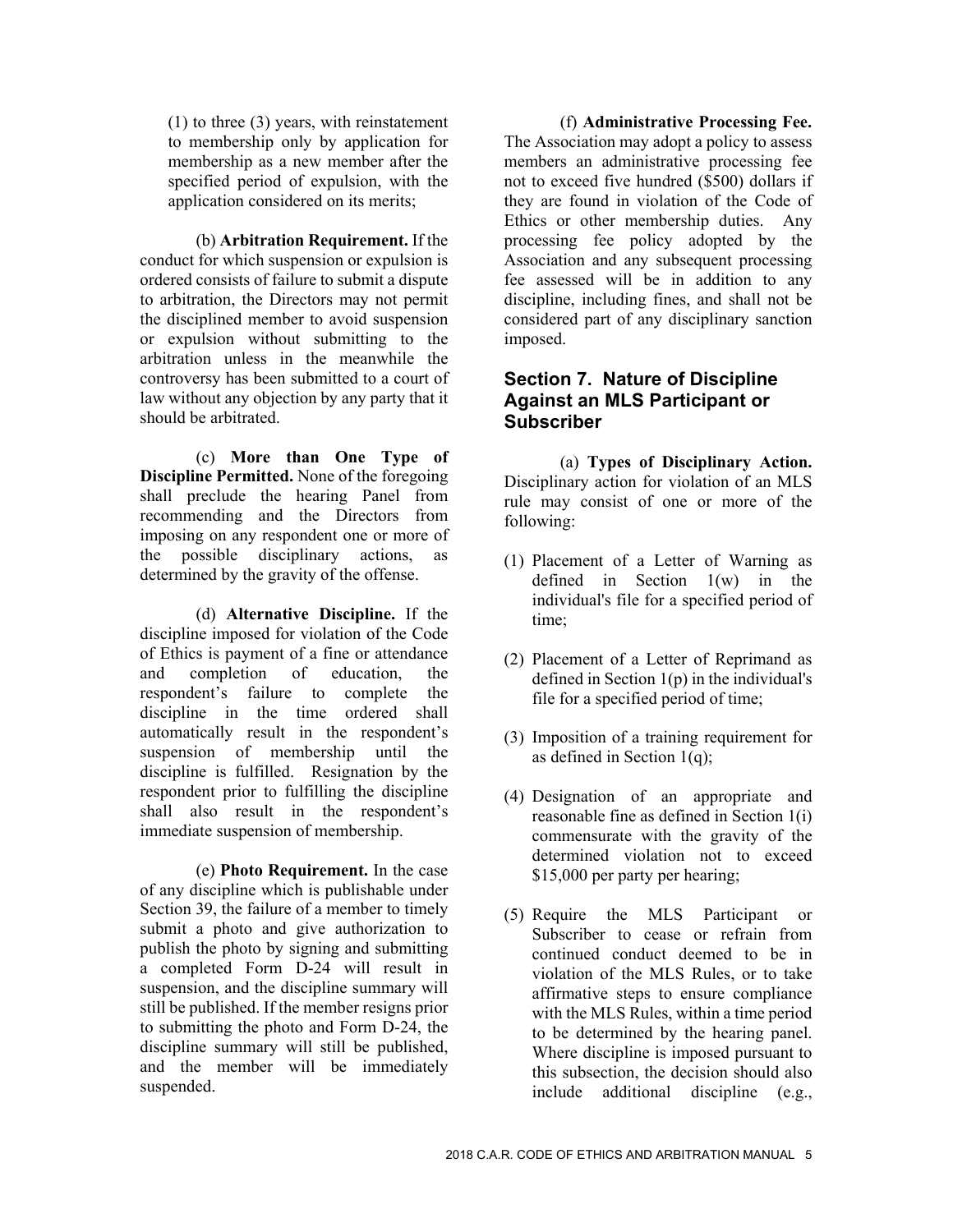suspension or termination of MLS services) that will be imposed for failure to comply by the date specified, and to continue to comply for a specified period not to exceed three (3) years from the date of required compliance.

- (6) Suspension of MLS services as defined in Section 1(v) for a stated period of time not less than thirty (30) days and not more than one (1) year, unless the suspension is for a remediable violation, as defined in Section  $1(p)$ , in which case the suspension shall be for the period that the violation remains uncorrected; or
- (7) Expulsion from the MLS as defined in Section 1(h) for a stated period of one (1) to three (3) years, with reinstatement to MLS services by application as a new MLS Participant or Subscriber after the specified period of expulsion, with the application considered on its merits.

(b) **More than One Type of Discipline Permitted.** None of the foregoing shall preclude the hearing panel from recommending and the Directors from imposing on any respondent one or more of the possible disciplinary actions, as determined by the gravity of the offense.

 (c) **Alternative Discipline.** If the discipline imposed for violation of an MLS rule is payment of a fine or attendance and completion of education, the respondent's failure to complete the discipline in the time ordered shall automatically result in the respondent's suspension of membership until the discipline is fulfilled. Resignation by the respondent prior to fulfilling the discipline shall also result in the respondent's immediate suspension of membership.

(d) **Administrative Processing Fee.**  The Association may adopt a policy to assess Participants and Subscribers an administrative processing fee not to exceed five hundred (\$500) dollars if they are found in violation of the MLS rules. Any processing fee policy adopted by the

Association and any subsequent processing fee assessed will be in addition to any discipline, including fines, and shall not be considered part of any disciplinary sanction imposed.

#### **Section 8. Citations**

(a) **For MLS Rules Violations.** The MLS Committee, subject to approval of the Board of Directors, may implement a schedule of fines for certain MLS rules violations and direct staff to issue citations for the specified MLS rules violations and implement a procedure whereby the Participants and/or Subscribers receiving the citation may either pay the amount specified on the citation or request a full hearing in accordance with the procedures set forth in Part One of this Manual.

(b) **For Code of Ethics Violations.**  The Grievance Committee, subject to approval of the Board of Directors, may implement a schedule of fines for certain Code of Ethics violations and direct staff to issue citations for the specified Code of Ethics violations and implement a procedure whereby the REALTOR<sup>®</sup> receiving the citation may either (1) complete specified training (at the option of the Association); (2) pay the amount specified on the citation; or (3) request a full hearing in accordance with the procedures set forth in Part One of this Manual. Such Code of Ethics violations shall only be from those authorized in the C.A.R. Model Citation Schedule.

# **Section 9. Grievance Committee**

There shall be a standing committee, known as the Grievance Committee of at least five (5) Association members. Unless the Association's bylaws specify otherwise, at least a majority shall be REALTORS®. The members of the Committee shall be appointed by the President, subject to confirmation by the Board of Directors, for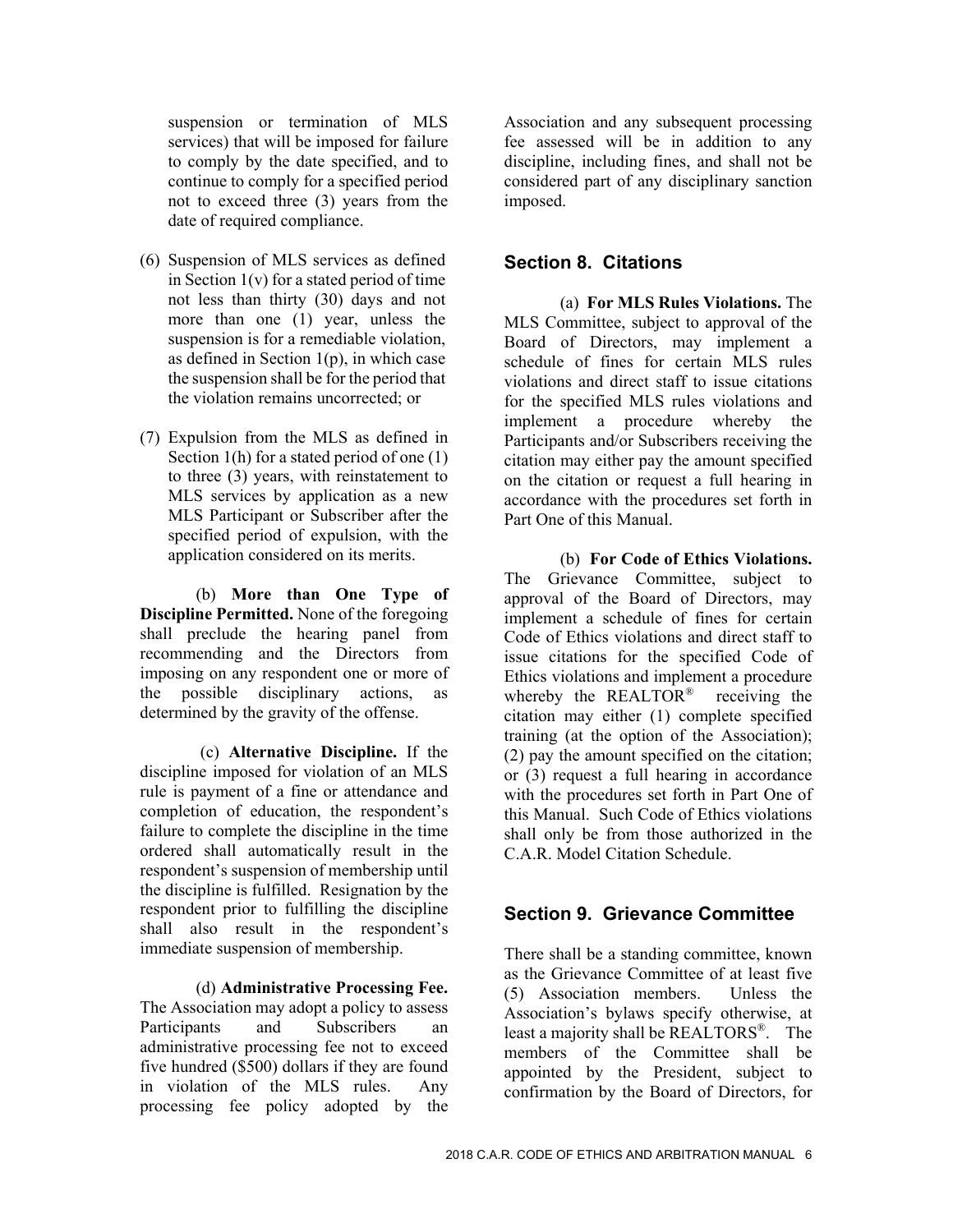staggered three (3) year terms, unless the term is otherwise specified by the Association's bylaws. One-third of the members of the first Committee so appointed shall be designated for one (1) year terms. The President shall annually designate the Chairperson and Vice Chairperson(s) of the Committee.

#### **Section 10. Professional Standards Committee**

(a) **Membership; Terms.** There shall be a standing committee, known as the Professional Standards Committee, of at least nine (9) Association members. Unless the Association's bylaws specify otherwise, at least a majority shall be REALTORS®. The members of the Committee shall be appointed by the President, subject to confirmation by the Board of Directors, for staggered three (3) year terms, unless the term is otherwise specified by the Association bylaws. One-third of the members of the first Committee so appointed shall be designated for one (1) year terms. The President shall annually designate the Chairperson and Vice Chairperson(s) of the Committee.

(b) **Role of Committee Members.**  Members of the Professional Standards Committee shall be selected to serve on hearing Panels as required to hear matters of alleged membership duty and ethical misconduct by Association members that may result in discipline. In addition, the Committee hears alleged violations of MLS rules by MLS Participants or Subscribers under the provisions of Part One of this Manual and provide arbitration as requested under the provisions of Part Two of this Manual.

# **Section 11. Multi-Association Professional Standards Hearings and Shared Panelists**

(a) **Multi-Association Program.**  Notwithstanding any provision of this Manual, the Association may, by mutual resolution of the Boards of Directors of the affected Associations agree with other Associations to establish multi-Association professional standards programs, in which case the members of a Panel may include members from the participating Associations.

(b) **Sharing Panelists.**  Notwithstanding any provision of this Manual, the Association may, by mutual resolution of the Boards of Directors of the affected Associations, agree with other Associations to share its Grievance Committee and Professional Standards Committee members and Board of Directors on reviews, in which case the members of a Panel may include members from the reciprocating Association's respective Grievance Committee, Professional Standards Committee and Board of Directors.

# **Section 12. Interpretation of Bylaws**

If the interpretation of any provision of the bylaws or rule or regulation relative to the procedure of a hearing Panel's handling of a matter is raised and submitted to the hearing Panel by one or more of the parties, the interpretation by that hearing Panel of the bylaw or rule or regulation, including any interpretation of this Manual, shall be set forth as a separate finding and shall be conclusive and final, except that the Directors on review of a hearing Panel's decision shall not be bound by that hearing Panel's interpretation of the bylaws or this Manual. Failure of a hearing Panel to set forth its interpretation as required by this Section shall not invalidate the decision of the hearing Panel.

# **Section 13. Notices**

(a) **Methods of Notice by Association.** Any notice required to be given or paper required to be served by the Association may be given or served by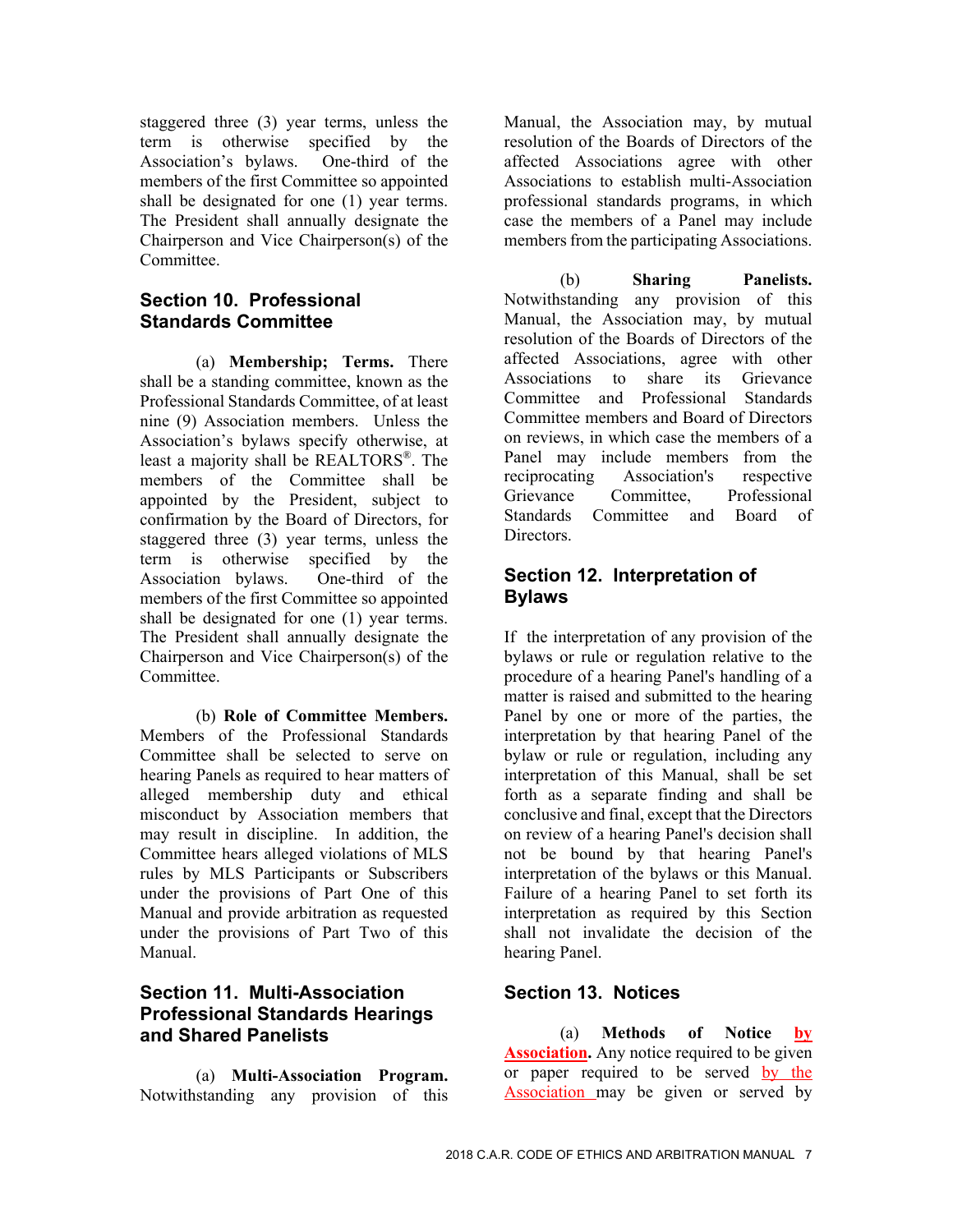personally handing it to the party to be notified, by sending via first class mail, by any mail delivery service or by certified mail addressed to the mailing address on the records of the Association, or sent to the party by email. When possible, email is the preferred form of service for notices and documents sent by the Association pursuant to the procedures specified in this Manual. If mailed or delivered by the Association, notice shall be deemed given when placed in the mail or when given to the delivery service and deemed received within five (5) calendar days of such mailing or delivery, regardless if actually received or not.

 (b) **Email Notices.** Notices sent by email shall include the Association's request that delivery be acknowledged by the intended recipient within twenty-four (24) hours by return email. If receipt of the notice has not been acknowledged by the intended recipient within twenty-four (24) hours, the recipient will be contacted by telephone to confirm receipt and the recipient's confirmation will be noted in the file. If receipt of notices sent by email cannot be confirmed, the notices will be resent via first class mail, by any mail delivery service or by certified mail.

(c) **Names of Hearing Panel Members.** Notice of any hearing shall include the names of the members of the hearing Panel at the time said notice is given.

(d) **Timing of Notices for Hearings.**  Notice of any hearing, except for an adjourned or continued hearing, shall be given not less than twenty-one (21) calendar days beforehand, unless otherwise agreed by all the parties. An optional "fast track" process for notice, receipt, consideration and resolution of ethics complaints may be adopted by the Association. The timelines for the "fast track" process are published in the supplement to this Manual.

#### **Section 14. Waiver; Copyright Representation and Indemnification Agreement for Photos**

Each member, MLS Participant or Subscriber, by virtue of and in consideration of membership or MLS services, waives any right of personal redress against C.A.R., the Association, C.A.R. or Association employees, any member, including but not limited to, members of a Panel, or witnesses for anything done under these procedures. This includes, but is not limited to submitting a photo pursuant to Section 39, by which the member represents that the member is the copyright owner of the photo submitted to C.A.R. and the Association or has the right to license the photo to C.A.R. and the Association for publication according to the guidelines in this Manual. The member agrees to indemnify C.A.R., the Association, their affiliates, and their respective directors, officers, members, employees, agents, licensees, shareholders and subcontractors from and against any and all claims, losses, damages, liabilities and expenses, including reasonable attorneys' fees, court costs and other legal expenses, which it or they may suffer or incur in connection with any claim that the submitted photo infringes upon any third party's copyright or other intellectual property or proprietary right.

# **Section 15. Communication and Clerical**

Communications shall be directed to the Association Executive. The Association Executive shall render all necessary assistance to the parties, shall on application furnish required forms, shall receive and file all documents or other papers, and shall receive all fees and disburse all monies payable to the Association. In no event, however, shall the Association Executive provide substantive advice or interpretation of this Manual, Association bylaws or other governing documents.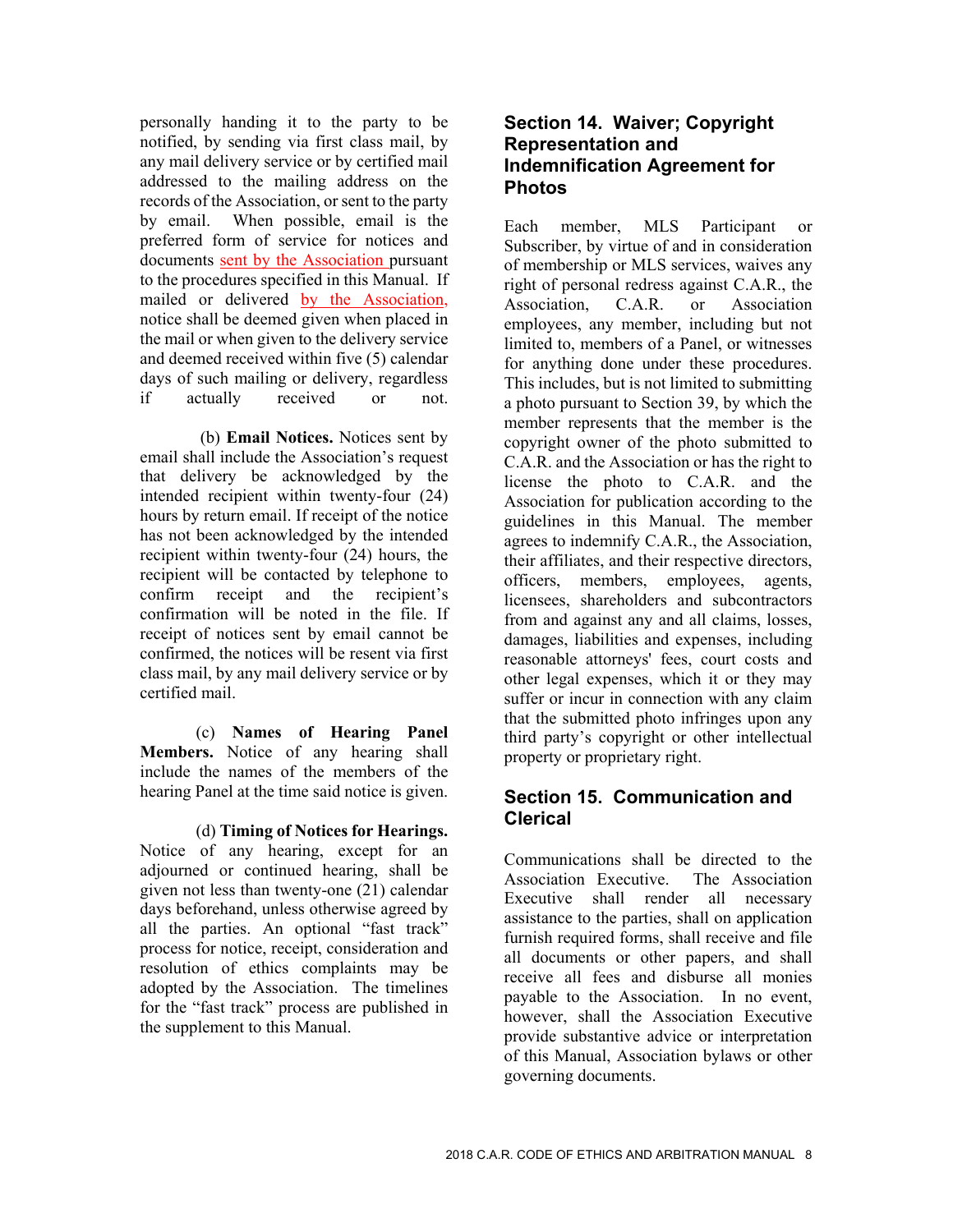#### **Section 16. Attempts to Influence Panel**

No party or party's attorney shall contact the hearing Panel members outside the hearing with regard to the hearing, and shall not attempt, directly or indirectly, to influence a member of a Panel in any matter before it, other than by giving evidence and argument in an open hearing.

# **Section 17. Confidentiality of Proceedings**

(a) **Confidentiality Obligations; Reporting to C.A.R.** All proceedings, including the allegations, findings, recommendations and decisions in disciplinary proceedings, are confidential and shall not be reported or published by the Association, any member of a Panel or any party, except all proceedings, including the allegations, findings, recommendations and decisions in disciplinary proceedings shall be reported to C.A.R. in accordance with policy adopted by the C.A.R. Directors, which requires that each Association submit such information to C.A.R. through a secure repository maintained by C.A.R. and as authorized in this Section and Section 39. Upon the conclusion of the proceedings, the Association, all Panel members and the parties shall have an obligation to maintain and protect this confidentiality except where disclosure is authorized in this Manual, including but not limited to, Section 39 regarding Publication by C.A.R. and Association Members, or as required by law.

(b) **C.A.R. Publication.** Except as provided below, if a member is found in violation of the Code of Ethics, C.A.R. shall publish the following information regarding the violation(s):  $(1)$  name and photo of the member found in violation (but not the name of the firm the member is, or was, affiliated with); (2) if the responsible broker is also found in violation, the name of the responsible broker will also be published; (3) if a member's name is similar to another

member's or MLS Participant's name, the member's real estate license number and/or office address may also be included; (4) the Article(s) of the Code of Ethics violated, (5) a brief factual synopsis of the matter with names redacted (except for the respondents found in violation); (6) discipline imposed; and (7) the effective date and duration of the discipline, if applicable; and (8) rationale in mitigation or aggravation for the discipline, if applicable. This information will be published on one or more of any authorized C.A.R. communications vehicles, such as the C.A.R. website or magazine. The information will be removed from the C.A.R. website three (3) years after initial publication.

All discipline will be published except letters of warning, cease and refrain orders, and/or education that does not include a letter of reprimand, fine, suspension or expulsion. However, if a suspension or fine is imposed because the member does not comply with the education requirement or cease and refrain order, the discipline will be published when the suspension or fine is imposed. Citations under the Ethics Citation or MLS Citation systems will not be published by C.A.R.

(c) **Local Association Publication.**  The local Association's Board of Directors may, but is not required to, adopt a policy to publish discipline in its local Association communications vehicle(s) available to its members. The local Association may adopt a policy to publish discipline that uses the same criteria as C.A.R.'s publication policy as set forth in Section 39 and Section 17(b). The local Association may also adopt, in addition to or instead of the C.A.R. publication criteria, a policy to publish discipline when a member is found in violation of the Code of Ethics a second time within a (3) year time period. Any discipline published by a local Association shall include the member's name, the fact that the member has been found in violation of the Code of Ethics, the Article(s) violated, and the discipline imposed. Published discipline shall not include the name of the firm the member is,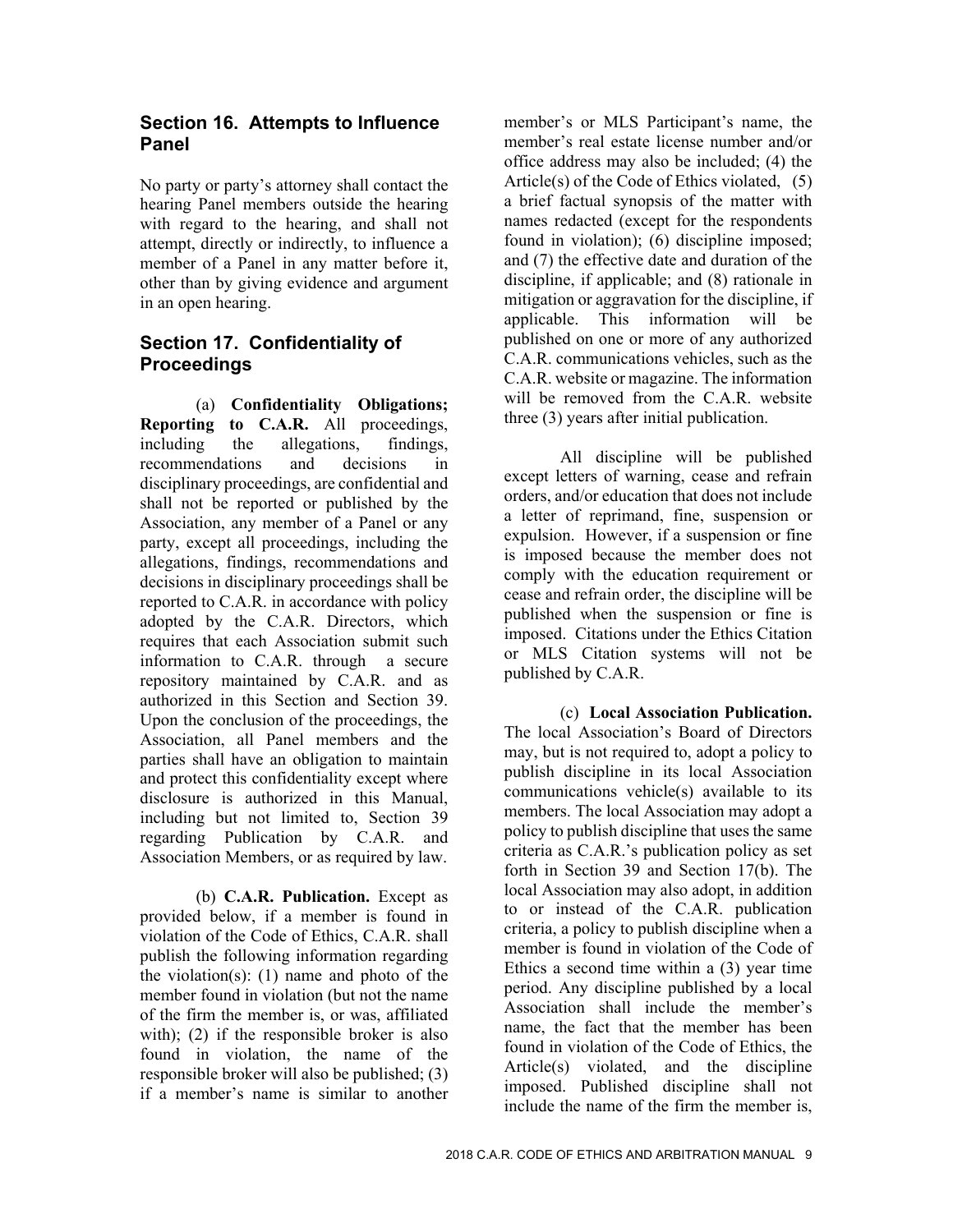or was, licensed or affiliated with. In cases where the member's name is similar to another Association member's or MLS Participant's or Subscriber's name, the member's real estate license number or office address (or both) may also be published.

(d) **Acceptable Disclosure.** The Panel members shall not discuss the proceedings, including the Panel's deliberations, with any person(s) other than the other members of the Panel, Association staff or legal counsel, the Board of Directors of the Association, or as may be required by this Manual, the MLS rules, the bylaw provisions of the Association or where disclosure is required by law. Members of the Grievance Committee acting pursuant to the provisions of Section 24 of Part One of this Manual shall not be precluded from discussion necessary to the preliminary review.

(e) **Obligations of the Parties.** The parties shall not report or publish the allegations, findings or decisions of any disciplinary proceeding to anyone except as may be required by law. Notwithstanding, the respondent in a disciplinary hearing is authorized to disclose the decision to vindicate that respondent's professional reputation. Any party to a disciplinary proceeding is authorized to disclose the decision where there is a civil proceeding involving the same facts and circumstances which gave rise to the proceeding before the Association.

(f) **Enforcement.** Actions inconsistent with this Section shall be deemed a membership or MLS duty violation. However, such actions shall not invalidate any decision made by a Panel.

# **Section 18. Right to Counsel/Other Representation**

(a) **Right to Counsel; Ethics Advocate.** Any party may be represented by legal counsel or by a REALTOR® (or both) at any ethics hearing, including reviews, even

where the hearing will occur in the party's absence. If the Association has adopted the Ethics Advocate (EA) program, a subcommittee of the Professional Standards Committee of REALTORS® will be specially trained to represent parties during the disciplinary process. The role of legal counsel or EA may include preparation for hearing, including the preparation of forms and assembly of evidence, representation at the hearing, including the making of opening and closing statements on behalf of the party represented at the hearing, examining and cross examining witnesses, and introducing affidavits, documents and other relevant evidence, and representation at any review hearings, but does not include testifying as a witness. In the event the parties do not give fifteen (15) days' notice of their intention to have legal counsel or EA representation to the Association and all other parties, the hearing may be continued, and the party giving late notice may be assessed a continuance fee. An Association is not required to provide an EA for a party if the Association has not adopted the EA program.

(b) **Notice of Representation.**  Notice of intention to have representation, including the representative's name, address, and phone number must be given by the party to all other parties and the hearing Panel at least fifteen (15) calendar days before the hearing. In the event of failure to comply with this notice requirement the hearing Panel may, at its discretion, take all steps, including continuance of the matter, if necessary, to guarantee the rights of all parties to representation by counsel.

(c) **Association Legal Counsel.** Any Panel and the Directors may consult with or have legal counsel present to advise them on issues of procedure and law.

# **Section 19. Qualification for Panel**

(a) **Business Limitation.** Only one person connected with any firm, business, partnership or corporation may serve on the same Panel.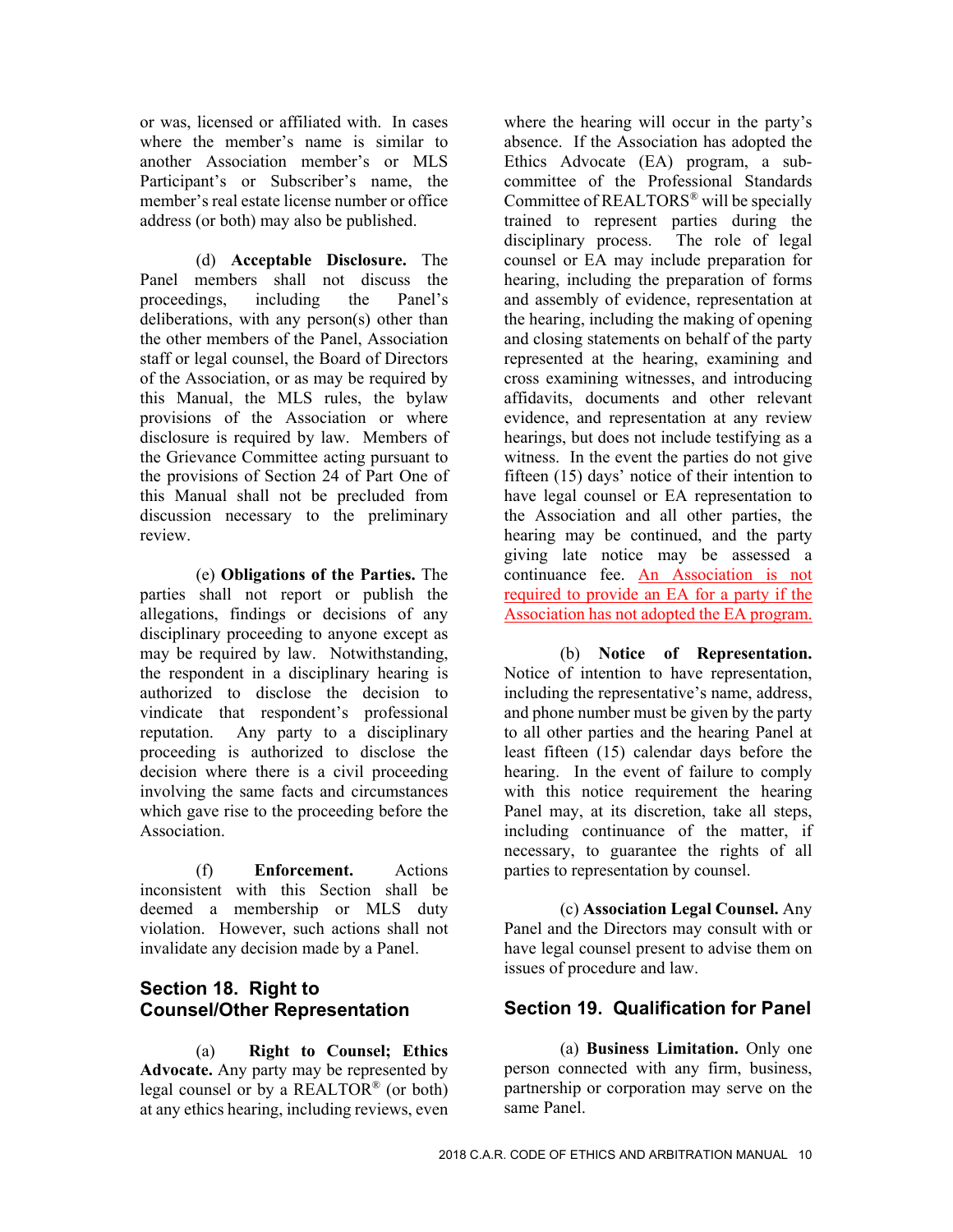(b) **Panel Limitation.** No individual may participate in the deliberation of more than one Panel on the same matter.

(c) **Automatic Disqualification.** A person shall automatically be disqualified to be a member of a Panel in any case in which he or she is 1) a party; 2) related by blood or marriage (to the fourth degree) to a party; or 3) an employer, employee, partner or other business associate of a party.

(d) **Certificate of Qualification.**  Before sitting on any case, each member of a Panel shall sign a statement (Form D-7) that he or she is not disqualified for any of the reasons described in Section 19(c) and that he or she knows of no other reason that might prevent him or her from rendering an impartial decision.

(e) **Discussion Prior to Hearing.**  Every member of a hearing Panel (except a member of the Grievance Committee acting pursuant to the provisions of Section 24 of Part One of this Manual) shall avoid, so far as possible, discussing the case with any person prior to the hearing. If he or she does engage in any such discussion prior to the hearing, he or she must disclose the fact to the parties and to the other members of the hearing Panel as soon as practicable but no later than at the beginning of the hearing. Upon such disclosure, any party may challenge a member of a hearing Panel and, if the hearing Panel agrees, at the option of the hearing Panel, that member of the hearing Panel shall be dismissed, and a new hearing Panel member shall be selected. A party waives any objection under this Section by failure to object prior to the commencement of the hearing.

(f) **Request for Disqualification.**  Any party may file with the Association Executive a written request for disqualification of a member of a hearing Panel stating the grounds alleged as the basis for disqualification (Form D-5). Challenges submitted by any party pursuant to this

Section shall be decided by the Professional Standards Chairperson or his or her designee. A party shall be deemed to have waived any grounds of disqualification of which he or she then has knowledge unless he or she files the request within ten (10) calendar days after the prospective names are transmitted to the parties. However, any member of a hearing Panel may be disqualified at any time if a majority of the members of a hearing Panel find any automatic grounds of disqualification to be present under this Section, or find any other facts which, in their judgment, may prevent the member from rendering an impartial decision or appear to do so. However, none of the foregoing is to be construed as to allow a challenge to the qualifications of members of the Association's Grievance Committee.

(g) **Absent Panel Member.** If a hearing Panel member fails or is unable to participate in a hearing, the remaining hearing Panel members may, at their option, but only with the express consent of the parties, proceed with the hearing. Only the remaining hearing Panel members may participate in the hearing and the determination thereof. Should any hearing Panel member absent him or herself during the progress of the actual hearing, that individual shall likewise not participate in the deliberations or determinations thereof. If all the parties do not agree to proceeding without the full number of the Panel originally designated, the Presiding Officer or his or her designee of the hearing Panel will recess the hearing to a date on which all hearing Panel members can be present. If the Presiding Officer or his or her designee cannot at that time schedule a new date, notice of a subsequent date shall be served on all parties herein provided.

# **Section 20. Filing a Complaint**

(a) **Who May File; Where to File.**  Any person, whether a member or not, having reason to believe that a member, Participant or Subscriber is in violation of any conduct subject to disciplinary action under Sections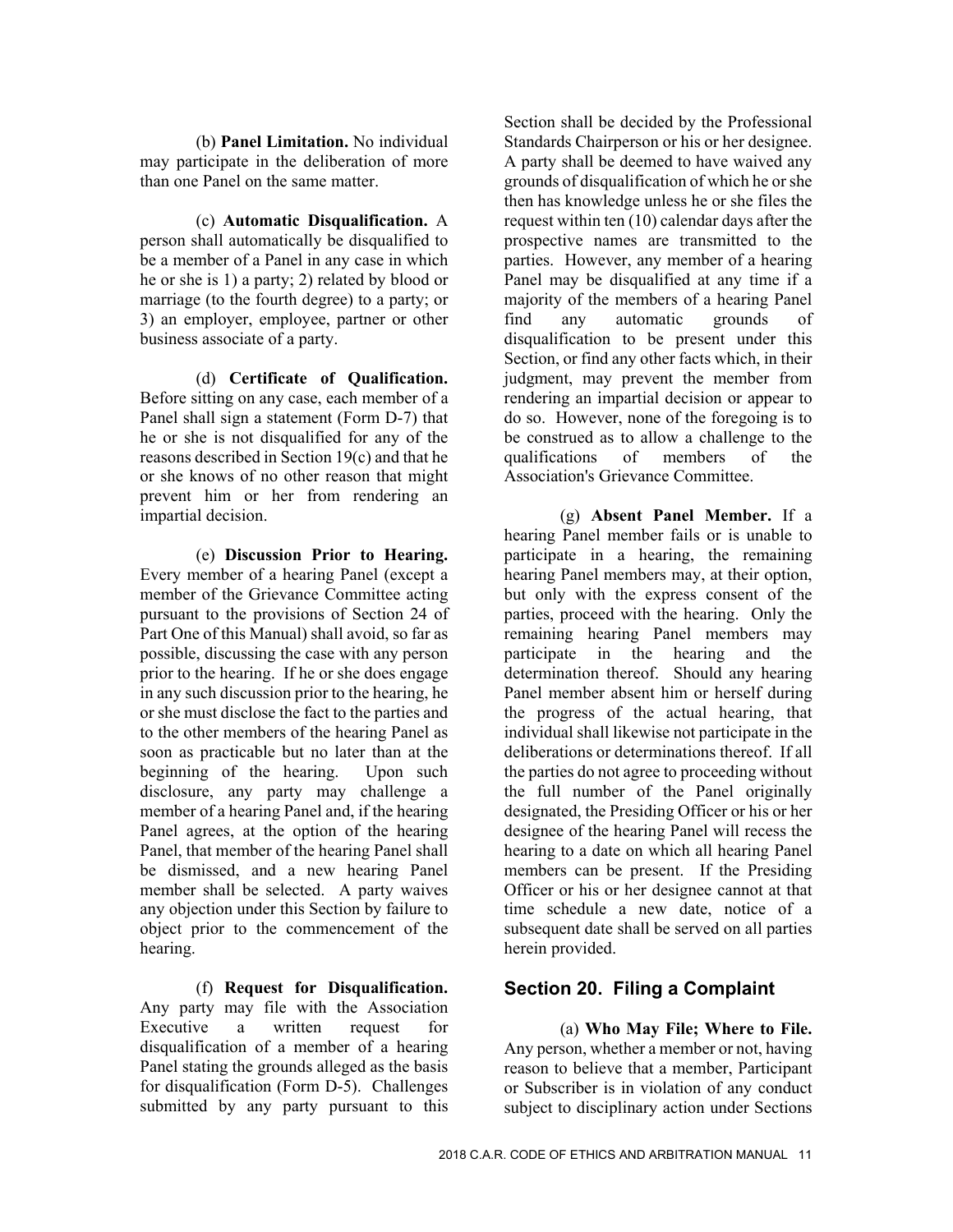2 and 4 of Part One of this Manual may file a complaint in writing with the Association (Form D-1) where the respondent is a member or where the property at issue is located. In the event the complaint is filed at the Association where the property at issue is located, the Association where the complaint is filed shall obtain a cooperative enforcement agreement with the Association where the respondent is a primary member. The Association Executive may require the complainant to supply the necessary number of copies of the complaint.

(b) **Timing of Filing.** A complaint meeting all filing requirements must be filed within one hundred and eighty (180) calendar days after the facts constituting the matter complained of could have been known in the exercise of reasonable diligence.

(c) **Preliminary Review.** The Association Executive may conduct a preliminary review of the complaint to determine whether the complaint is subject to disciplinary action by the Association and otherwise complies with the filing requirements of this Manual. The Association Executive shall only conduct such preliminary review as is necessary to make this determination and any decision reached by the Association Executive shall not be considered a decision on the merits of the dispute. In the event there is a dispute as to whether a complaint has been properly filed, the Association Executive shall refer such disputes to the hearing Panel for consideration.

(d) **Disciplinary and Arbitration Complaints Filed Together.** If both a disciplinary and an arbitration complaint are filed against the same Respondent and arising out of the same matter, the disciplinary complaint is processed through the Grievance Committee first. If the Grievance Committee recommends that the matter be forwarded for a hearing, the complaint should be held in abeyance pending the outcome of the arbitration. The disciplinary hearing is held after the arbitration has been completed and must be before a different hearing Panel.

(e) **Ethics Advocate.** If the Association has adopted the Ethics Advocate program, the complainant may request the assistance of an Ethics Advocate ("EA"), by submitting a Request for Ethics Advocate packet (Forms D-23, D-23A & D-23B) to the Association. The EA is authorized to help the complainant draft the Complaint (Form D-1) and other forms required for the disciplinary process. In addition, the EA may represent the complainant at the hearing, as set forth in Section 18(a).

# **Section 21. Designated REALTOR® as a Respondent in an Ethics Hearing**

(a) **Optional Addition to Complaint.** If anyone other than a Designated REALTOR® is named as the respondent in a complaint alleging ethical misconduct, that individual's Designated REALTOR® as defined by the Association bylaws, at the time of the acts giving rise to the complaint may, but is not required to be, named as a respondent.

(b) **Notice to Designated REALTOR®; Right to Attend.** If a Designated REALTOR® is not named as a respondent, the Designated REALTOR® shall receive notice and a copy of the complaint and all subsequent information regarding the complaint including any decision of a hearing Panel and any final action taken by the Board of Directors. The Designated REALTOR® shall also have the right to attend and be present at any hearing or review regarding the complaint.

# **Section 22. MLS Participant as a Respondent in an MLS Rules Hearing**

(a) **Optional Addition to Complaint.** If anyone other than an MLS Participant is named as the respondent in an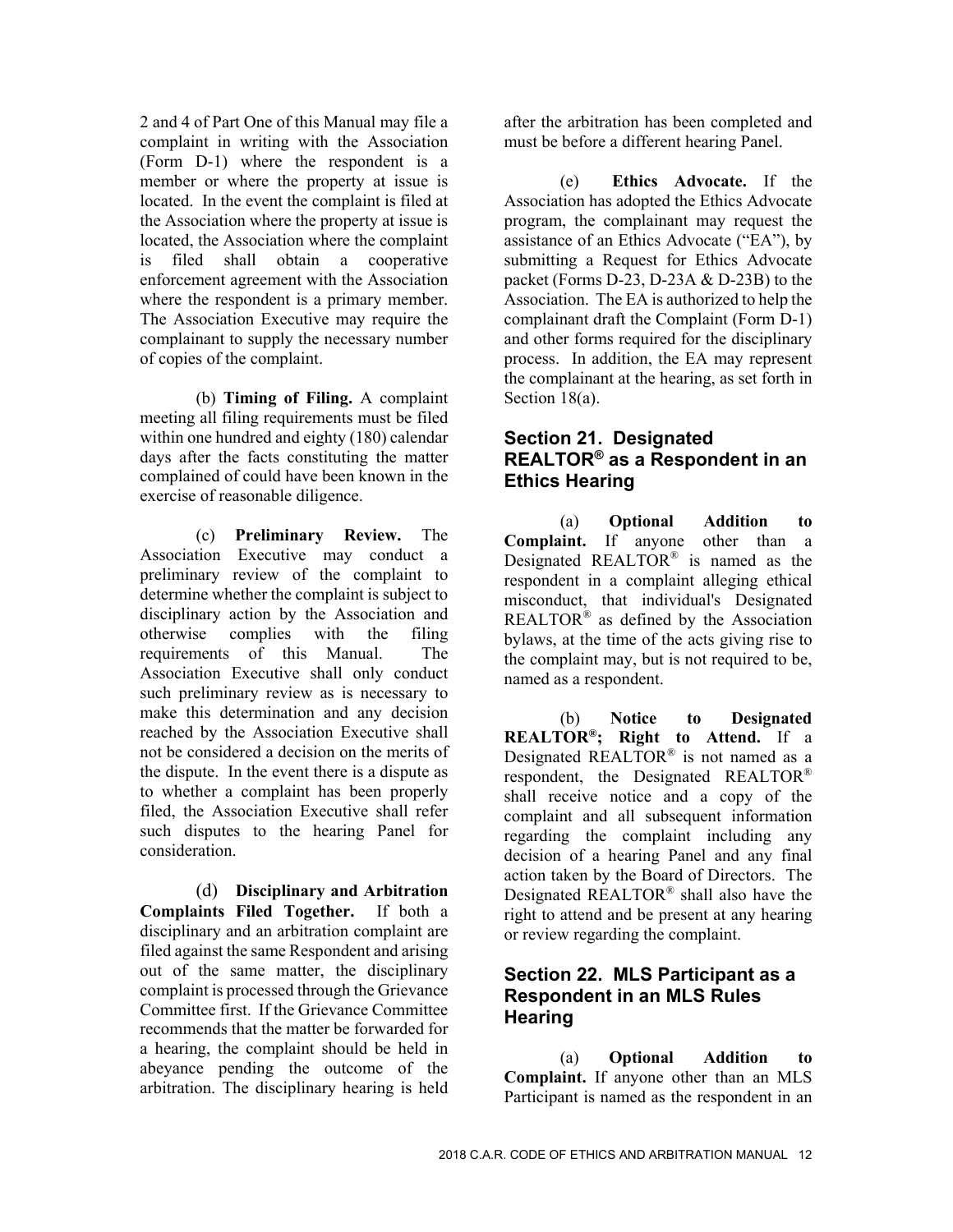MLS rules hearing, that individual's MLS Participant as defined by the MLS Rules, at the time of the acts giving rise to the complaint may, but is not required to be, named as a respondent.

(b) **Notice to MLS Participant; Right to Attend.** If a MLS Participant is not named as a respondent, the MLS Participant shall receive notice and a copy of the complaint and all subsequent information regarding the complaint including any decision of a hearing Panel and any final action taken by the Board of Directors. The MLS Participant shall also have the right to attend and be present at any hearing or review regarding the complaint.

#### **Section 23. Joinder of Multiple Parties or Complaints**

Upon request of a party or upon its own motion, the Grievance Committee or the hearing Panel may join together multiple complaints arising out of the same set of circumstances or multiple parties involved in the same transaction to be heard at the same time. In addition, the Grievance Committee or the hearing Panel may join together complaints alleging an MLS rules violation and complaints alleging unethical misconduct involving the same parties and arising out of the same transaction to be heard at the same time.

# **Section 24. Action of the Grievance Committee**

(a) **Review of Complaint by Grievance Committee.** The Association Executive shall promptly refer any complaint submitted according to Section 20 of Part One of this Manual to the Chairperson of the Grievance Committee, who, no later than forty-five (45) calendar days after the Association's receipt of the complaint, shall arrange to have the complaint reviewed by the Grievance Committee or designate three or more members of the Grievance Committee to (1) designate the complaint for

a citation as set forth in Section 8(b); (2) dismiss the complaint as unworthy of further consideration; (3) refer it back to the complainant as appropriate for arbitration prior to or instead of a disciplinary hearing; or (4) refer it back to the Association Executive for hearing.

(b) **Preliminary Nature of Review.**  The Grievance Committee is to make only such preliminary review and evaluation of the complaint as required to determine whether the complaint warrants further consideration by a hearing Panel of the Professional Standards Committee. The Grievance Committee does not conduct hearings and does not determine if a violation of the Code of Ethics, Association bylaws or MLS Rules has occurred.

(c) **Request for Hearing after Citation.** If, after receiving a citation for violation of the Code of Ethics as set forth the Section 8(b), the respondent requests a hearing under Part One of this Manual, the Grievance Committee shall reexamine the complaint and may amend it in accordance with this Section 24.

(d) **Grievance Committee as Complainant.** Upon its own motion, the Grievance Committee may, and upon instruction of the Directors must, investigate the actions of any member when there is reason to believe that the member's conduct may be subject to disciplinary action. If the evidence warrants a hearing, the Grievance Committee shall prepare a complaint, refer it to the Association and designate one or more of its members on behalf of the Grievance Committee as complainant to present the case at the subsequent hearing.

(e) **Presenting the Case on Complainant's Behalf.** If the Association does not have an Ethics Advocate to assist the complainant and if the complainant is someone other than the Grievance Committee, upon the complainant's request, the Grievance Committee may, but is not required to, designate one or more of its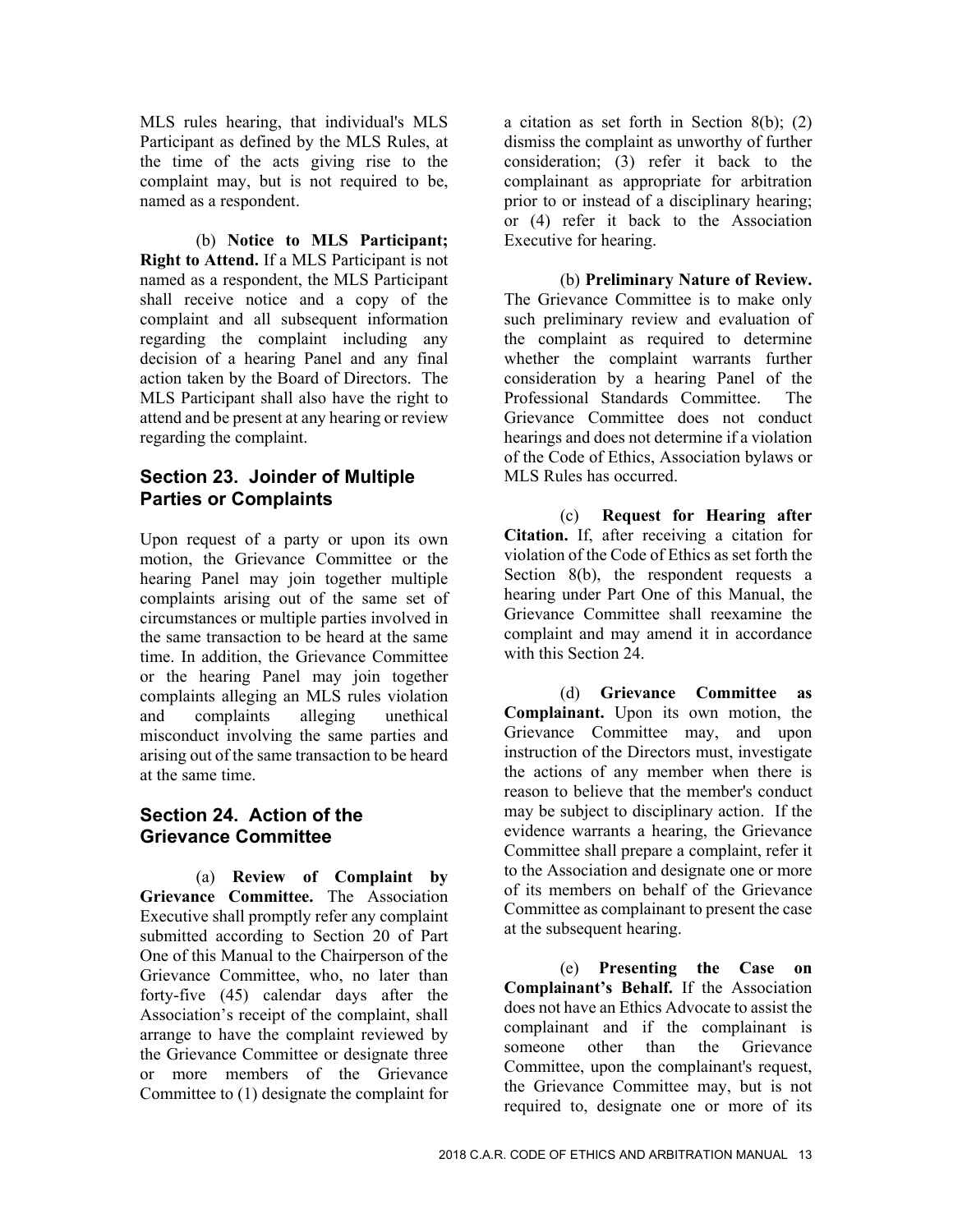members to present the case at the subsequent hearing on the complainant's behalf. Another alternative is for the Association to borrow an Ethics Advocate from another association of REALTORS® in California.

(f) **Amending the Complaint.** If the Grievance Committee determines that the respondent's alleged conduct may be the basis for a violation but that an inappropriate membership or MLS duty has been cited, the Grievance Committee may amend the complaint by deleting or adding the appropriate duty based on the facts alleged in the complaint. If the Grievance Committee determines that a membership or MLS duty should be added to the complaint, and the complainant will not agree to the addition, the Grievance Committee files its own complaint and both complaints will be heard simultaneously by the same hearing Panel.

(g) **Dismissing Allegations in a Complaint.** If the complaint asserts multiple allegations and the Grievance Committee determines that one or more of the allegations would not warrant a hearing, that portion of the complaint may be dismissed while the balance of the complaint is forwarded for a hearing before a hearing Panel of the Professional Standards Committee.

(h) **Joinder.** The Grievance Committee may join together multiple parties or complaints as provided in Section 23 of this Manual.

(i) **Anonymous Complaints.** An Association's Board of Directors may decide whether or not to accept anonymous complaints. If an Association does accept anonymous complaints, a Subcommittee of the Grievance Committee shall review and may investigate an anonymous complaint and 1) dismiss the complaint as unworthy of further consideration; 2) notify the respondent of the complaint and give an opportunity to correct; 3) refer the complaint to the Professional Standards Committee for hearing; or 4) issue an ethics citation. If the Subcommittee, on behalf of the Grievance

Committee, refers the matter for hearing, the Grievance Committee shall be the complainant and one of the members of the Subcommittee shall represent the Grievance Committee at the hearing.

(j) **Disclosure of Decision.** Any decision by the Grievance Committee shall not be disclosed to any person except the Professional Standards chairperson, the hearing Panel, the complainant(s), respondent(s), Association staff and legal counsel, or a Panel of the Directors upon review.

#### **Section 25. Review of Grievance Committee Decision**

(a) **Request for Review.** Within ten (10) calendar days from the date the Grievance Committee decision is sent to the complainant, the complainant may request in writing (Form G-4) a review by a Panel of the Directors of a decision to dismiss the complaint or to delete a membership duty or MLS rule from the complaint.

(b) **Directors' Review.** The President will select a Panel of the Directors (not less than three (3)) to conduct the review. When conducting the review, the Directors are subject to automatic disqualification under the grounds set out in Section 19 of Part One of this Manual. Each Director must sign a statement (Form D-7) that he or she is not disqualified for any of the above reasons, and he or she knows of no other reason that might prevent him from rendering an impartial decision. The review Panel will consider only the information and documentation considered by the Grievance Committee. The parties shall not be present during the review.

(c) **Decision of the Directors.** The decision of the Panel of Directors conducting the review shall be final. If the Directors affirm the decision to dismiss, the complainant shall be notified and the complaint dismissed. If the decision of the Directors is to send the full complaint, or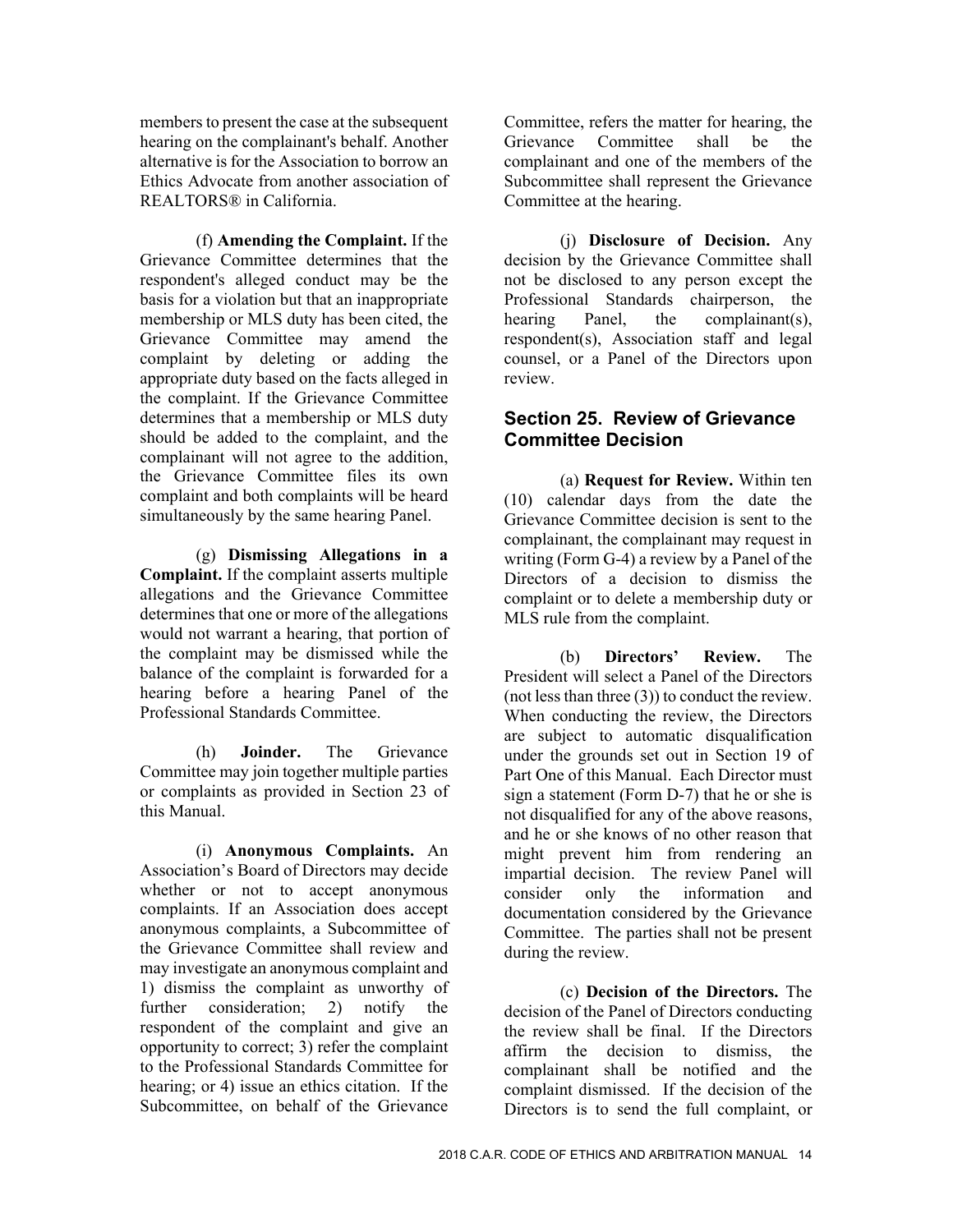portions of the complaint, forward to a hearing, the complainant shall be notified and the complaint processed in accordance with Section 28 of Part One of this Manual. If the review is based on the Grievance Committee's decision to delete a membership or MLS duty from the complaint, and the Panel of Directors affirm this decision, the complaint shall be processed in accordance with Section 28 of Part One of this Manual. If the Panel of Directors amends the complaint to add any or all of the deleted membership or MLS duties, the amended complaint shall be sent to the complainant for signature and then processed in accordance with Section 28 of Part One of this Manual.

(d) **No Request for Review.** If there is no written request for review made within ten (10) calendar days after notice of the Grievance Committee decision is sent, the decision of the Grievance Committee shall be final.

#### **Section 26. Withdrawal of Complaint**

(a) **Prior to the Hearing.** If after the Grievance Committee has recommended that a hearing be arranged, but before the hearing Panel is convened, a complainant requests withdrawal of the complaint, the Association Executive shall promptly refer the matter back to the Grievance Committee for a determination whether a potential violation of the public trust (as defined in Sections 1(n) and 38(i) of Part One of this Manual) may have occurred. Only where the Grievance Committee determines a potential violation of the public trust may have occurred may the Grievance Committee proceed as the complainant. However, see subsection (b) for the different rule if the complaint is sent back to the Grievance Committee after the hearing is convened.

(b) **During the Hearing.** After a hearing Panel has been convened, a complaint may be withdrawn only with the Panel's approval. In such event, the Panel

shall refer the complaint back to the Grievance Committee. If the Grievance Committee determines there is sufficient information to go forward with the hearing, even if the complaint does not involve a potential violation of public trust, the complaint shall be amended to name the Grievance Committee as complainant and the hearing shall be continued to a new date. The respondent shall be provided with a copy of the amended complaint in such case. The Panel may also refuse to allow the complaint to be withdrawn and proceed with the hearing, or allow the complaint to be withdrawn with no further action. Such withdrawal under subsection (a) or (b) of this Section would not constitute a decision on the merits.

#### **Section 27. Amendment of Complaint**

(a) **Prior to the Hearing.** At any time prior to the hearing on the complaint, the complainant may file an amended complaint (i.e. add or delete Articles and/or respondents) with the Association Executive. If an amended complaint is filed prior to the hearing being convened, the complaint shall be sent to the Grievance Committee for review in accordance with the provisions of Section 24 of Part One of this Manual. If the Grievance Committee refers the amended complaint for a hearing, the Association Executive shall follow those procedures set forth in Section 28 of Part One of this Manual. If the Grievance Committee does not refer the amendment for a hearing, the matter shall proceed on the original complaint. If the complainant submits additional documentation, the matter does not need to be reviewed again by the Grievance Committee.

(b) **During the Hearing.** At any time during the hearing, the complaint may be amended either by the complainant or upon motion of the hearing Panel. The hearing Panel may disallow the requested amendment and proceed to hear the original complaint. If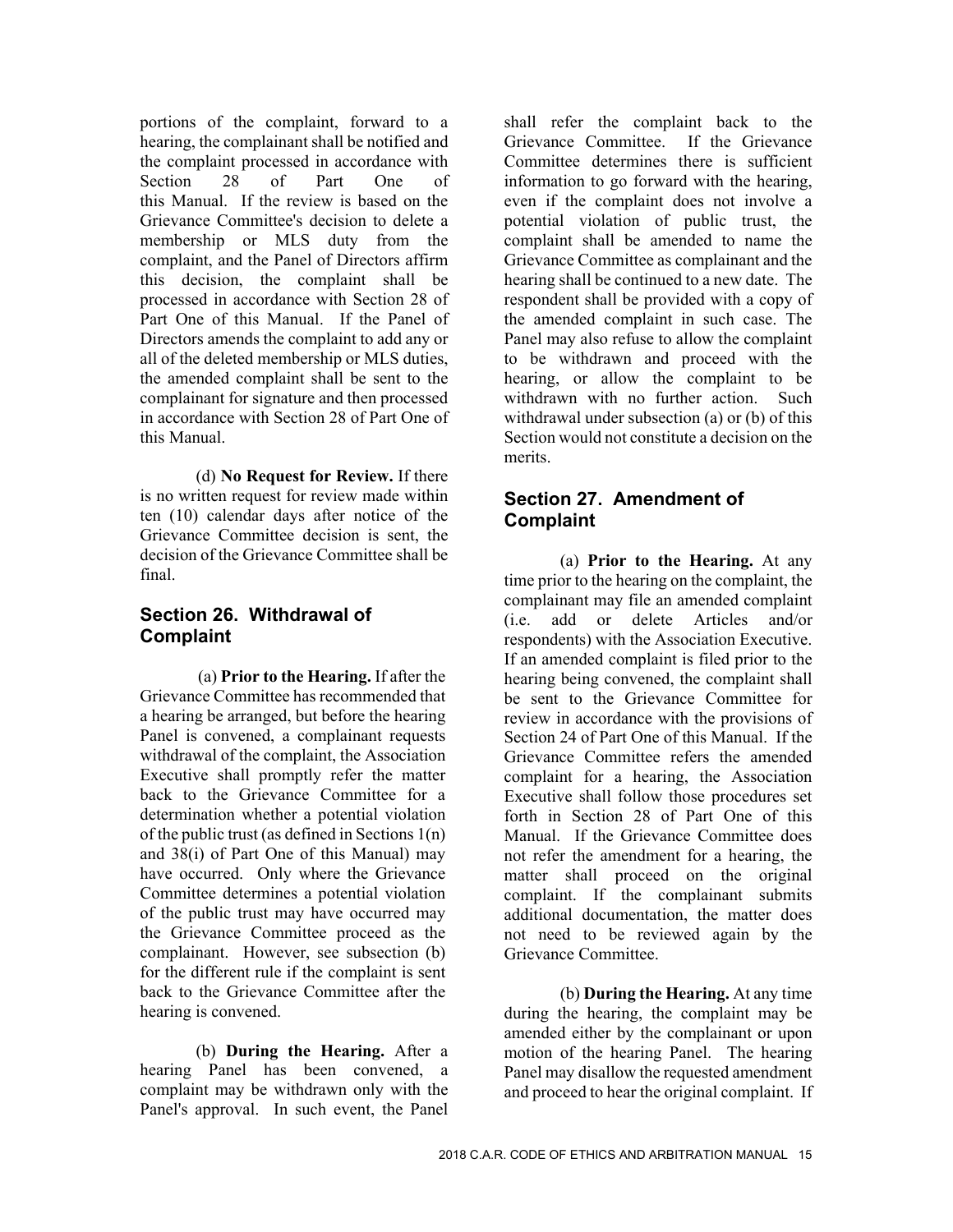the amended complaint is allowed, the amended complaint shall be filed in writing, signed by the complainant or by the Presiding Officer, a copy given to the respondent, and a continuance granted if requested by a party.

(c) **Joinder.** The hearing Panel may join together parties or complaints as set out in Section 23 of Part One of this Manual. In such event, the procedures of subsection (b) of this Section shall be followed.

# **Section 28. Initiating a Disciplinary Hearing**

(a) **Documents Sent to the Parties.**  After a complaint has been referred to the Association Executive by the Grievance Committee with instruction to arrange a hearing, the Association Executive shall transmit to each respondent: 1) a copy of the complaint; 2) the Notice to Respondent (Form D-2); 3) the Request for Ethics Advocate packet (Forms D-23, D-23A & D-23B), if the Association has adopted the Ethics Advocate program; and 4) the Response (D-3) with directions to return the Response and Request for Ethics Advocate packet within fifteen (15) calendar days from the date the request for the Response was transmitted to the respondent. The Association Executive may require the respondent to supply the necessary number of copies of the Response. The Association Executive shall concurrently at this time transmit both the complainant and respondent a list of names of members of the Professional Standards Committee from which the disciplinary hearing Panel will be selected, the Notice of Right to Challenge Panel Members and Availability for Hearing (Form D-4), and the Reasons for Challenge – Panel Member (Form D-5).

(b) **Respondent Request for Ethics Advocate.** If the Association has adopted the Ethics Advocate program, the respondent may request the assistance of an Ethics Advocate ("EA"), by submitting the Request for Ethics Advocate packet (Forms D-23, D-23A & D-23B) to the Association. The EA

is authorized to help the respondent draft the Response (Form D-3) and other forms required for the disciplinary process. In addition, the EA may represent the respondent at the hearing, as set forth in Section 18(a).

(c) **Response not Required; Late**  Filing. The respondent may submit a response, but regardless of whether he or she does or not, the hearing may be scheduled and conducted in the absence of the respondent. A hearing Panel may accept late filing of the response at its discretion.

(d) **Notifying Complainant of Response.** Not later than fifteen (15) calendar days from the date of transmitting the complaint to the respondent, the Association Executive shall transmit copies of the response, if any, to the complainant or notify the complainant that no written response has been filed.

(e) **Selecting the Hearing Panel.**  From the names of members of the Professional Standards Committee not challenged by either party within fifteen (15) calendar days from the date the names are transmitted to the parties, the Chairperson of the Professional Standards Committee or his or her designee shall then select from the Professional Standards Committee a hearing Panel as provided in subsection (f) of this Section and Section 19 of this Manual. It shall be a membership duty of anyone so appointed to serve on a hearing Panel unless disqualified.

(f) **Composition of Hearing Panel.**  A hearing Panel must have an odd number of members (not less than three) except as provided in Section  $19(g)$  of this Manual. If the Association's bylaws require a majority of real estate brokers on the Professional Standards Committee, a majority of each Panel shall be licensed real estate brokers. If the complainant or respondent is a salesperson (either a licensed salesperson or licensed real estate broker acting in the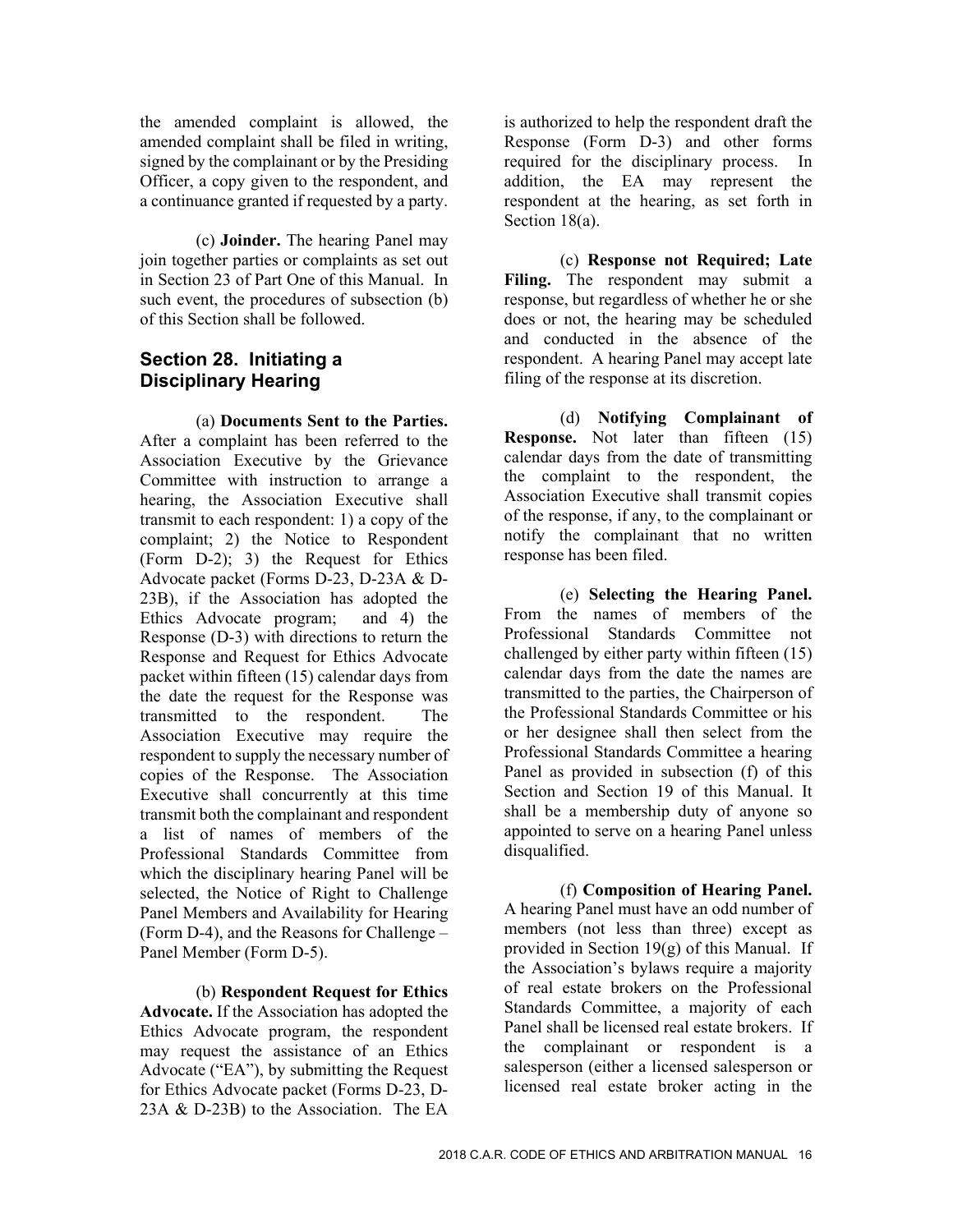capacity of a salesperson), a hearing Panel member shall also be a salesperson.

(g) **Presiding Officer.** The Professional Standards Committee Chairperson or his or her designee shall select one (1) of the hearing Panel members to be the Presiding Officer. The Presiding Officer will be responsible for conducting the hearing and may prescribe any procedure for the hearing not inconsistent with the provisions of this Manual.

(h) **Alternate Panel Member.** The Professional Standards Committee Chairperson or his or her designee may select an alternate from the list of members of the Professional Standards Committee not challenged to attend the hearing. The alternate will not participate in any phase of the process unless the alternate is asked to substitute for one of the original hearing Panel members for any reason. The alternate has the same duties of confidentiality as the other hearing Panel members.

(i) **Notice of Date, Time, and Place of Hearing.** No later than twenty (20) calendar days after the Grievance Committee decision to forward a complaint for a hearing is final, the Association Executive shall designate the date, time and place of the hearing and shall notify the parties and hearing Panel in writing (Form D-6). Each party shall be given at least twenty-one (21) calendar days prior notice of the hearing but appearance at a hearing without objection by any party will constitute a waiver of such notice requirement.

(j) **Waiver of Objection to Panel Member; Appointing Replacement to Challenged Panel Member.** A party will be deemed to have waived all objections to any person whose name he or she does not challenge, as provided in Section 19 of Part One of this Manual. If a challenge to proposed members of the hearing Panel results in an insufficient number of members to constitute the Panel, the President may

appoint other qualified Association members to serve as hearing Panel members.

(k) **Notification of Procedure.** The Association Executive shall provide to each party the outline of procedure prior to the hearing (Form D-8).

#### **Section 29. Duty to Give Evidence**

When requested by a party to a hearing, giving not less than ten (10) calendar days' notice, or when summoned by any Panel to do so, members, MLS Participants and Subscribers shall appear at the hearing, produce any records or data pertinent to the case and designated by the hearing Panel, and to testify truthfully. It shall be a membership duty and an MLS rules requirement to comply with such requests. All parties who appear (in-person and remotely) at a hearing are required to answer all questions by the Panel and by any other party and are not entitled to advance notice. Refusal of a party to appear at a disciplinary proceeding, to submit him or herself or his or her records to examination or to comply with a request of the hearing Panel for relevant information may be deemed an admission of the truth of the claim against him or her. The presiding officer of the hearing Panel may allow a party or witness to remotely testify or attend the hearing upon written request, as long as the Panel is satisfied that safeguards are in place to assure the identity of the person testifying or attending and the confidentiality of the hearing.

#### **Section 30. Witnesses**

Every party must have his or her own witnesses present at the hearing, and the hearing Panel may summon its own witnesses. All witnesses, except the parties to the hearing, will be excused from the hearing room except while testifying. Upon written request, as long as the Panel is satisfied that safeguards are in place to assure the identity of the person testifying and the confidentiality of the hearing, the presiding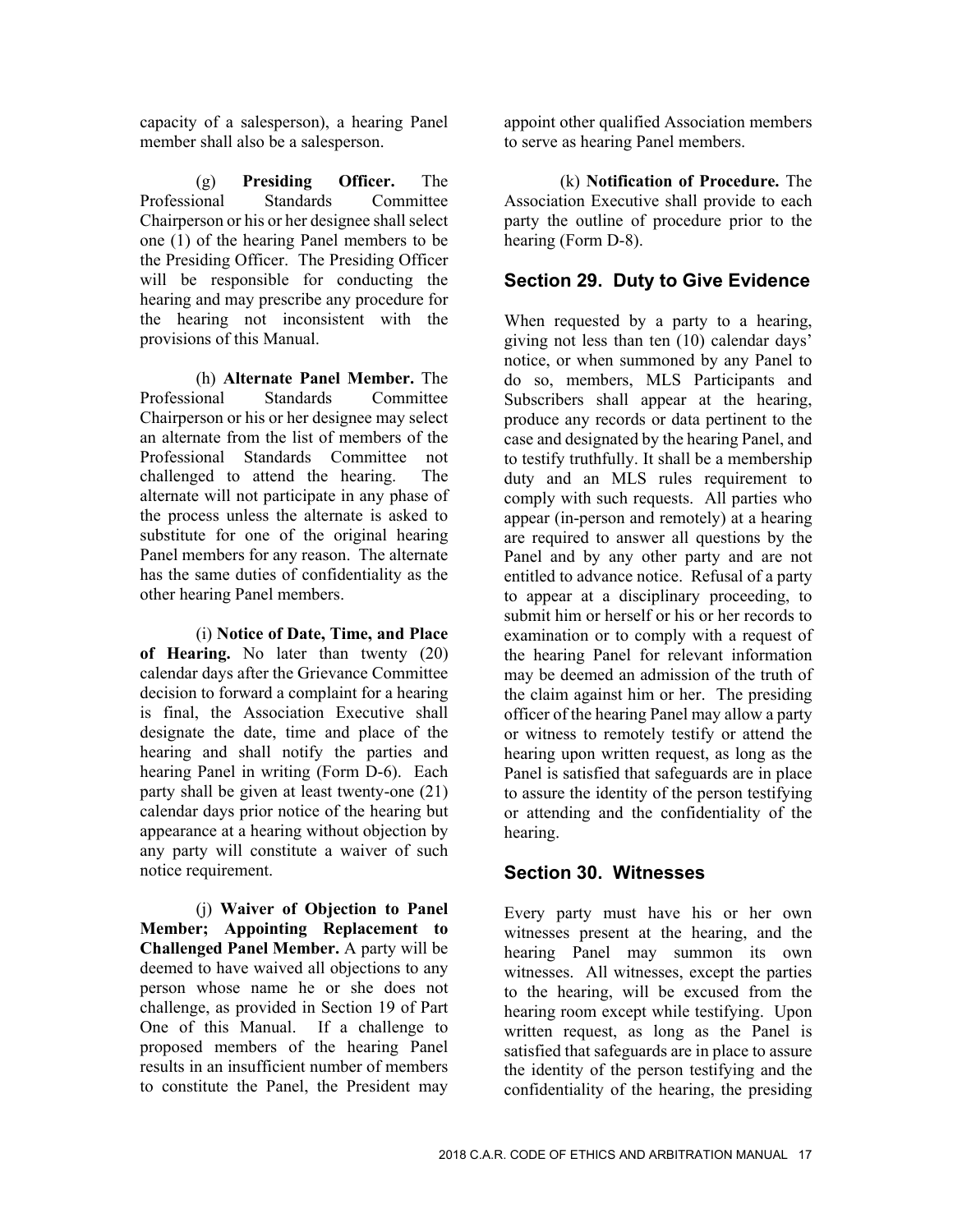officer of the hearing Panel may allow a witness to testify remotely.

# **Section 31. Continuances**

Request for continuance of a hearing shall be in writing and state the reason for the request. Parties' requests for continuances shall only be granted when all parties mutually agree to a subsequent specified date or when the Professional Standards Chairperson, his or her designee, or the hearing panel chair determines that denying the request for continuance would deny the requesting party a fair hearing. Continuances requested after a hearing has convened shall be considered by the hearing Panel, and granted as necessary.

# **Section 32. Continuance Fees**

Each party shall be entitled to one continuance of a hearing, for good cause, without assessment of a continuance fee. For all subsequent requests for continuance, the Board of Directors may establish a schedule of fees. If a continuance is requested because of failure to adequately notify the Association and opposing party of representation by counsel or a REALTOR®/Ethics Advocate, the party giving the inadequate notice may be assessed a continuance fee, not the party requesting the continuance.

# **Section 33. The Hearing**

(a) **Statements of Qualification; Acknowledgment of Receipt of Outline of Procedure.** The hearing Panel, prior to the hearing, must sign a statement certifying that they are unaware of any reason why they should be disqualified from serving on the hearing Panel (Form D-7). At the beginning of the hearing, each party shall sign a statement to the effect that he or she has received and read the outline of procedure (Form D-9) and either 1) understands the procedure and has no objection or questions concerning it; or 2) specifies what objections or questions he or she has and what changes

he or she desires. The hearing Panel shall act upon any such objection or request as it deems proper.

(b) **Conducting the Ethics Hearing.**  The parties to the dispute shall with diligence present to the hearing Panel in writing such statements and proofs as they desire. Proofs may be submitted in the form of affidavits or otherwise. The hearing Panel may require that statements be verified by affidavit or that the accuracy or authenticity of any documents or other papers submitted be verified by affidavit. The hearing Panel shall receive oral testimony if any party to the disciplinary hearing requests, or if in the hearing Panel's opinion, it is necessary or desirable. The hearing Panel may determine what personal appearances should be made by the parties and regulate the holding of hearings. The hearing Panel may receive and consider any evidence it deems material and proper.

(c) **Presentation of Evidence at the Hearing.** At any hearing every party has the right to present any witnesses, to submit any evidence pertinent to the case, and to cross-examine witnesses of others. Witnesses giving oral testimony shall be sworn by the presiding officer. Before permitting testimony relating to the character or general reputation of anyone, the hearing Panel shall satisfy itself that the testimony has a direct bearing on the case at issue. If a party wishes to present visual, audio, or video evidence at the hearing, it is that party's responsibility to provide the equipment necessary to display or play the evidence for the hearing Panel.

(d) **Failure of Respondent to Appear at Hearing.** The hearing Panel may hear and determine the controversy upon the evidence produced at the hearing notwithstanding the failure of the respondent, who has been duly notified, to appear, and who is not appearing remotely as set forth is Section 29. If only the complainant appears at the hearing, he or she may rest upon the evidence submitted with his complaint. The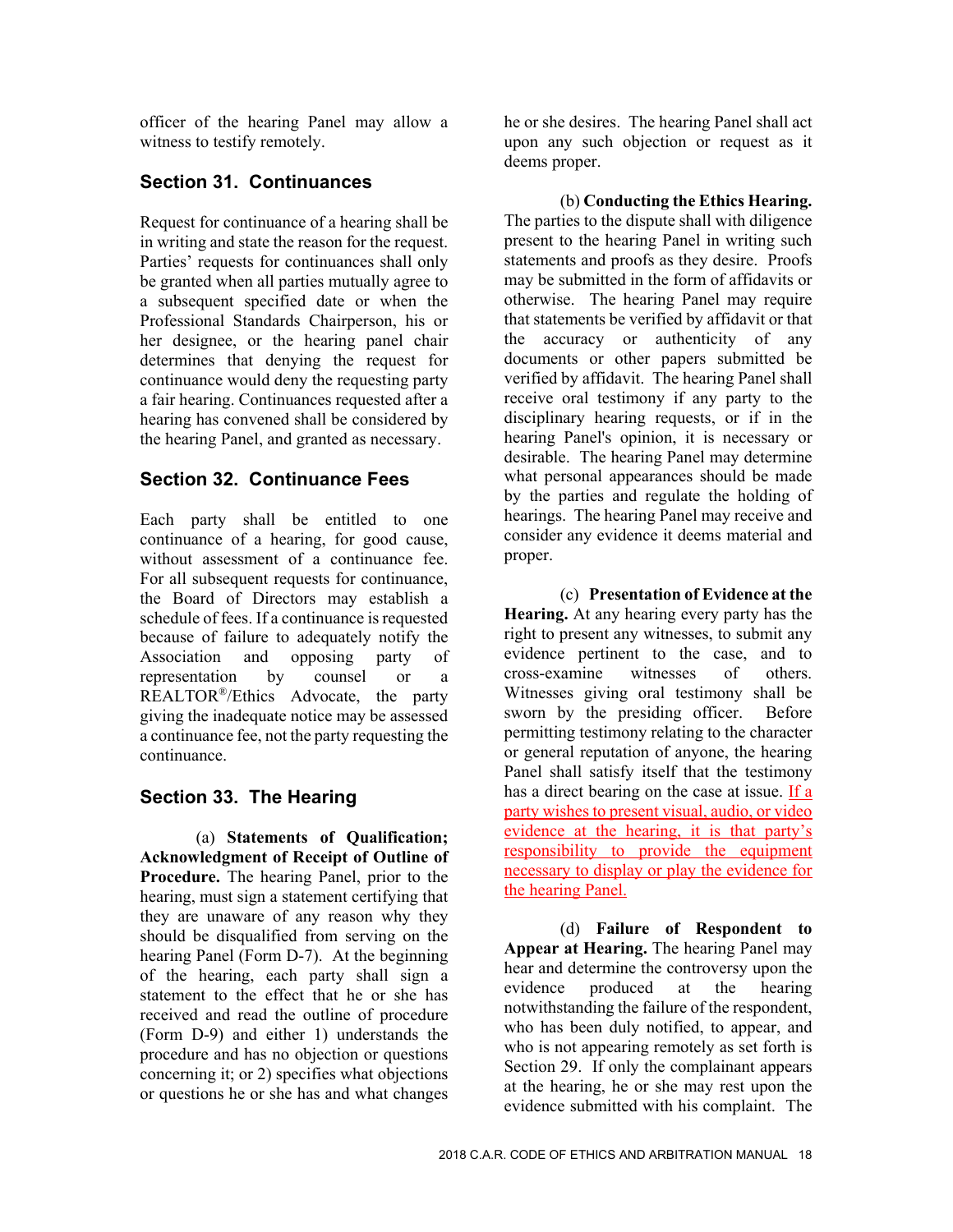hearing Panel may not find against a respondent solely by reason of his or her failure to appear.

(e) **Failure of Complainant to Appear at Hearing.** If the complainant fails to appear and has not been granted permission to appear remotely as set forth is Section 29, the complaint shall be dismissed or at the hearing Panel's discretion be referred back to the Grievance Committee for consideration under Section 26(b) of Part One of this Manual.

(f) **Recess and Postponement.** The hearing Panel may recess the hearing from time to time as necessary and, on request of a party or upon the Panel's own motion, may postpone the hearing for not less than fifteen (15) calendar days nor more than thirty (30) calendar days, unless otherwise agreed to by the parties.

#### **Section 34. Transcript/Right to Record**

(a) **Recording the Hearing.** The Association shall either have a court reporter present at the hearing or record the proceedings. The Association's transcript or recording shall be considered the official record of the proceeding. A party may, at their own expense, have a court reporter present. A party may not record the proceedings unless the Association chooses to only have a court reporter, in which case, the party may record the proceedings. If a party has any transcript prepared, the party shall provide and pay for a copy for the Association.

 (b) **Request for Copy of Recording.**  If the time period to request a Directors' review has not lapsed, any party to a hearing has a right to obtain a copy of the Association's official record of the proceeding upon payment of the Association's fees for duplication. In the event one party to a hearing has requested a copy of the recording prior to the lapse of the time period for a Directors' review, any other

party to the hearing may also request a copy of the recording prior to the Directors' review. Any duplication will be conducted under the supervision of the Association. Parties are authorized to use recordings or transcripts from hearings only for the purpose of a Directors' review of the case. Any unauthorized use of the recordings or transcripts shall be construed as a violation of Article 14 of the N.A.R. Code of Ethics and of these procedures.

(c) **Destruction of Transcript or Recording.** Any transcript or recording of a hearing shall be destroyed upon final action of the Directors.

# **Section 35. Interpreters and Translators**

(a) **Selection.** In the event a non-English speaking party in a disciplinary case requires an interpreter, or in the event a party requires and interpreter for a witness, the Association shall provide the party with the following options: 1) The party requesting the interpreter can bear the cost to provide a qualified interpreter that is certified or registered and in good standing with the Judicial Council of California; or 2) The Association can provide an interpreter who is a member of the Association if there is one available who speaks the language in question. Only one neutral interpreter will be allowed in the hearing and will assist all parties with translation needs.

(b) **Cost.** The party requesting the interpreter shall bear the cost to provide themselves with a qualified interpreter. In the event that both parties speak the same non-English language and require an interpreter or both call witnesses that speak the same non-English language and require an interpreter, the cost of the interpreter shall be split evenly between the parties.

(c) **Notice.** The party intending to utilize an interpreter shall notify the Association and all other parties at least ten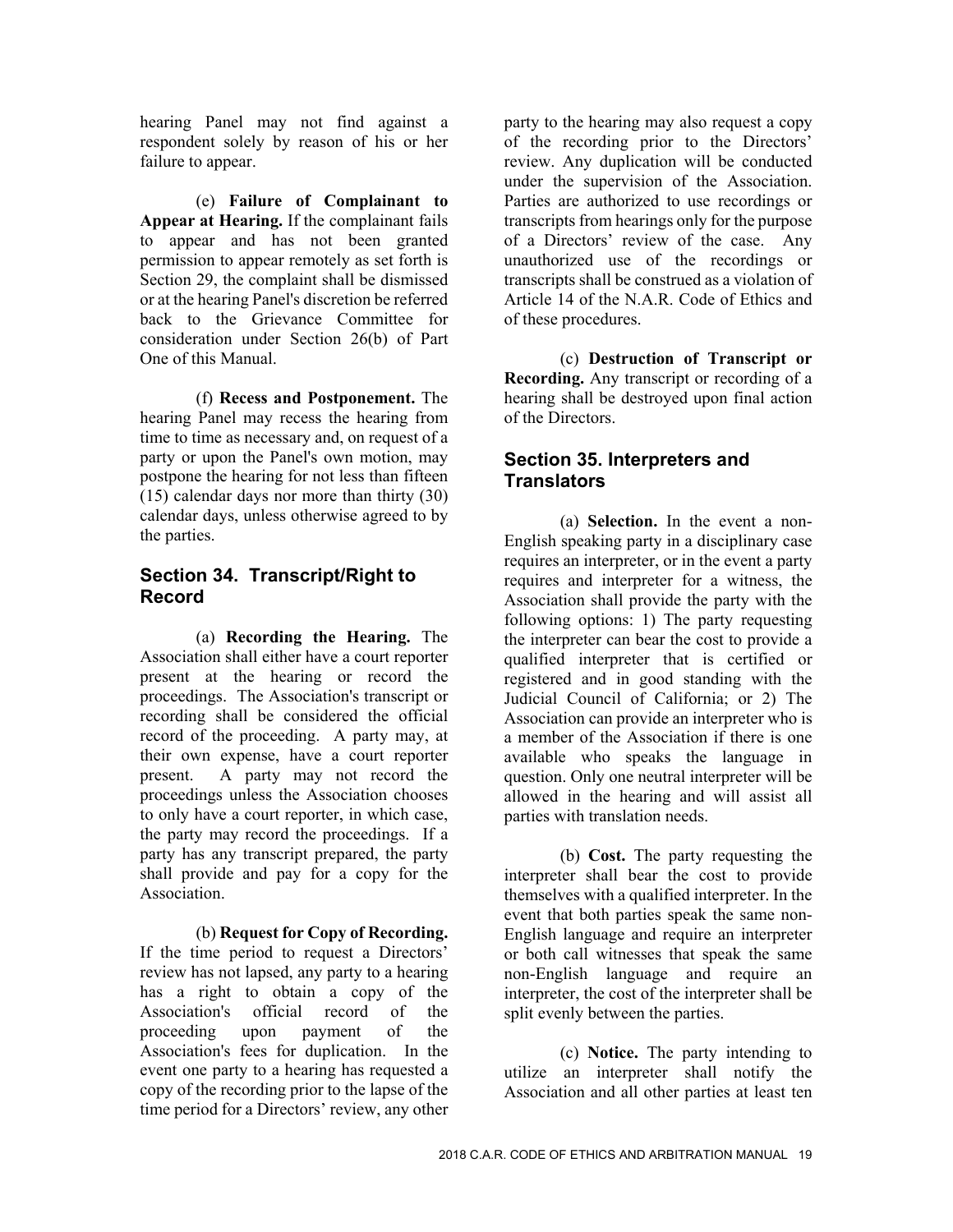(10) days prior to the date of the hearing, and in such notice shall indicate the name of the party or witness requiring an interpreter and the language which will be used by the non-English speaking party/witness, as well as any dialect of such language, if applicable. Before the hearing begins, all parties will need to sign a "hold harmless" waiver stating that the Association will not be held liable for any actions or omissions of the interpreter.

(d) **Written Translations.** In the event any party intends to present a written document at a hearing that is in a language other than English, a translation by a qualified independent translator shall be presented along with the document at least ten (10) days prior to the date of the hearing. The party must provide proof that the document was translated by a translator who is certified or registered and in good standing with the Judicial Council of California.

# **Section 36. Decision of Hearing Panel**

(a) **Making and Reporting the Decision.** The decision shall be made as soon as practicable after the evidence is presented and the hearing Panel has finished deliberations, but in no event later than fortyeight (48) hours after the conclusion of the hearing. The decision of the hearing Panel shall be by a simple majority vote (with all Panel members including the Presiding Officer having an equal vote) and in writing containing findings of fact (Form D-11) and a statement of disciplinary action recommended (Form D-12), if any. Such decision shall be transmitted to the parties within five (5) calendar days after it has been filed with the Association, unless more time is necessary to obtain the review of Association's legal counsel. The decision shall not be disclosed to any persons except the Directors, the complainant, the respondent, Association staff and legal counsel, as may be required by law, except all proceedings, including the allegations, findings, recommendations and decisions in

disciplinary proceedings shall be reported to C.A.R. and may be posted on the C.A.R. website in accordance with policy adopted by the C.A.R. Directors and as authorized in this Manual pursuant to Section 17 and Section 39. However, failure to abide by these timing and disclosure requirements (including unauthorized disclosures) shall not invalidate the decision of the hearing Panel.

(b) **Consideration of Prior Code of Ethics and Membership Duty Violations.**  In the event a member is found in violation of the Code of Ethics or a membership duty, the hearing Panel must consider, in determining discipline, all past records of previous determinations by the Board of Directors, of this Association and any other Association of REALTORS®, of Code of Ethics and membership duty violations and sanctions imposed, if any, in the member's records. Access to the member's records of prior violations is permitted only after deliberations and findings of a violation.

(c) **Consideration of Prior MLS Duty Violations.** In the event an MLS Participant or Subscriber is found in violation of an MLS rule or duty, the hearing Panel must consider, in determining discipline, all past records of previous determinations by the Board of Directors of this Association, this MLS or any other MLS, if available, of MLS duty violations and sanctions imposed, if any, in the Participant's or Subscriber's records. Access to the person's records of prior violations is permitted only after deliberations and findings of a violation.

(d) **Types of Discipline; Filing of Decision.** Disciplinary action recommended by the hearing Panel may include recommended options as described in Section 1 of this Manual. The decision (Forms D-11 and D-12) shall be filed with the Association Executive.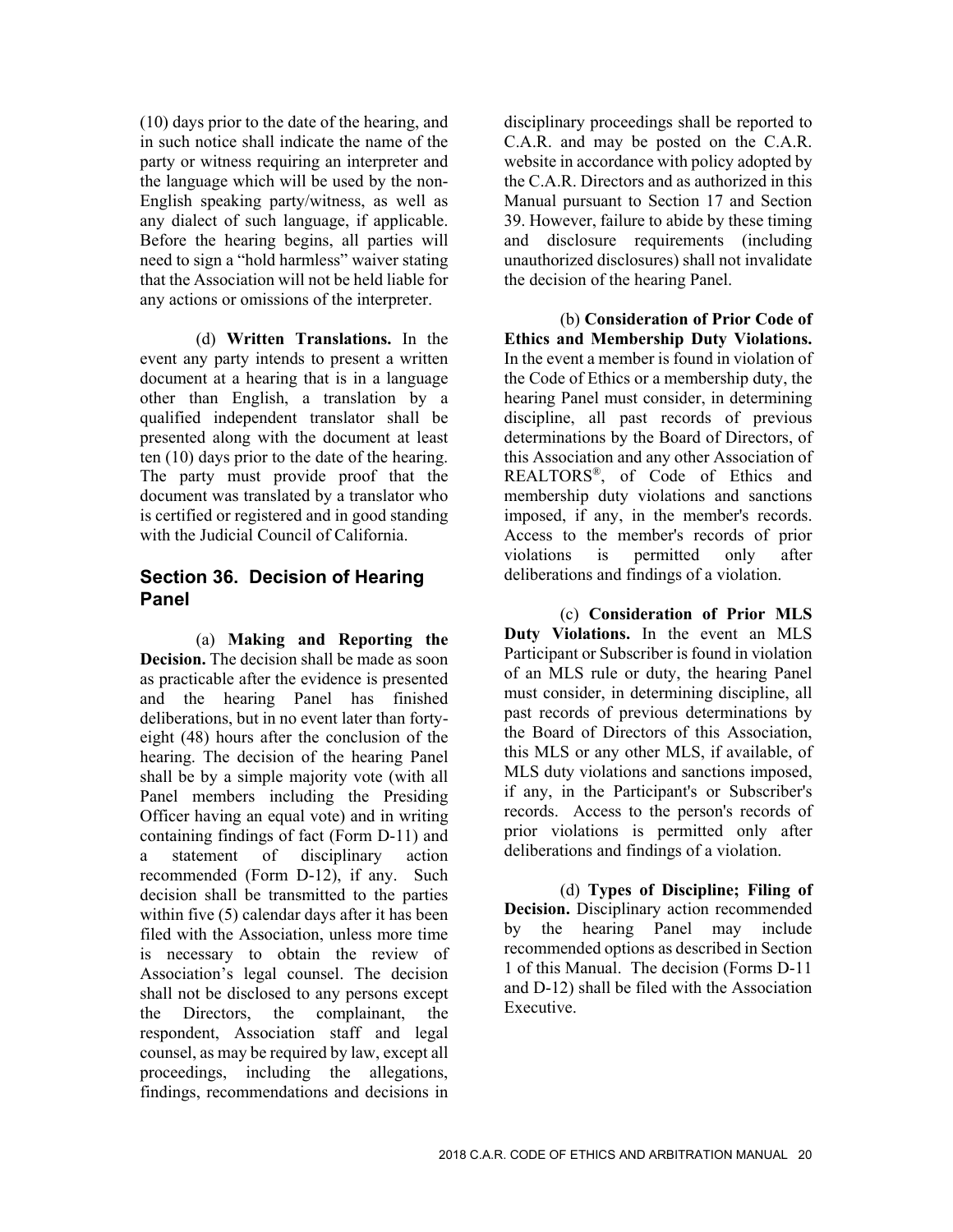#### **Section 37. Action of the Directors if No Request for Review**

(a) **Action of the Directors.** If no request for review is filed pursuant to Section 38, the Association Executive shall refer the hearing Panel's decision (Form D-11) and recommendations (Form D-12), if any, to a Panel of the Directors for review and final action no later than thirty (30) calendar days after the date the hearing Panel's decision is transmitted to the parties. The Directors must adopt the hearing Panel's decision and recommendations and issue an order accordingly, except that if the Directors, after reviewing the decision or recommendations are concerned with a deficiency on the face of the decision or the appropriateness of the recommended discipline they may 1) dismiss the matter if they conclude that the findings of fact do not support the hearing Panel's decision or recommendations; 2) impose alternative discipline that does not exceed that recommended by the hearing Panel; or 3) refer the decision back to the hearing Panel with recommended modifications. If the hearing Panel does modify its decision or recommended discipline, the parties shall be notified in writing of this change and given a new opportunity to request a review pursuant to Section 38. The Directors shall render their decision in writing (Form D-22).

(b) **Automatic Disqualification; Statement of Qualification.** When reviewing a hearing Panel's decision and recommendations pursuant to this Section, the Directors are subject to automatic disqualification under the grounds set out in Section 19 of Part One of this Manual. Each Director must also sign a statement (Form D-7) that he or she is not disqualified for any of the above reasons, and that he or she knows of no other reason that might prevent him or her from rendering an impartial decision. The parties shall have no right to submit challenges to the qualifications of the Directors for reviews conducted pursuant to this Section.

(c) **Finality of Directors' Action.**  Any decision of the Directors is final and each member by becoming and remaining a member agrees not to seek review in any court of law. Further, failure of the Association to abide by the timing requirements of this Manual shall not invalidate the decision of the Panel of Directors.

# **Section 38. Action of Directors if Request for Review**

(a) **Request for Review.** Within twenty (20) calendar days after the hearing Panel's decision has been transmitted to the parties, any party may file a request in writing for a review (Form D-17) of the hearing Panel's decision by the Board of Directors or appointed review Panel of the Board of Directors. The Association Executive may require the party requesting the review to supply the necessary number of copies of the request for review.

(b) **Deposit Requirement.** A request for review must be accompanied by a deposit with the Association in the amount provided in the Association's current schedule of fees.

(c) **Basis for Review.** The request for review must clearly indicate the basis on which the challenge is being made and contain facts and supporting evidence in reasonable detail to support the challenge. The basis for a review are: 1) mis-application or misinterpretation of a section imposing a membership or MLS duty; 2) procedural deficiency or any lack of procedural due process; 3) unwarranted discipline recommended by the hearing Panel.

(d) **Preliminary Review; Opportunity to Amend.** A request for review may be reviewed by the Association Executive within ten (10) calendar days after the request has been transmitted to the Association to determine whether the request complies with the filing requirements of this Section. If the Association Executive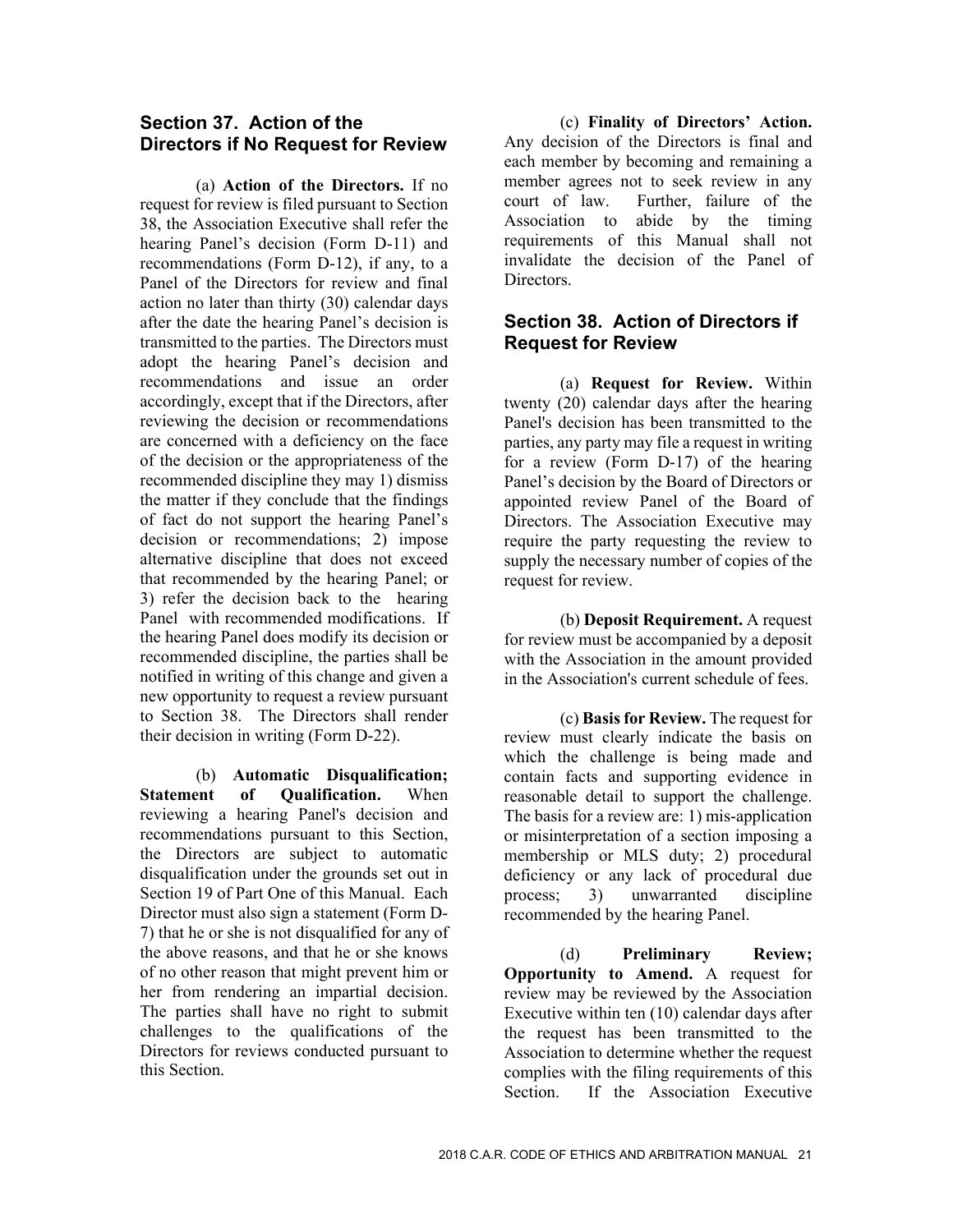determines that the review fails to meet the filing requirements of this Section, the request shall be returned to the party and the party shall be given ten (10) calendar days to amend the request to comply with the appropriate requirements. Any preliminary decision by the Association Executive is not a decision on the merits of the request for review but is to insure that the request complies with the filing requirements of this Section.

(e) **Notice of Request for Review.**  Within one (1) calendar day after a request for review is determined appropriate for a review hearing by the Directors, the Association Executive shall transmit to all other parties: 1) a copy of the request; 2) the Notice to Request for Review (Form D-18); and 3) the Reply to Request for Review (D-19) with directions to return the Reply within fifteen (15) calendar days from the date of mailing to the party. The Association Executive may require the other parties to supply the necessary number of copies of the Reply. The Association Executive shall concurrently at this time transmit to all parties a list of names of members of the Board of Directors from which the review Panel of the Directors will be selected, the Notice of Right to Challenge Panel Members and Availability for Hearing (Form D-4), and the Reasons for Challenge – Panel Member (Form D-5).

(f) **Reply not Required; Late**  Filing. The other parties may submit a written reply, but regardless of whether they do or do not, the review hearing may be scheduled and conducted in the absence of the other parties. The review Panel of the Directors may accept late filing of a Reply in its discretion.

(g) **Notice of Reply.** Not later than twenty-one (21) calendar days from the date of transmitting the request for review to the other parties, the Association Executive shall deliver copies of the reply, if any, to the party requesting the review or notify the party that no written reply has been filed.

(h) **Selecting the Review Panel.**  From the names of members of the Board of Directors not challenged by the parties within fifteen (15) calendar days from the date the names were transmitted to the parties under subsection (e) of this Section, the President or his or her designee shall select a review Panel as provided in subsection (j) of this Section.

(i) **Waiver of Objection to Director; Appointing Replacement to Challenged Director.** A party will be deemed to have waived all objections to any member of the Board of Directors whose name he or she does not challenge. If a challenge to proposed members of the review Panel results in an insufficient number of Board of Directors' members to constitute a review Panel, the President may appoint other qualified members to serve on the review Panel.

(j) **Composition of Panel.** A review Panel may consist of the remaining unchallenged and qualified members of the Board of Directors, a Panel of the Board of Directors, or a Panel appointed by the Board of Directors but in any event the review Panel must be not less than three (3) members, except as provided in Section 19(g).

(k) **Automatic Disqualification; Certificate of Qualification.** When hearing a request for review, the Directors are subject to automatic disqualification under the grounds set out in Section 19. Each Director must sign a statement (Form D-7) that he or she is not disqualified for any of the above reasons, and that he or she knows of no other reason that might prevent him from rendering an impartial decision.

(l) **Presiding Officer.** In the case where the review Panel is a Panel of the Board of Directors or a body appointed by the Board of Directors, the President shall designate one of the review Panel members to be the Presiding Officer. Otherwise, the President shall be the Presiding Officer of the review Panel. The Presiding Officer will be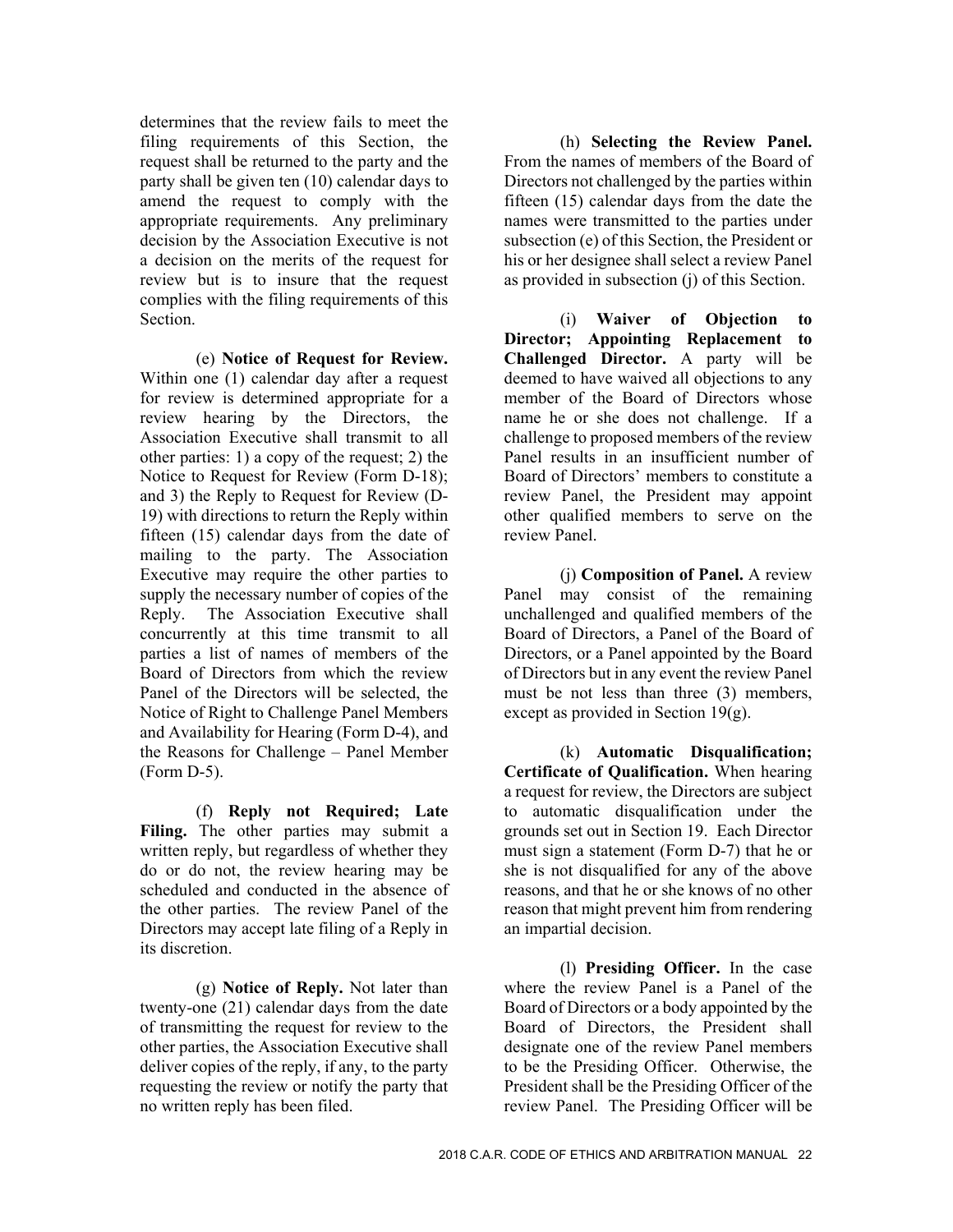responsible for conducting the review hearing and may prescribe any procedure for the review hearing not inconsistent with the provisions of this Manual.

(m) **Notice of Time and Place of Review Hearing.** The Association Executive shall designate the time and place of review hearing and shall notify the parties and review Panel in writing (Form D-20). The date of the review hearing shall be no later than thirty (30) calendar days after the date of the Association's receipt of the request for review. Each party shall be given at least twenty-one (21) calendar days' prior notice of the review hearing but appearance at a review hearing without objection by any party will constitute a waiver of such notice requirement.

(n) **Documents Provided to the Panel.** The Association Executive shall provide to the review Panel in advance of the hearing copies of the request for review, reply to the request, if any, and the hearing Panel's decision and findings of fact (Form D-11) and recommendations for discipline (Form D-12), if any.

(o) **Conducting the Review Hearing.** The review hearing is not recorded. At the review hearing, the Presiding Officer from the original hearing (or other member of the original hearing Panel) shall summarize the facts of the case and the procedures of the original hearing. Any party may be heard to correct the summary. The Presiding Officer may respond to the allegations and answer any questions the Directors may have relating to the allegations of the party requesting review. The recording of the hearing should be played only to prove or disprove the procedural deficiencies asserted by the party requesting review and only the pertinent portions shall be played. The playing of the recording is not intended to substitute for a transcript of the case, and if a transcript does exist, then the pertinent portions of it should be read instead of playing the recording.

(p) **Permissible Evidence at Review Hearing.** All requests for review received by the Association must be considered by a review Panel of the Directors and only those basis and issues raised in the written request for review may be raised by the party requesting review in any hearing before the Panel of the Directors. Any party may present to the review Panel reasons as to whether or not the decision and recommendations of the hearing Panel should be followed or not, but no new evidence regarding the merits of the underlying case may be presented.

(q) **Failure of Requesting Party to Appear at Hearing.** In the event the party that requested the review fails to appear at a duly noticed review hearing without obtaining a continuance or adjournment thereof, the review Panel shall dismiss the other parties and review the hearing Panel's decision and recommendations pursuant to Section 37.

(r) **Failure of the Party Not Requesting Review to Appear at Hearing.**  If any party not requesting the review fails to attend a duly noticed review hearing without obtaining a continuance or adjournment thereof, the review Panel may proceed with the review hearing in the party's absence and shall reach its decision based on the request for review and arguments presented at the review hearing.

(s) **Action of the Review Panel.** The review Panel must adopt the hearing Panel's findings and recommendations and issue a decision accordingly, except that if the review Panel is concerned with a deficiency of the decision or the appropriateness of the recommended discipline they may 1) dismiss the matter if they conclude that the findings of fact do not support the hearing Panel's recommendation; 2) impose alternative discipline that does not exceed that recommended by the hearing Panel; 3) refer the decision back to the hearing Panel with recommended modifications; or 4) refer the matter back to the Professional Standards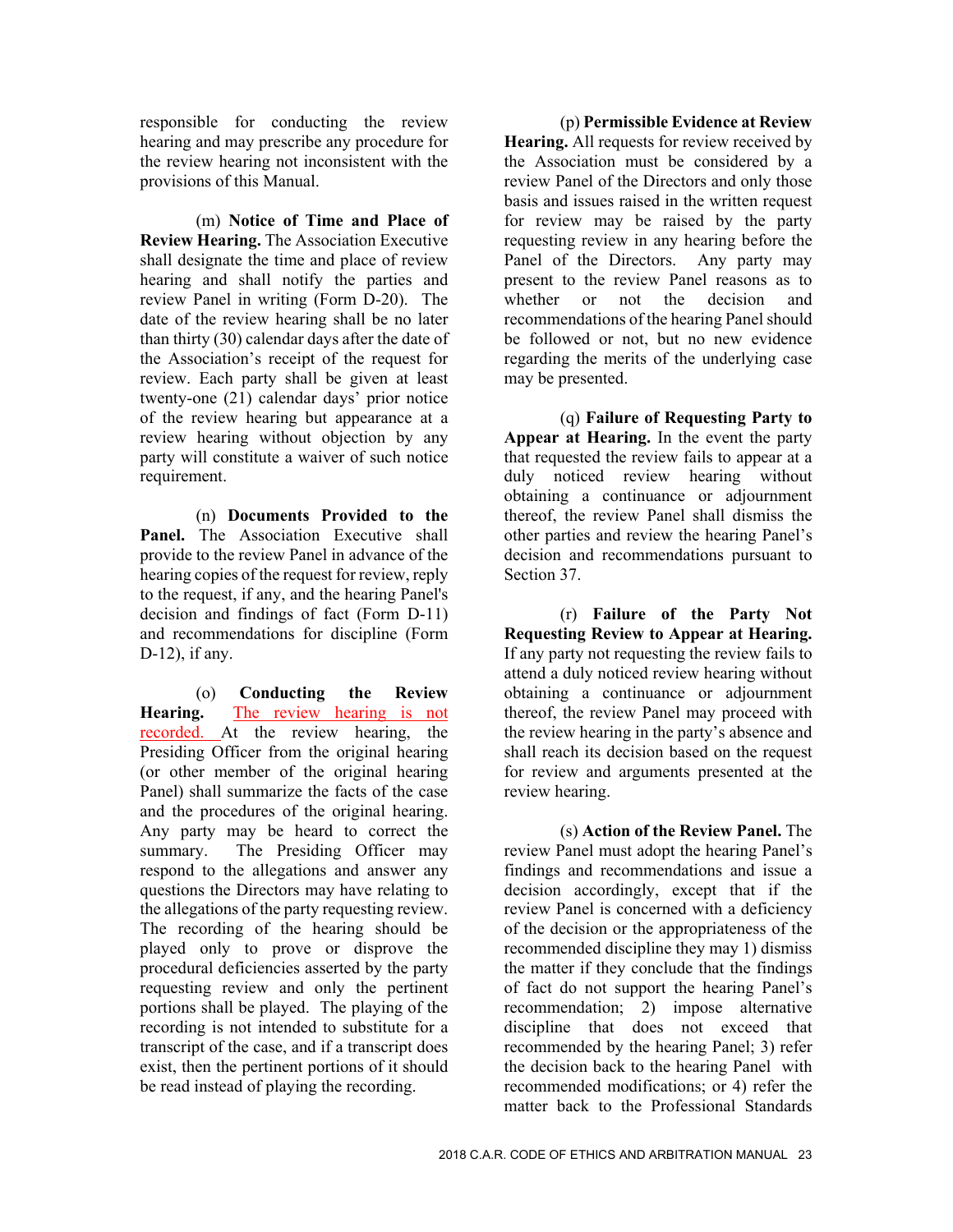Committee for a new hearing with the same or different hearing Panel as deemed appropriate. The review Panel shall render their decision in writing (Form D-21) within five (5) calendar days after the review hearing.

(t) **Disposition of the Deposit.** If the review Panel adopts the recommendations of the hearing Panel, the money deposited by the party requesting the review shall pass into the general treasury of the Association. If the review Panel dismisses the complaint or refers it back to the Professional Standards Committee for a new hearing, the deposit shall be returned to the party making the request. If the recommendation is modified, the review Panel, at their discretion, may determine the appropriate disposition of the deposit.

(u) **Review Panel's Rationale.** If the recommendation of the hearing Panel is rejected (thereby dismissing the matter), modified, or referred back for a new hearing, the Panel of Directors may state the reasons in writing, but failure to do so shall not invalidate the decision of the Directors.

(v) **Finality of Review Panel Decision.** Any decision of the review Panel of Directors is final and each member by becoming and remaining a member agrees not to seek review in any court of law. Further, failure of the Association to abide by the timing requirements of this Manual shall not invalidate the decision of the Review Panel.

#### **Section 39. Distribution and Publication after Discipline is Final.**

(a) **Notification of Directors' Action.** Upon final action by the Directors under either Section 37 or 38, the Association Executive shall notify the complainant, respondent, the Professional Standards Committee Chairperson, the Hearing Panel and C.A.R. The notification to C.A.R. shall

include the allegations, findings, recommendations and decisions in disciplinary proceedings, in accordance with policy adopted by the C.A.R. Directors and as authorized in Section 17 and this Section 39.

(b) **Notification of Suspension or Expulsion.** The President shall notify C.A.R. and the members of the Association or the Participants and Subscribers in the MLS of any decision of the Directors ordering suspension or expulsion.

(c) **Publication of Ethics Violators.**  A final ethics decision finding a REALTOR<sup>®</sup> in violation of the Code of Ethics shall be published by C.A.R. in accordance with this Manual. The local Association's Board of Directors may, but is not required to, also adopt a policy to publish the names of ethics violators in its local communications vehicle, as described in Section 39(g).

(d) **C.A.R. Publication Policy for Ethics Violators.** Except as provided below, if a member is found in violation of the Code of Ethics, C.A.R. shall publish the following information regarding the violation(s):  $(1)$ name and photo of the member found in violation (but not the name of the firm the member is, or was, affiliated with); (2) if the responsible broker is also found in violation, the name of the responsible broker will also be published; (3) if a member's name is similar to another member's or MLS Participant's name, the member's real estate license number and/or office address may also be included;  $(4)$  the Article $(s)$  of the Code of Ethics violated; (5) a brief factual synopsis of the matter with names redacted (except for the respondents found in violation); (6) discipline imposed; (7) the effective date and duration of the discipline, if applicable; and (8) rationale in mitigation or aggravation for the discipline, if applicable. This information will be published on one or more of any authorized C.A.R. communications vehicles available to members, such as the C.A.R. website or magazine. The information will be removed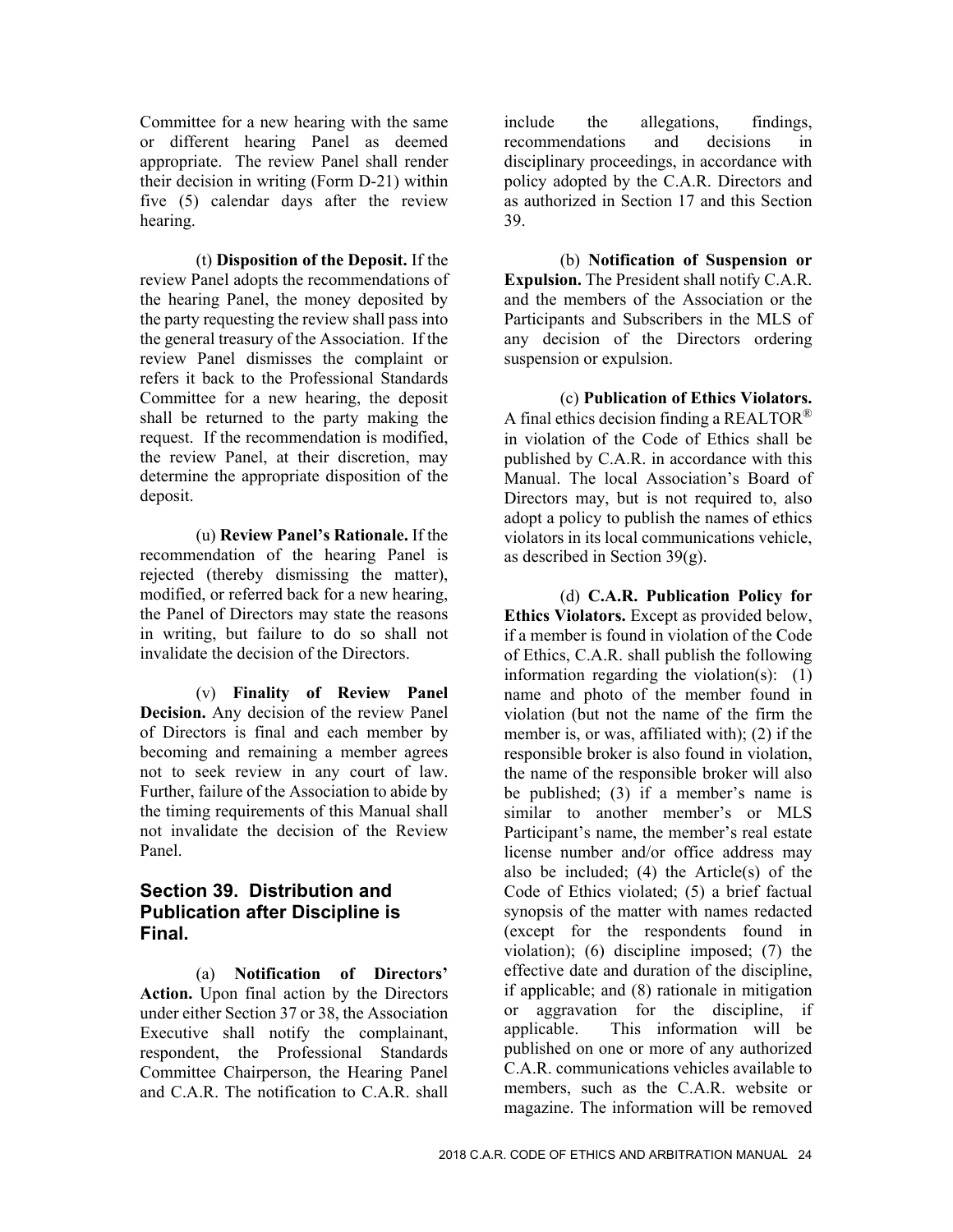from the C.A.R. website three (3) years after initial publication.

All discipline will be published except letters of warning, cease and refrain orders, and/or education requirements that do not also include a fine, letter of reprimand, suspension or expulsion. However, if a fine or suspension is imposed because the member does not comply with the education requirement or cease and refrain order, the discipline will be published when the fine or suspension is imposed. Citations under the Ethics Citation or MLS Citation systems will not be published by C.A.R.

(e) **Photograph; Authorization.** If a member is disciplined in a manner that requires C.A.R. publication, the member must provide to C.A.R. and the Association a current, accurate photo at least the size and quality of a passport photo within ten (10) calendar days after final adoption of the discipline by the Directors along with written authorization of the member to publish the photo (Form D-24). If the member fails to provide the photo and authorization by this deadline, the member will automatically be suspended from membership until the photo and authorization are provided, and the discipline summary will still be published. Such suspension will be forwarded to C.A.R. and will result in statewide review and possible statewide suspension as described in Section 39(h). If the member resigns prior to submitting the photo and Form D-24, the discipline summary will still be published, and the member will be immediately suspended, with such suspension subject to statewide review and possible statewide suspension as described in Section 39(h).

(f) **Ownership and Licensing of Photo.** By submission of the photo, on D-24, the member authorizes use of the photo for publication in accordance with the Manual and represents the member is the copyright owner of the photo or has the right to license the photo to C.A.R. and the Association for publication according to the guidelines in this Manual. C.A.R. or the local Association may

request that the member send a different photo if C.A.R. or the local Association, in its sole discretion, determines that the original photo submitted does not meet C.A.R.'s or the Local Association's requirements. The member grants to C.A.R. and the Association a perpetual, royalty-free license to reproduce and display any photo submitted to C.A.R. and the Association in any and all media for distribution to C.A.R. and the Association members in accordance with this Manual.

(g) **Local Publication Policy.** The local Association's Board of Directors may, but is not required to, adopt a policy to publish discipline in its local Association communications vehicle(s). The local Association may adopt a policy to publish discipline that uses the same criteria as C.A.R.'s publication policy, as described in subsections (d), (e), and (f) above. The local Association may adopt, in addition to or instead of the C.A.R. publication criteria, a policy to publish discipline when a member is found in violation of the Code of Ethics a second time within a three (3) year time period. Any discipline published by a local Association shall include the member's name, the fact that the member has been found in violation of the Code of Ethics, the Article(s) violated, and the discipline imposed. Published discipline shall not include the name of the firm the member is, or was, licensed or affiliated with. In cases where the member's name is similar to another Association member's or MLS Participant's or Subscriber's name, the member's real estate license number or office address (or both) may also be published.

(h) **Statewide Suspension.** If a respondent has membership in more than one local Association of REALTORS<sup>®</sup>, a final ethics decision by an Association holding the member in violation of the Code of Ethics and imposing a discipline of suspension or expulsion from membership shall be forwarded to the California Association of REALTORS<sup>®</sup> (C.A.R.), for consideration by a panel of C.A.R. directors to determine whether the same discipline should be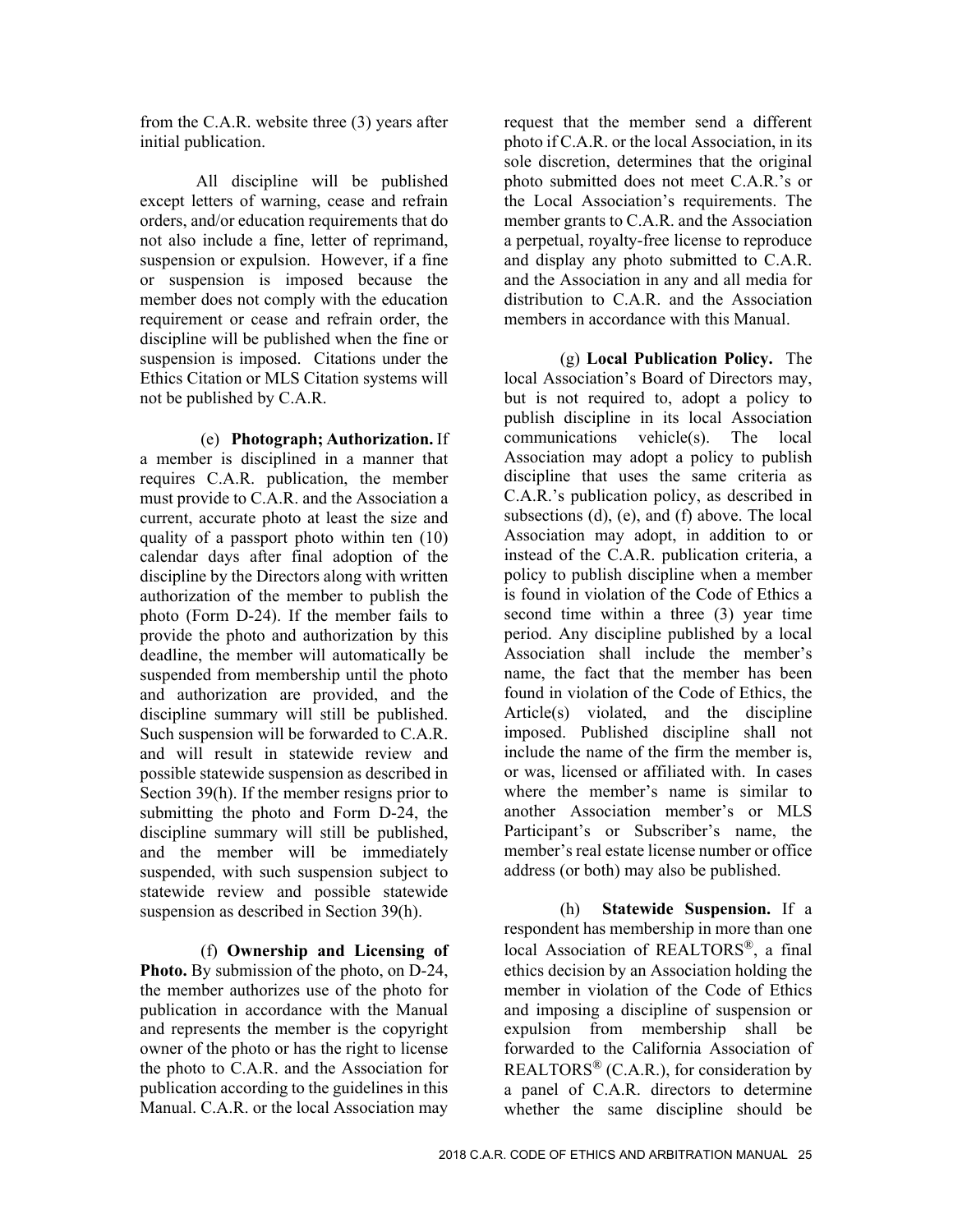imposed statewide by all Associations in which the respondent holds membership. The discipline at the local Association shall be stayed until the C.A.R. hearing is concluded. The respondent may submit a written statement to show cause as to why the discipline should not be imposed statewide. The panel of directors may only determine whether or not to impose the same discipline statewide, which discipline would run concurrently with the suspension or expulsion imposed by the local Association. In making its determination, the panel shall consider only whether the type and nature of the violation, coupled with the form of original discipline justifies imposition of the same discipline on a statewide basis. The decision made by the directors at such hearing does not disturb the findings or recommended discipline of the local Association that initially imposed the discipline, but only determines whether or not there is statewide imposition of the same discipline. A decision to impose the suspension or expulsion shall be disseminated to all Associations in California and published pursuant to this Section 39.

(i) **DRE and Other Government Agency Referral.** The Association must disseminate the disciplinary decision to any governmental agency, including California Department of Real Estate, if the Board of Directors at its option so directs, and Association legal counsel approves. In addition, where there is reason to believe that the "public trust" may have been violated, all final ethics decisions holding members in violation of the Code of Ethics shall be forwarded by the Association to the California Department of Real Estate. A violation of "Public trust" as used in this subsection refers to demonstrated misappropriation of client or customer funds or property, willful discrimination, or fraud resulting in substantial economic harm.

#### **Section 40. Preliminary Judicial Determination**

If the Board of Directors believes that the disciplined member, MLS Participant or Subscriber may resort to legal action, it may specify that the discipline shall become effective upon the final judgment of a court of competent jurisdiction in a suit by the Association for declaratory relief, declaring that the discipline violates no rights of the member, MLS Participant or Subscriber.

#### **PART TWO – ARBITRATION OF DISPUTES**

#### **Section 41. Definitions**

As used herein,

(a) "Association" means this organization (the local Board or Association of REALTORS®).

(b) "Association Executive" means the chief staff executive of any Association or his or her designee, or the elected Secretary of any Association not having a chief staff executive.

(c) "Complainant" means the person who files an arbitration complaint against a respondent, seeking money from that respondent.

(d) "Directors" means the Board of Directors of the Association or appropriate body appointed by the Directors to act when hearing reviews of arbitration awards.

(e) "Dispute" means a controversy arising out of the real estate business.

(f) "Hearing" refers to an arbitration hearing involving a controversy arising out of the real estate business.

(g) "Member" means a REALTOR®, or REALTOR-ASSOCIATE® member of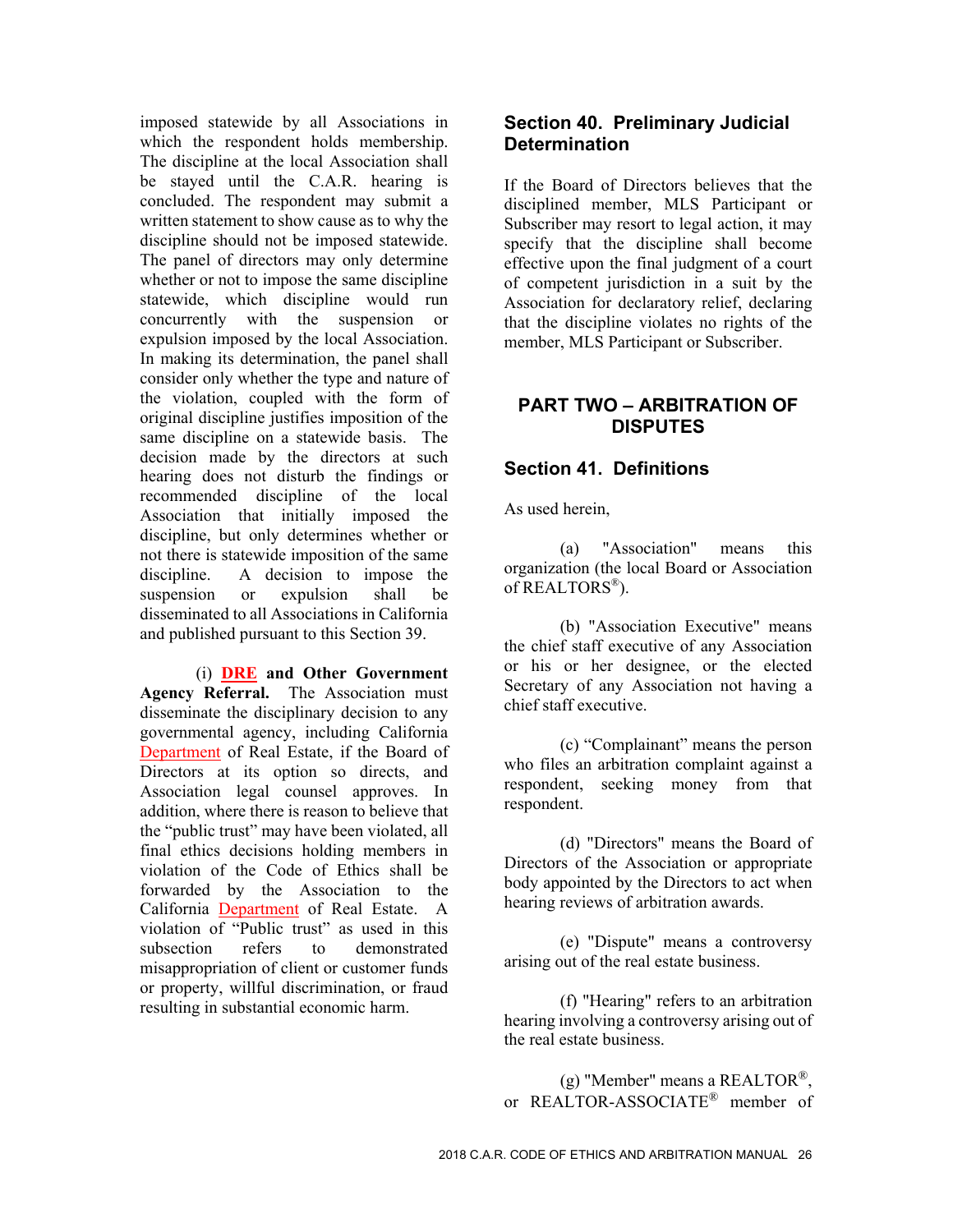this Association, whether primary or secondary.

(h) "Panel" means a hearing panel in a hearing as defined in subsection (f) above who shall be deemed arbitrators within the meaning of Part 3, Title 9 of the California Code of Civil Procedure or a review panel of the Directors as defined in subsection (d) above when considering a review of an arbitration award.

(i) "Participant" means any individual defined in the MLS rules and regulations of the Association as a Participant.

(j) "Party" means the complainant(s) or respondent(s) to an arbitration proceeding referred to in Part Two of this Manual.

(k) "Respondent" means the REALTOR® or MLS member against whom an arbitration complaint seeking money is filed and who must defend themselves against that complaint.

 (l) "Responsible Broker" means the broker designated in the records of the Department of Real Estate to be responsible for the conduct of individuals affiliated with his or her office(s) or licensed or certified individuals who are sole proprietors, partners, officers, or shareholders of a corporation, or office managers acting on behalf of principals of a real estate firm who are authorized to bind the principals in arbitration.

(m) "Subscriber" means any individual defined in the MLS rules and regulations of the Association as a Subscriber.

# **Section 42. Association Member's Duty and Privilege to Arbitrate**

(a) **Duty to Arbitrate; Disputes**  Subject to Arbitration. By becoming and remaining a member of an Association and by signing or having signed the agreement to

abide by the Association bylaws, every member binds him or herself and the corporation or firm for which he or she acts, and agrees to submit to binding arbitration, at the local Association where all parties are members or C.A.R. as set forth in Section 45, all disputes as defined by Article 17 of the NAR Code of Ethics and as set forth in the provisions of this Section (subject to the conditions or exceptions listed in this Section and Section 43). Disputes subject to arbitration include: 1) disputes with other members arising out of the real estate business and their relationship as REALTORS® and 2) contractual disputes with a member's client arising out of an agency relationship between the member and client provided the client agrees to submit the dispute to binding arbitration using the Association's facilities and be bound by the arbitration award. The obligation under this Section shall be deemed an arbitration agreement within the meaning of Part 3, Title 9 of the California Code of Civil Procedure.

(b) **When the Duty to Arbitrate Arises.** For purposes of this Section, the duty to arbitrate arises and membership shall be determined when facts giving rise to the dispute occur. Termination of membership from the Association shall not relieve the arbitration duty under this Section for disputes that arose when the person was a member of the Association.

(c) **Disputes between Members of the Same Firm.** Members are not bound to arbitrate disputes between members of the same firm if the dispute arises when the members are affiliated with the same firm unless each such party agrees in writing to the arbitration of such dispute(s) under the Association's facilities.

(d) **Responsible Broker.** If a member files for arbitration of a dispute involving his or her responsible broker (but not between the member and the responsible broker), the responsible broker with whom the member was associated at the time the dispute arose must join in the complaint.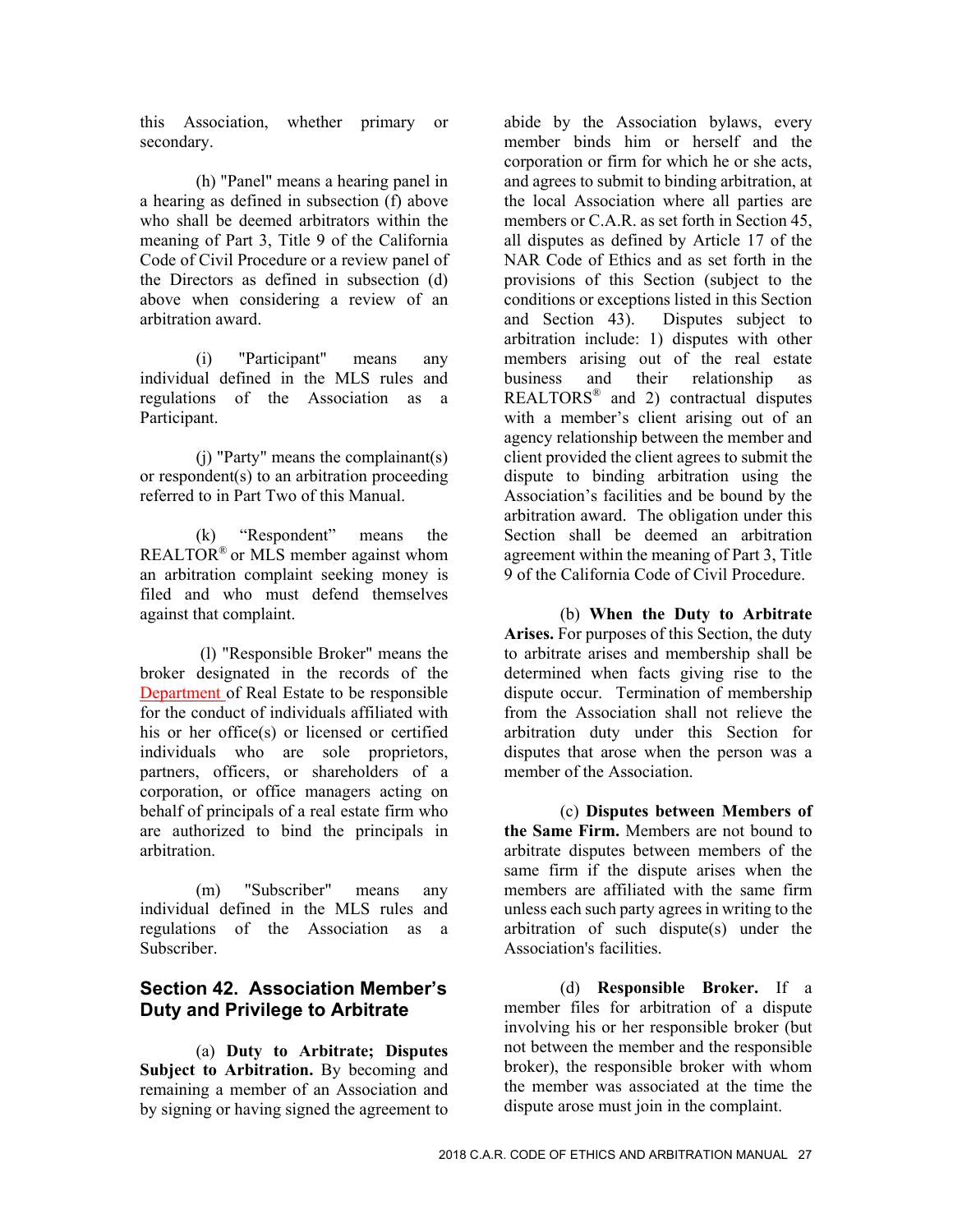(e) **Agreement to Arbitrate Outside of the Association.**  Notwithstanding any other provision of this Manual, if any member enters into an agreement (either before or after a dispute arises) with nonmembers or other members to arbitrate a dispute utilizing non-Association facilities, such member is not bound to arbitrate the dispute utilizing Association facilities nor shall Association facilities be available for such arbitrations unless the Association agrees to provide arbitration.

# **Section 43. MLS Participant's and Subscriber's Duty and Privilege to Arbitrate**

(a) **Duty to Arbitrate.** If a person is not subject to arbitration under Section 42 of this Manual, and the MLS to which the person is a Participant or Subscriber has a provision for binding arbitration under this Manual, the arbitration shall be conducted in accordance with the provisions of this Manual.

(b) **Agreement to Arbitrate Outside of the Association.**  Notwithstanding any other provision of this Manual, if any MLS Participant or Subscriber enters into an agreement (either before or after a dispute arises) with another Participant or Subscriber to arbitrate a dispute utilizing non-Association facilities, such persons are not bound to arbitrate the dispute utilizing Association facilities nor shall Association facilities be available for such arbitrations unless the Association agrees to provide arbitration.

#### **Section 44. Association's Right to Decline Arbitration**

(a) **Hearing Panel Declining Arbitration.** If the hearing Panel determines that because of the magnitude of the amount involved or the legal complexity of the controversy the dispute should not be

arbitrated, it shall so report its recommendation to the Board of Directors. If the Board of Directors concurs, the arbitration shall terminate and the parties shall be relieved of their obligation to arbitrate pursuant to the provisions of this Manual. If the Board of Directors does not concur, the matter shall be referred back to the Professional Standards Committee for hearing before a new hearing Panel (Form A-20).

(b) **Declining Arbitration Prior to Selection of Hearing Panel.** If a hearing Panel has not been convened, the Professional Standards Chairperson or his or her designee and legal counsel representing the Association, after reviewing the complaint and response, may jointly recommend to the Board of Directors that the dispute should not be arbitrated because of the magnitude of the amount involved or the legal complexity of the controversy. If the Board of Directors concurs, the arbitration shall terminate and the parties shall be relieved of their obligation to arbitrate pursuant to the provisions of this Manual. If the Board of Directors does not concur, the matter shall be referred to the Professional Standards Committee for hearing.

(c) **Postponement for Litigation.** If an otherwise arbitrable matter is the subject of pending civil litigation, arbitration shall not take place unless the litigation is withdrawn or the matter is referred to the Association by the court for arbitration in accordance with these procedures.

(d) **Filing Fees.** In the event the Association declines arbitration pursuant to this Section, any filing fees paid by parties shall be returned to the parties.

(e) **Availability of Other Forums.**  Notwithstanding any provisions of this Manual, in the event the Association declines arbitration under this Section or otherwise determines that the matter is not subject to arbitration through the Association for any reason, the parties are not precluded from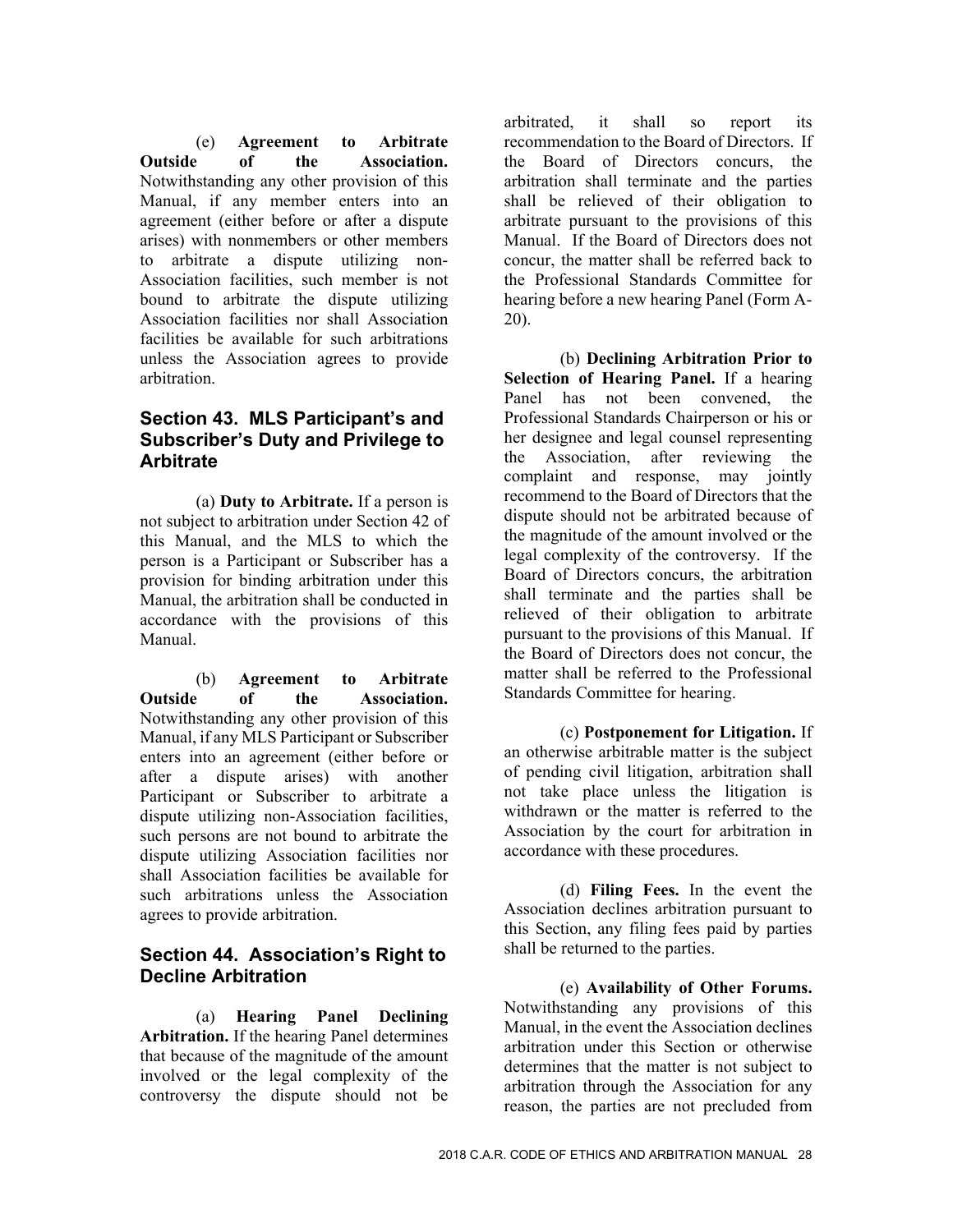resolving the dispute in another forum or from pursuing other legal remedies for the dispute.

#### **Section 45. Duty to Arbitrate Before C.A.R.**

(a) **Disputes Subject to Arbitration Before C.A.R.** By becoming or remaining a member, every member binds him and herself and the firm for which he or she acts and agrees to submit to binding arbitration, by the arbitration facilities of the CALIFORNIA ASSOCIATION OF REALTORS® ("C.A.R.") or a multi-Association or shared panel comprised according to Section 47, any dispute where the parties' Responsible Brokers share no local boards in common, provided: 1) the dispute is a dispute as defined in Section 42; 2) the bylaws of the other local Association incorporate this Manual or contain a provision similar to this; and 3) C.A.R. maintains arbitration facilities capable of handling the dispute or a multi-Association or shared panel has been comprised according to Section 47 of Part Two of this Manual.

 (b) **When the Duty to Arbitrate Before C.A.R. Arises.** For purposes of this Section, the duty to arbitrate arises and membership shall be determined when facts giving rise to the dispute occur. Termination of membership from the Association shall not relieve the arbitration duty under this Section for disputes that arose when the person was a member of the Association.

# **Section 46. Professional Standards Committee**

(a) **Membership; Terms.** There shall be a standing committee, known as the Professional Standards Committee of at least nine (9) members. Unless the Association's bylaws specify otherwise, at least a majority shall be REALTORS®. The members of the Committee shall be appointed by the President, subject to confirmation by the

Board of Directors, for staggered three (3) year terms, unless the term is otherwise specified by the Association's bylaws. Onethird of the members of the first Committee so appointed shall be designated for one (1) year terms. The President shall annually designate the Chairperson and Vice Chairperson(s) of the Committee.

(b) **Role of Committee Members.**  Members of the Professional Standards Committee shall be selected to serve on hearing Panels as required to hear matters of alleged ethical misconduct by Association members and alleged violations of MLS rules by MLS Participants or Subscribers under the provisions of Part One of this Manual, or to provide arbitration as requested under Part Two of this Manual.

#### **Section 47. Multi-Association Professional Standards Hearings and Shared Panelists**

(a) **Multi-Association Program.**  Notwithstanding any provision of this Manual, the Association may, by mutual resolution of the Boards of Directors of the affected Associations, agree with other Associations to establish multi-Association professional standards programs, in which case the members of a Panel may include members from the participating Associations.

(b) **Sharing Panelists.**  Notwithstanding any provision of this Manual, the Association may, by mutual resolution of the Boards of Directors of the affected Associations, agree with other Associations to share its Professional Standards Committee members and Board of Directors, in which case the members of a Panel may include members from the reciprocating Association's Professional Standards Committee and Board of Directors.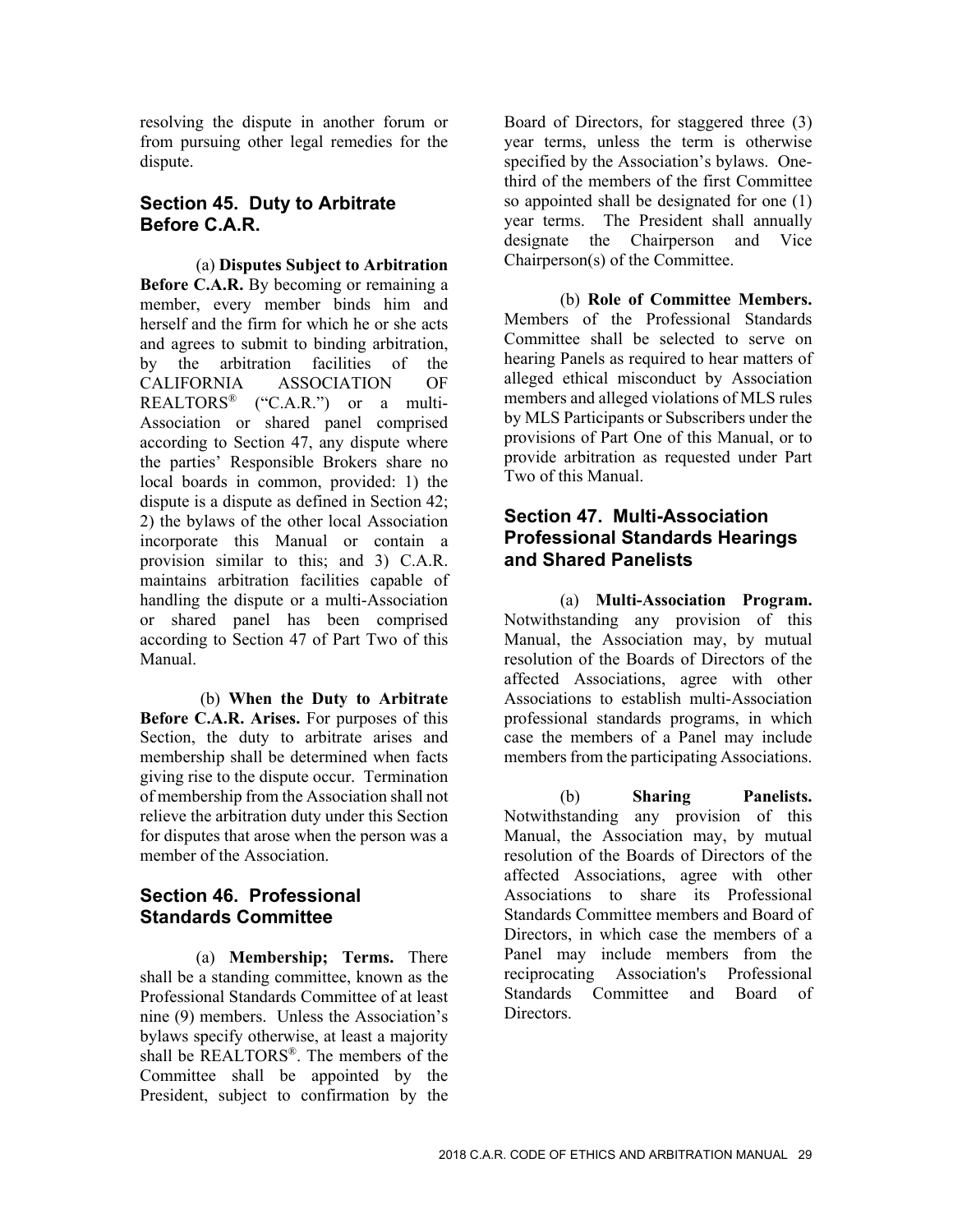# **Section 48. Interpretation of Bylaws**

If the interpretation of any provision of the bylaws or rules or regulations relative to the procedure of a hearing Panel's handling of a matter is raised and submitted to the hearing Panel by one or more of the parties, the interpretation by that hearing Panel of the bylaws or rules or regulations, including any interpretation of this Manual, shall be set forth as a separate finding and shall be conclusive and final, except that the Directors on a procedural review of the arbitration hearing procedures shall not be bound by that hearing Panel's interpretation of the bylaws or this Manual. Failure of a hearing Panel to set forth its interpretation as required by this Section shall not invalidate the decision of the hearing Panel.

# **Section 49. Notices**

(a) **Methods of Notice by Association.** Any notice required to be given or paper required to be served by the Association may be given or served by personally handing it to the party to be notified, by first class mail, by any mail delivery service or by certified mail addressed to the mailing address on the records of the Association, or sent to the party by email. When possible, email is the preferred form of service for notices and documents sent by the Association pursuant to the procedures specified in this Manual. If mailed or delivered by the Association, notice shall be deemed given when placed in the mail or when given to the mail delivery service and deemed received within five (5) calendar days of such mailing or delivery, regardless if actually received or not.

(b) **Email Notices.** Notices sent by email shall include the Association's request that delivery be acknowledged by the intended recipient within twenty-four (24) hours by return email. If receipt of the notice has not been acknowledged by the intended recipient within twenty-four (24) hours, the

recipient will be contacted by telephone to confirm receipt and the recipient's confirmation will be noted in the file. If receipt of notices sent by email cannot be confirmed, the notices will be resent via first class mail, by any mail delivery service or by certified mail.

(c) **Names of Hearing Panel Members.** Notice of any hearing shall include the names of the hearing Panel members at the time said notice is given.

(d) **Timing of Notices for Hearings.**  Notice of any hearing, except for an adjourned hearing or continued hearing, shall be given not less than twenty-one (21) calendar days beforehand unless otherwise agreed by all the parties.

# **Section 50. Waiver**

Each member, MLS Participant or Subscriber, by virtue of and in consideration of membership or MLS services, waives any right of personal redress against the Association, Association employees or any member, including but not limited to, members of a Panel or witnesses for anything done under these procedures.

# **Section 51. Communication and Clerical**

Communications shall be directed to the Association Executive. The Association Executive shall render all necessary assistance to the parties, shall on application furnish required forms, shall receive and file all documents or other papers, and shall receive all fees and disburse all moneys payable to the Association. In no event, however, shall the Association Executive provide substantive advice or interpretation of this Manual, Association bylaws or other governing documents.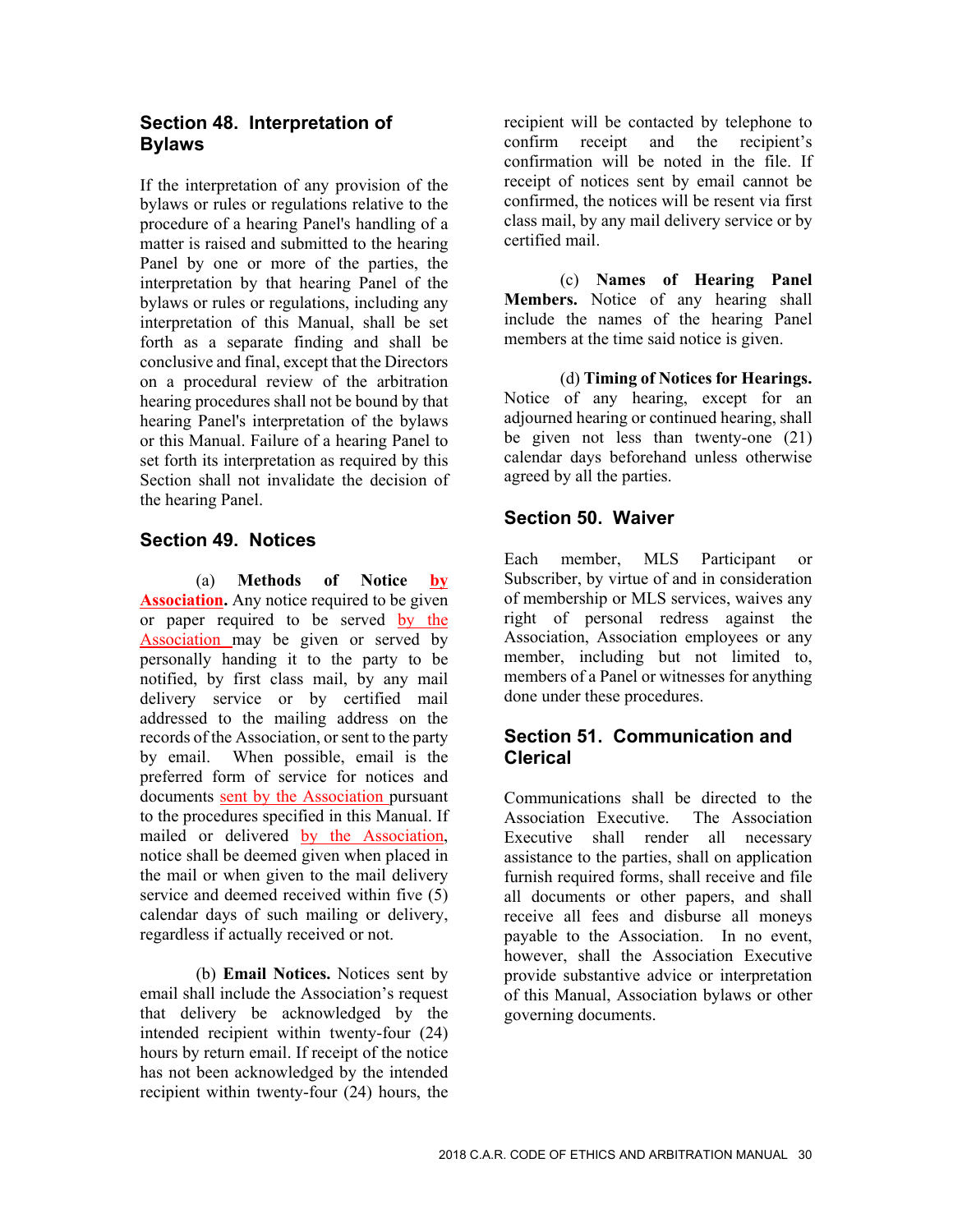#### **Section 52. Attempts to Influence Hearing Panel**

No party or party's attorney shall contact the hearing Panel members outside of the hearing with regard to the hearing, and shall not attempt, directly or indirectly, to influence a member of a Panel in any matter before it, other than by giving evidence and argument in an open hearing.

# **Section 53. Confidentiality of Proceedings**

(a) **Confidentiality Obligations; Reporting to C.A.R.** All proceedings, including the allegations, findings, including the allegations, recommendations and decisions in arbitration proceedings are confidential and shall not be reported or published by the Association, any member of a Panel or any party under any circumstances except Hearing Panel and C.A.R. The notification to C.A.R. shall include the allegations, findings, recommendations and decisions in arbitrations and as authorized in this Section. Disclosure to C.A.R. is made in accordance with policy adopted by the C.A.R. Directors, which requires that each Association submit such information to C.A.R. through a secure repository maintained by C.A.R. Upon conclusion of the proceedings, the Association, all Panel members and the parties shall have an obligation to maintain and protect this confidentiality except where disclosure is authorized in this Section and Section 69 or required by law.

(b) **Acceptable Disclosure.** The hearing Panel members shall not discuss the proceedings, including the Panel's deliberations, with any person(s) other than the other members of the hearing Panel, Association staff or legal counsel, the Board of Directors of the Association, or as may be required by this Manual, the MLS rules, the bylaw provisions of the Association or where disclosure is required by law.

(c) **Obligations of the Parties.** The parties shall not report or publish the allegations, findings, recommendations or decisions of an arbitration proceeding to anyone except as may be required by law. Any party to an arbitration proceeding is authorized to disclose the decision where there is a civil proceeding involving the same facts and circumstances which gave rise to the proceeding before the Association.

(d) **Enforcement.** Actions inconsistent with this Section shall be deemed a membership or MLS duty violation. However, such actions shall not invalidate any decision made by a Panel.

# **Section 54. Right to Counsel**

(a) **Representation.** Every party may be represented by legal counsel, who is permitted to do so by the State Bar of California, at any hearing, including reviews, even where the hearing will occur in the party's absence.

(b) **Notice of Intention to Have Representation.** Notice of intention to have representation, including the representative's name, address, and phone number must be given by the party to all other parties and the hearing Panel at least fifteen (15) calendar days before the hearing Panel. In the event of failure to comply with this notice requirement, the hearing Panel may, at its discretion, take all steps, including continuance of the matter, if necessary, to guarantee the rights of all parties to representation.

(c) **Association Legal Counsel.** Any Panel and the Directors may consult with or have counsel present to advise them on issues of procedure and law.

# **Section 55. Qualification for Panel**

(a) **Business Limitation.** Only one person connected with any firm, business, partnership or corporation may serve on the same Panel.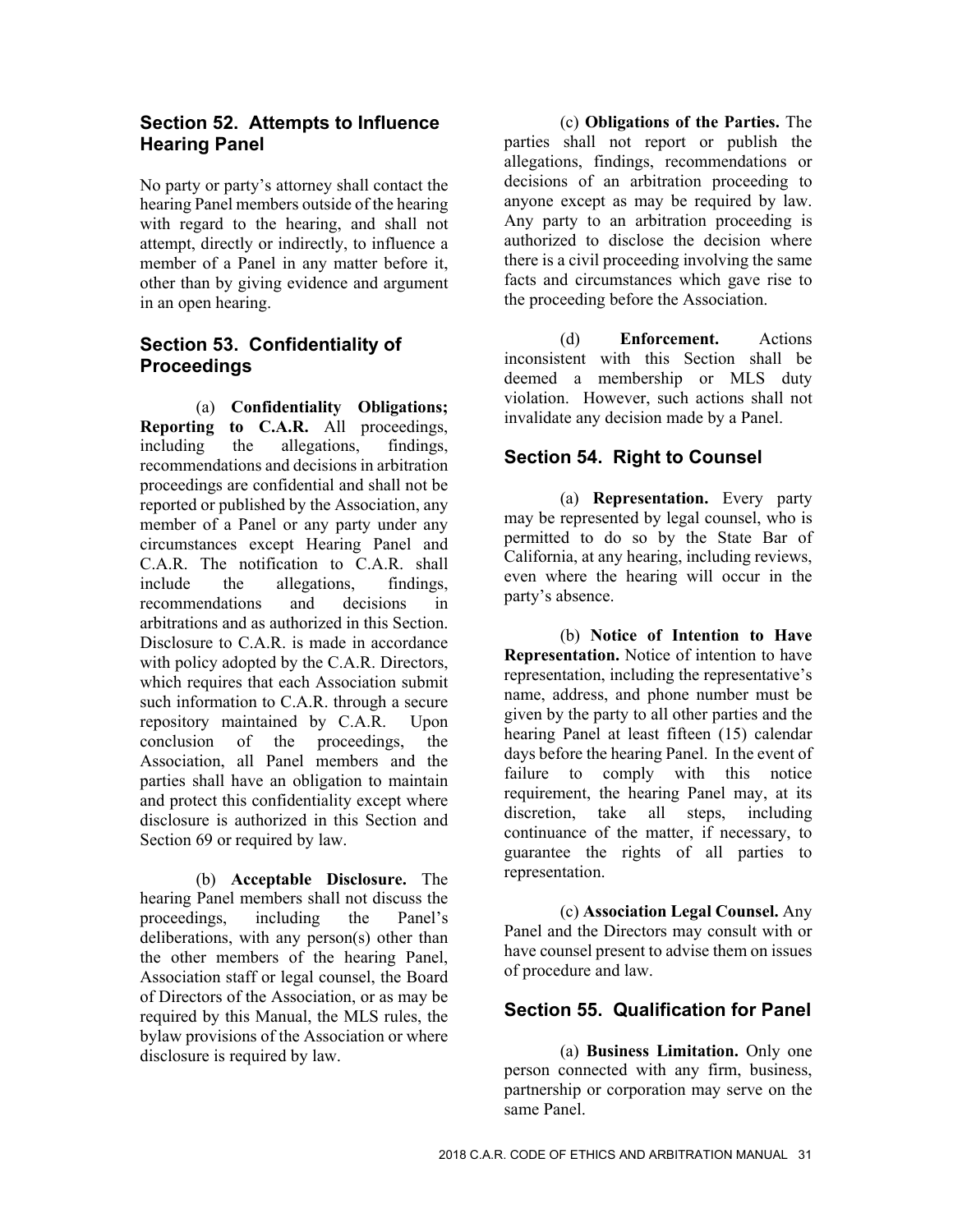(b) **Panel Limitation.** No individual may participate in the deliberation of more than one Panel on the same matter;

(c) **Automatic Disqualification.** A person shall automatically be disqualified to be a member of a Panel in any case in which he or she is 1) a party; 2) related by blood or marriage (to the fourth degree) to a party; or 3) an employer, employee, partner or other business associate of a party.

(d) **Statement of Qualification.**  Before sitting on any case, each member of a Panel shall sign a statement (Form A-7) that he or she is not disqualified for any of the foregoing reasons and that he or she knows of no other reason that might prevent him from rendering an impartial decision.

(e) **Discussion Prior to Hearing.**  Every member of a hearing Panel shall avoid, so far as possible, discussing the case with any person prior to the hearing. If he or she does engage in any such discussion prior to the hearing, he or she must disclose the fact to the parties and to the other members of the hearing Panel as soon as practicable but no later than at the beginning of the hearing. Upon such disclosure, any party may challenge a member of a hearing Panel and, if the hearing Panel agrees, at the option of the hearing Panel, that member of the hearing Panel shall be dismissed, and a new hearing Panel member shall be selected. A party waives any objection under this Section by failure to object prior to the commencement of the hearing.

(f) **Request for Disqualification.**  Any party may file with the Association Executive a written request for disqualification of a member of a hearing Panel stating the grounds alleged as the basis for disqualification (Form A-5). Challenges submitted by any party pursuant to this Section shall be decided by the Professional Standards Chairperson or his or her designee. A party shall be deemed to have waived any ground of disqualification of which he or she

then has knowledge unless he or she files the request within fifteen (15) calendar days after the names of proposed neutral arbitrators under Section  $56(g)$ , and any disclosures required by law, are transmitted to the parties. However, any member of a hearing Panel may be disqualified at any time if a majority of the members of a hearing Panel find any automatic grounds of disqualification to be present under this Section, or find any other facts which, in their judgment, may prevent the member from rendering an impartial decision or appear to do so.

(g) **Request for Nonmember on Hearing Panel.** If a party to the dispute is an MLS Participant or Subscriber but is not a member of any Association of REALTORS® in California, the hearing Panel shall, if the nonmember so requests, include at least one qualified person who is not a member of the Association. The nonmember must request the nonmember Panel member no later than the time the response is due under Section 56(h), or the right to make such a request is forfeited. The Association may maintain a pool of hearing Panel members who are not members of the Association from which it may select a hearing Panel member or it may select a hearing Panel member qualified by the American Arbitration Association. The party requesting the nonmember Panel member must pay any costs associated with such a request.

(h) **Absent Panel Member.** If a hearing Panel member fails or is unable to participate in a hearing, the remaining hearing Panel members may, at their option, but only with the express consent of the parties, proceed with the hearing. Only the remaining hearing Panel members may participate in the hearing and the determination thereof. Should any hearing Panel member absent him or herself during the progress of the actual hearing, that individual shall likewise not participate in the deliberations or determinations thereof. If all the parties do not agree to proceeding without the full number of the hearing Panel originally designated, the Presiding Officer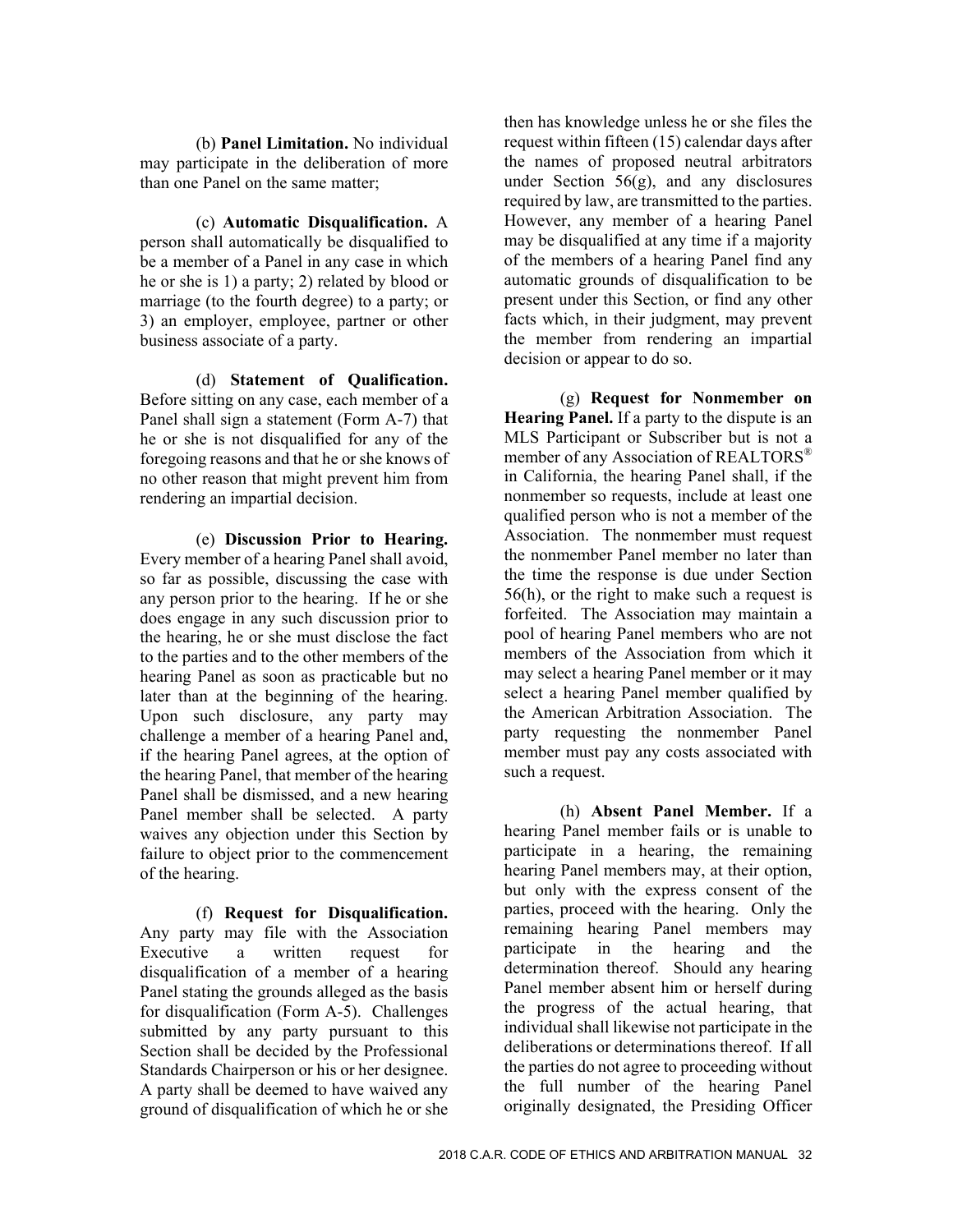will recess the hearing to a date on which all hearing Panel members can be present. If the Presiding Officer cannot at that time designate a new date, notice of a subsequent date shall be served on all parties as herein provided.

#### **Section 56. Manner of Invoking Arbitration and Submission**

(a) **Submission of Dispute.**  Submission of a dispute to arbitration by the Association shall consist of signing and delivering to the Association Executive either a complaint (Form PA-1 or A-1) or response form (Form A-3) provided by the Association or any other similar writing permitted by law.

(b) **Timing of Filing.** A complaint meeting all filing requirements must be filed within one hundred and eighty (180) calendar days after the closing of the transaction, if any, or after the facts constituting the arbitrable matter could have been known in the exercise of reasonable diligence, whichever is later. Notwithstanding the foregoing, if a complainant submits a dispute to state or federal court that would be subject to arbitration at the Association if filed timely, the respondent may ask the court to remove the complaint to the Association for arbitration and the Association must accept such complaint, without regard for the time limit, even if it is received later than one hundred and eighty (180) days after the closing of the transaction, if any, or after the facts constituting the arbitrable matter could have been known in the exercise of reasonable diligence.

(c) **Arbitration Complaint.** Any person authorized by the provisions of Sections 42 or 43 desiring arbitration by the Association shall submit a completed and signed arbitration complaint with appropriate filing fees to the Association Executive. The complaint shall include a statement describing the controversy and the amount in dispute. The Association Executive may

require the complainant to supply the necessary number of copies of the complaint.

(d) **Preliminary Review.** The Association Executive shall conduct a preliminary review of the complaint to determine whether the complaint is subject to arbitration by the Association and otherwise complies with the filing requirements of this Manual. The Association Executive shall only conduct such preliminary review as is necessary to make this determination and any decision reached by the Association Executive shall not be considered a decision on the merits of the dispute. In the event there is a dispute as to whether a complaint has been properly filed, the Association Executive shall refer such disputes to the hearing Panel for consideration.

(e) **Disciplinary and Arbitration Complaints Filed Together.** If both a disciplinary and an arbitration complaint are filed against the same Respondent and arising out of the same matter, the disciplinary complaint is processed through the Grievance Committee first, and, then, held in abeyance pending the outcome of the arbitration. The disciplinary hearing is held after the arbitration has been completed and must be before a different hearing Panel.

(f) **Selecting the Proposed Arbitrators.** If the Association Executive finds the complaint properly filed with the Association, the Association Executive shall pre-screen the pool of potential hearing panel members to identify those least likely to be disqualified because of a conflict of interest, and from those not eliminated, choose a sufficient number to designate as proposed neutral arbitrators within the meaning of Part 3, Title 9, of the California Code of Civil Procedure, as provided in Section 54.

 (g) **Arbitrator Disclosure Statements; Documents Sent to the**  Parties. The Association Executive shall send a disclosure statement (Form A-21) to those identified as proposed neutral arbitrators, along with instructions for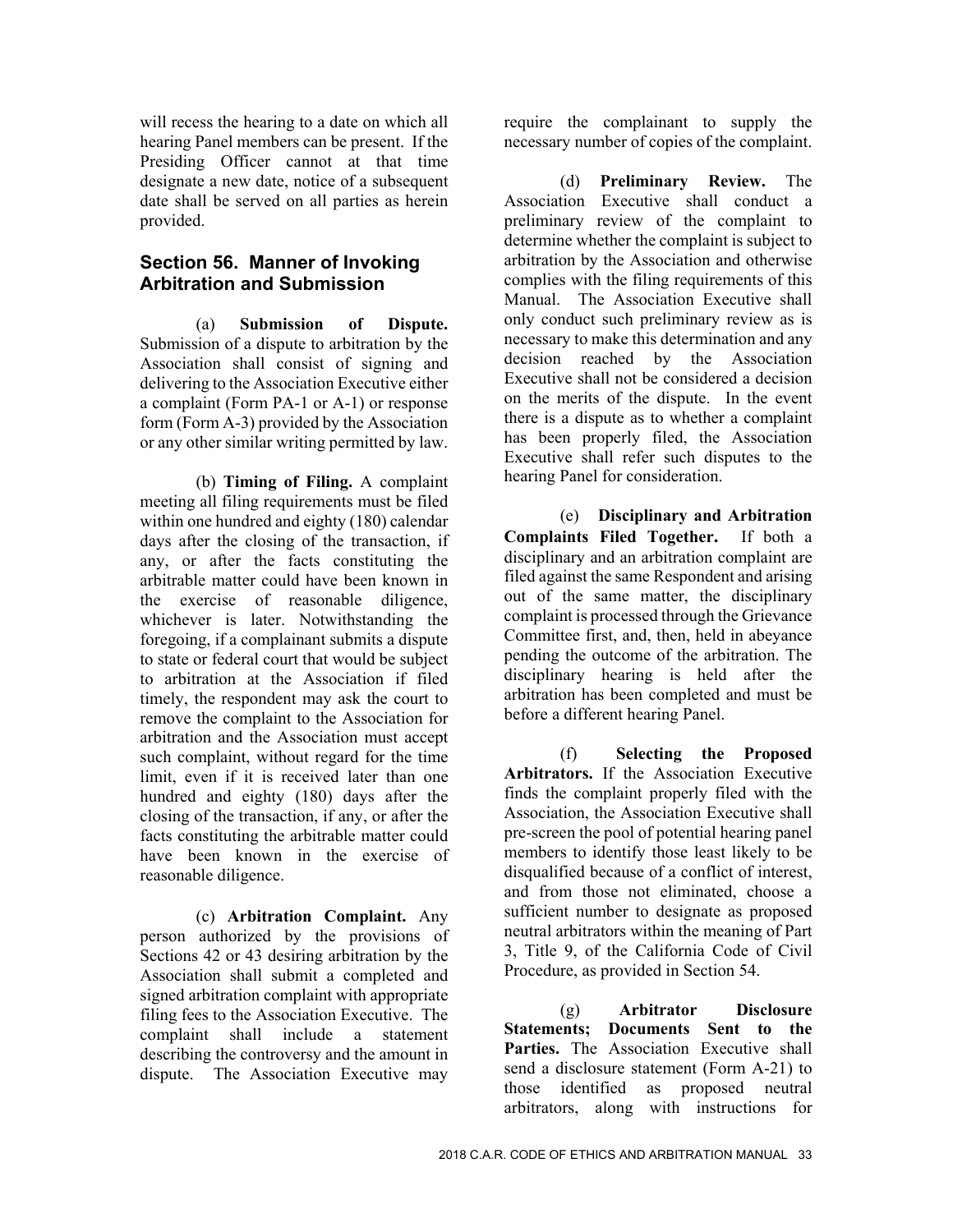completion. Within ten (10) calendar days of notification to the proposed neutral arbitrators, each shall deliver to the Association Executive a signed disclosure statement. A proposed neutral arbitrator is automatically disqualified if he or she fails to return the disclosure statement. Upon expiration of the time limit for return of the disclosure statements, the Association Executive shall provide notice to each named respondent in the complaint: 1) a copy of the complaint; 2) the Notice to Respondent (Form A-2); and 3) the Response (Form A-3) with directions to return the written response within fifteen (15) calendar days from the date of transmission to the respondent. The Association Executive may require the respondent to supply the necessary number of copies of the response. The Association Executive shall concurrently provide to the complainant and the respondent a list of names of proposed neutral arbitrators, along with their completed disclosure statements (Form A-21), the Notice of Right to Challenge - Tribunal Member and Availability for Hearing (Form A-4), and the Reasons for Challenge - Tribunal Member (Form A-5).

(h) **Response not Required; Late Filing.** The respondent may submit a written response but, regardless of whether he or she does so, he or she is bound to arbitrate according to the rules as set forth in this Manual and the hearing may be scheduled and conducted in the absence of the respondent. A hearing Panel may accept late filing of the response in its discretion.

(i) **Notice of Response.** Not later than five (5) calendar days after Association's receipt of the response and respondent's affirmative claim, if any, the Association Executive shall provide copies of the response and respondent's affirmative claim, if any, to the complainant or notify the complainant that no written response has been filed.

(j) **Selecting the Hearing Panel.**  From the names of the proposed neutral arbitrators not disqualified by either party within fifteen (15) calendar days from the date the names are mailed to the parties under subsection (f) of this Section, the Chairperson of the Professional Standards Committee or his or her designee shall select a Hearing Panel within the meaning of Part 3, Title 9, of the California Code of Civil Procedure, as provided in subsection (j) and in Section 55 of this Manual. A party's right to disqualify a proposed neutral arbitrator under this subsection is waived if the party fails to deliver Form A-5 within the time limit specified.

(k) **Composition of Hearing Panel.**  A hearing Panel shall have an odd number of members (not less than three (3) except as provided in Section 55(h) of Part Two of this Manual). If the Association's bylaws require a majority of real estate brokers on the Professional Standards Committee, a majority of each hearing Panel shall be licensed real estate brokers. If the complainant or respondent is a salesperson, (either a licensed salesperson or licensed real estate broker acting in the capacity of a salesperson) a hearing Panel member shall be a salesperson. It shall be a membership duty of anyone so appointed to serve as a panel member unless disqualified.

(l) **Presiding Officer.** The Professional Standards Committee Chairperson or his or her designee shall select one (1) of the hearing Panel members to be the Presiding Officer. The Presiding Officer will be responsible for conducting the hearing and may prescribe any procedure for the hearing not inconsistent with the provisions of this Manual.

(m) **Alternate Panel Member.** The Professional Standards Committee Chairperson or his or her designee may select an alternate from the list of proposed neutral arbitrators not disqualified to attend the hearing. The alternate will not participate in any phase of the process unless the alternate is asked to substitute for one of the original hearing Panel members for any reason. The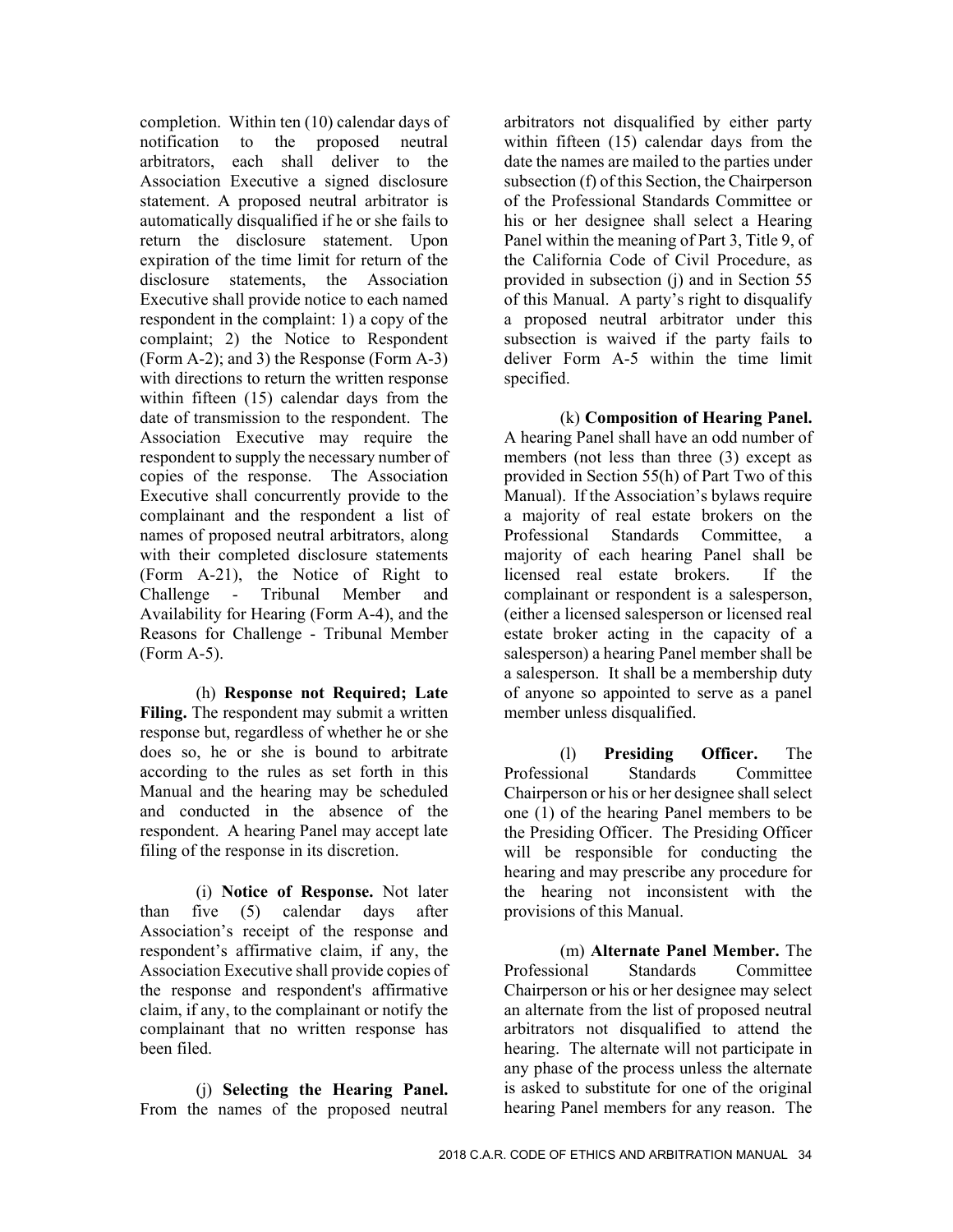alternate has the same duties of confidentiality as the other hearing Panel members.

(n) **Notice of Date, Time, and Place of Hearing.** The Association Executive shall designate the date, time, and place of the hearing and shall notify the parties and hearing Panel in writing (Form A-6). Each party shall be given at least twenty-one (21) calendar days' prior notice of the hearing but appearance at a hearing without objection by any party will constitute a waiver of such notice requirement.

(o) **Waiver of Objection to Panel Member; Appointing Replacement to Challenged Panel Member.** A party will be deemed to have waived all objections to any person whose name he or she does not challenge, as provided in Sections 55 and 56 of Part Two of this Manual. If a challenge to proposed neutral arbitrators for the hearing Panel results in an insufficient number of members to constitute the Panel, the President may appoint other qualified Association members as proposed neutral arbitrators.

(p) **Notification of Procedure.** The Association Executive shall provide to each party the outline of procedure prior to the hearing (Form A-8).

# **Section 57. Responsible Broker as Complainant**

If anyone other than a responsible broker files an arbitration complaint in a dispute involving the responsible broker but not between the member and the responsible broker, the responsible broker for that individual at the time of the dispute must also join as a complainant.

# **Section 58. Joinder of Multiple Parties or Complaints**

Upon request of a party or on its own motion, the Professional Standards Committee Chairperson or the hearing Panel may, with the advice of legal counsel for the Association, join together multiple arbitration complaints arising out of the same set of facts and circumstances or multiple parties involved in the same transaction to be heard at the same time.

# **Section 59. Duty to Give Evidence**

When requested by subpoenas, or when summoned by the hearing Panel to do so, members, MLS Participants and Subscribers shall appear at the hearing, produce any records or data pertinent to the case and designated by the hearing Panel, and testify truthfully. It shall be a membership duty and an MLS rules requirement to comply with such requests. All parties who appear (inperson and remotely) at a hearing are required to answer all questions by the Panel and by any other party and are not entitled to advance notice. Refusal of a party to appear at an arbitration hearing, to submit him or herself or his or her records to examination or to comply with a request of the hearing Panel for relevant information may be deemed an admission of the truth of the claim against him or her. The presiding officer of the hearing Panel may allow a party or witness to remotely testify or attend the hearing upon written request, provided the Panel is satisfied that safeguards are in place to assure the identity of the person testifying or attending and the confidentiality of the hearing,

# **Section 60. Subpoenas**

(a) **Availability of Subpoenas.**  Subpoenas to require the attendance of witnesses or the production of books, records, documents and other evidence (Forms A-22 or A-23) at a hearing may be requested and issued to a party. However, subpoenas are not available for pre-hearing discovery.

(b) **Issuing and Serving Subpoenas.** Subpoenas shall be issued in blank to the party requesting them and signed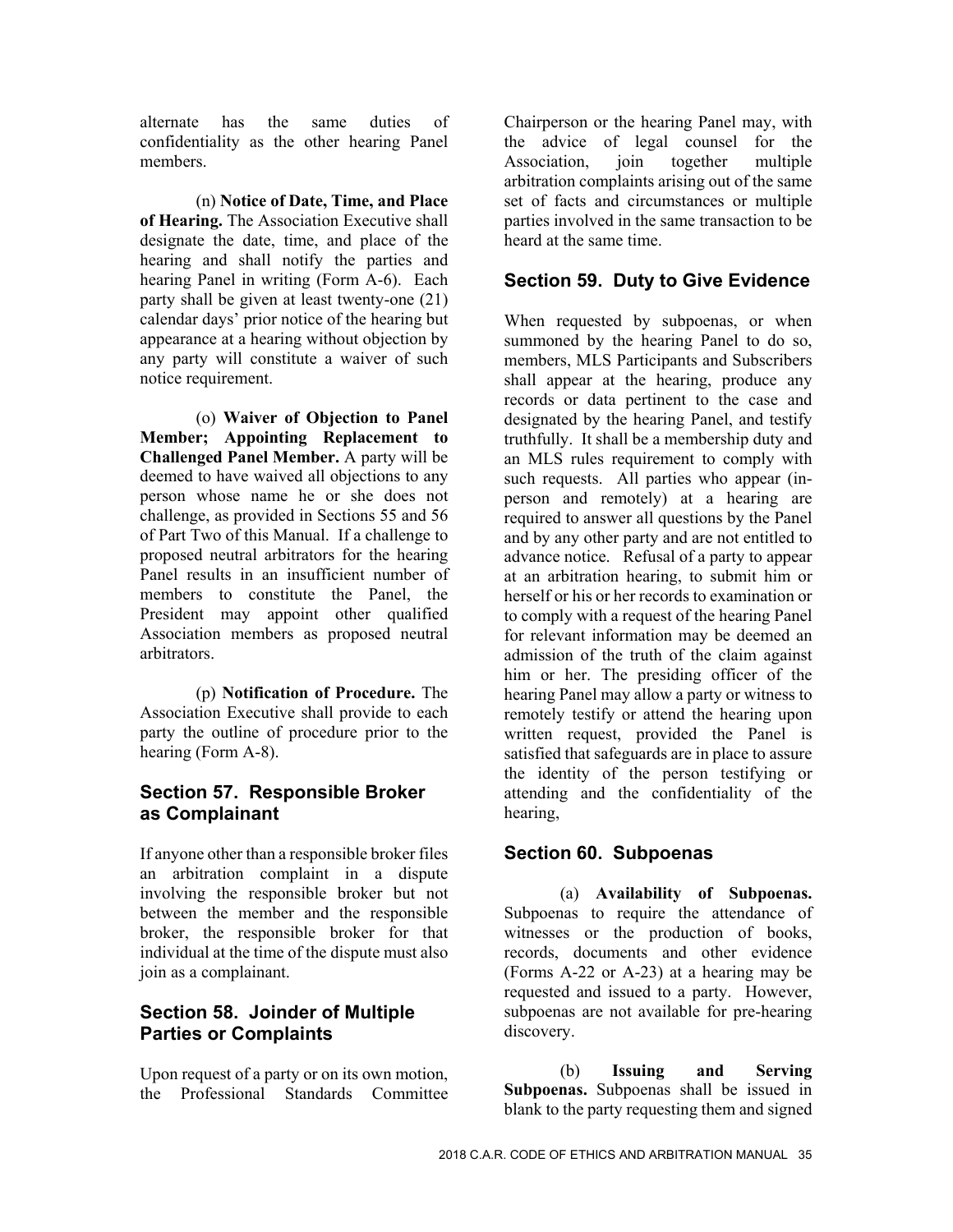by the Association Executive. The party requesting the subpoena shall complete the subpoena before service and is responsible for properly completing and serving the subpoena.

(c) **Notice for Requiring Attendance at Hearing.** Parties being served subpoenas by personal service must be given fifteen (15) calendar days' notice for appearance at a hearing. If service is by mail, five (5) calendar days must be added.

(d) **Enforcement.** Subpoenas issued under this Section shall be enforced by the party who served the subpoena pursuant to California Code of Civil Procedure Section 1985 et. seq.

#### **Section 61. Witnesses**

(a) **Responsibility for Witnesses;**  Presence during Hearing. Every party is responsible for arranging to have his or her own witnesses present at the hearing, and the Panel may summon its own witnesses. All witnesses, except the parties to the hearing and those with vested financial interests in the outcome of the matter as specified in subsection (b), will be excused from the hearing room except while testifying. Upon written request, as long as the Panel is satisfied that safeguards are in place to assure the identity of the person testifying and the confidentiality of the hearing, the presiding officer of the hearing Panel may allow a witness to testify remotely.

 (b) **Witnesses Who May Be Present Throughout the Proceedings.** Any person who is associated with a named party and who has a vested financial interest in the outcome of the matter shall have the right to be present and participate at the hearing and all subsequent proceedings regarding the matter before the Association. Such persons shall not be considered named parties to the matter.

# **Section 62. Right to Demand Witness Lists**

If the amount in controversy exceeds \$50,000, California Code of Civil Procedure, Section 1282.2, provides that a party has the right to demand that the other party provide a list of witnesses it intends to call and documents it intends to produce at the hearing. This demand must be made within fifteen (15) calendar days of receipt of notice of hearing and must be in writing, served personally or by registered or certified mail. The demanding party must provide its own list at the time of the demand and must give a copy of its list to the hearing Panel.

# **Section 63. Continuances**

Request for continuance of a hearing shall be in writing and state the reason for the request. Parties' requests for continuances shall only be granted when all parties mutually agree to a subsequent specified date or when the Professional Standards Chairperson, his or her designee, or the hearing panel chair determines that denying the request for continuance would deny the requesting party a fair hearing. Continuances requested after a hearing has convened shall be considered by the hearing Panel, and granted as necessary.

# **Section 64. Continuance Fees**

Each party shall be entitled to one continuance of a hearing, for good cause, without assessment of a continuance fee. For all subsequent requests for continuance, the Board of Directors may establish a schedule of fees. If a continuance is requested because of failure to adequately notify the Association and opposing party of representation by counsel, the party giving the inadequate notice may be assessed a continuance fee, not the party requesting the continuance.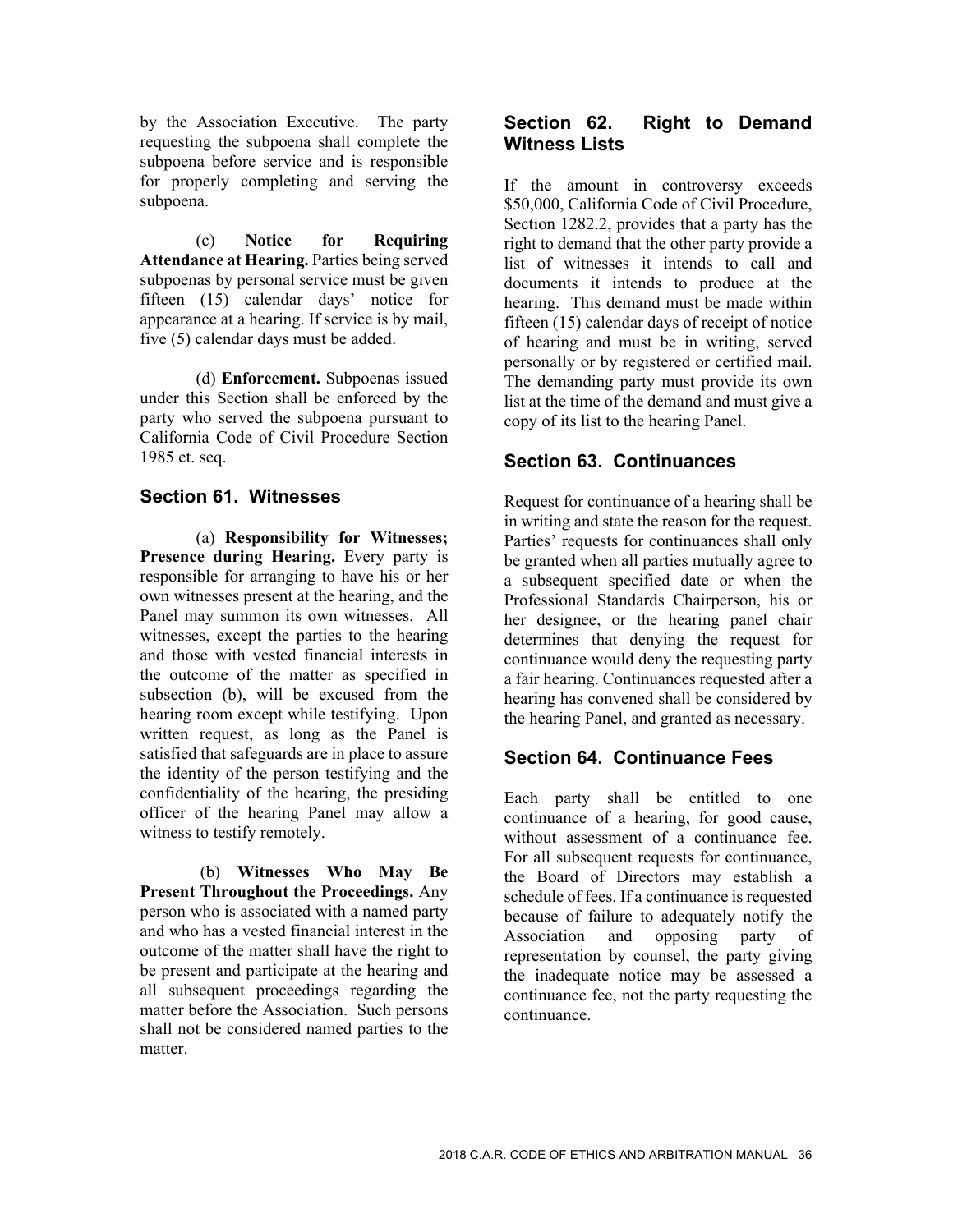#### **Section 65. Arbitration Hearing**

(a) **Certificate of Qualification; Acknowledgement of Receipt of Outline of Procedure.** The hearing Panel, prior to the hearing, must sign a statement certifying that they are unaware of any reason why they should be disqualified to serve on the hearing Panel (Form A-7). At the beginning of the hearing, each party shall sign a statement to the effect that he or she has received and read the outline of procedure (Form A-8) and either 1) understands the procedure and has no objection or questions concerning it, or 2) specifies what objections or questions he or she has and what changes he or she desires (Form A-9). The hearing Panel shall act upon any such objection or request as they deem proper.

(b) **Conducting the Arbitration Hearing.** The parties to the dispute shall with diligence present to the hearing Panel in writing such statements and proofs as they desire. Proofs may be submitted in the form of affidavits or otherwise. The hearing Panel may require that statements be verified by affidavit or that the accuracy or authenticity of any documents or other papers submitted be verified by affidavit. The hearing Panel shall receive oral testimony if any party to the arbitration requests, or if in the hearing Panel's opinion, it is necessary or desirable. The hearing Panel may determine what personal appearance should be made by the parties and regulate the holding of hearings. The hearing Panel may receive and consider any evidence it deems material and proper, including evidence from accountants and other experts, the expenses of such witnesses to be charged to the loser or charged to the parties in such ratio as determined by the hearing Panel members.

(c) **Presentation of Evidence at the Hearing.** At any hearing, every party has the right to present any witnesses, to submit any evidence pertinent to the case, and to cross-examine witnesses of others. Witnesses giving oral testimony shall be sworn by the presiding officer. Before

permitting testimony relating to the character or general reputation of anyone, the hearing Panel shall satisfy itself that the testimony has a direct bearing on the case at issue. If a party wishes to present visual, audio, or video evidence at the hearing, it is that party's responsibility to provide the equipment necessary to display or play the evidence for the hearing Panel.

(d) **Failure of Respondent to Appear at the Hearing.** The hearing Panel may hear and determine the dispute upon the evidence produced at the hearing notwithstanding the failure of the respondent, who has been duly notified, to appear and who is not appearing remotely as set forth in Section 59. If only the complainant appears at the hearing, he or she may rest upon the evidence of the statement submitted with his or her complaint for arbitration unless the hearing Panel requires more. The hearing Panel may not find in favor of a complainant solely by reason of respondent's failure to appear.

(e) **Failure of Complainant to Appear at the Hearing.** If the complainant fails to appear and has not been granted permission to appear remotely as set forth in Section 58, the complaint shall be dismissed.

(f) **Recess and Postponement.** The hearing Panel may recess the hearing from time to time as necessary and, on request of a party or upon the Panel's own motion, may postpone the hearing for not less than fifteen (15) calendar days nor more than thirty (30) calendar days, unless otherwise agreed to by the parties.

(g) **No Referral of Unethical Conduct to Grievance Committee.** To prevent the appearance of bias, at no time during or after a hearing may the hearing Panel refer concerns regarding potentially unethical conduct to the Grievance Committee.

(h) **Encouraging Settlement.**  Parties are encouraged to settle the dispute at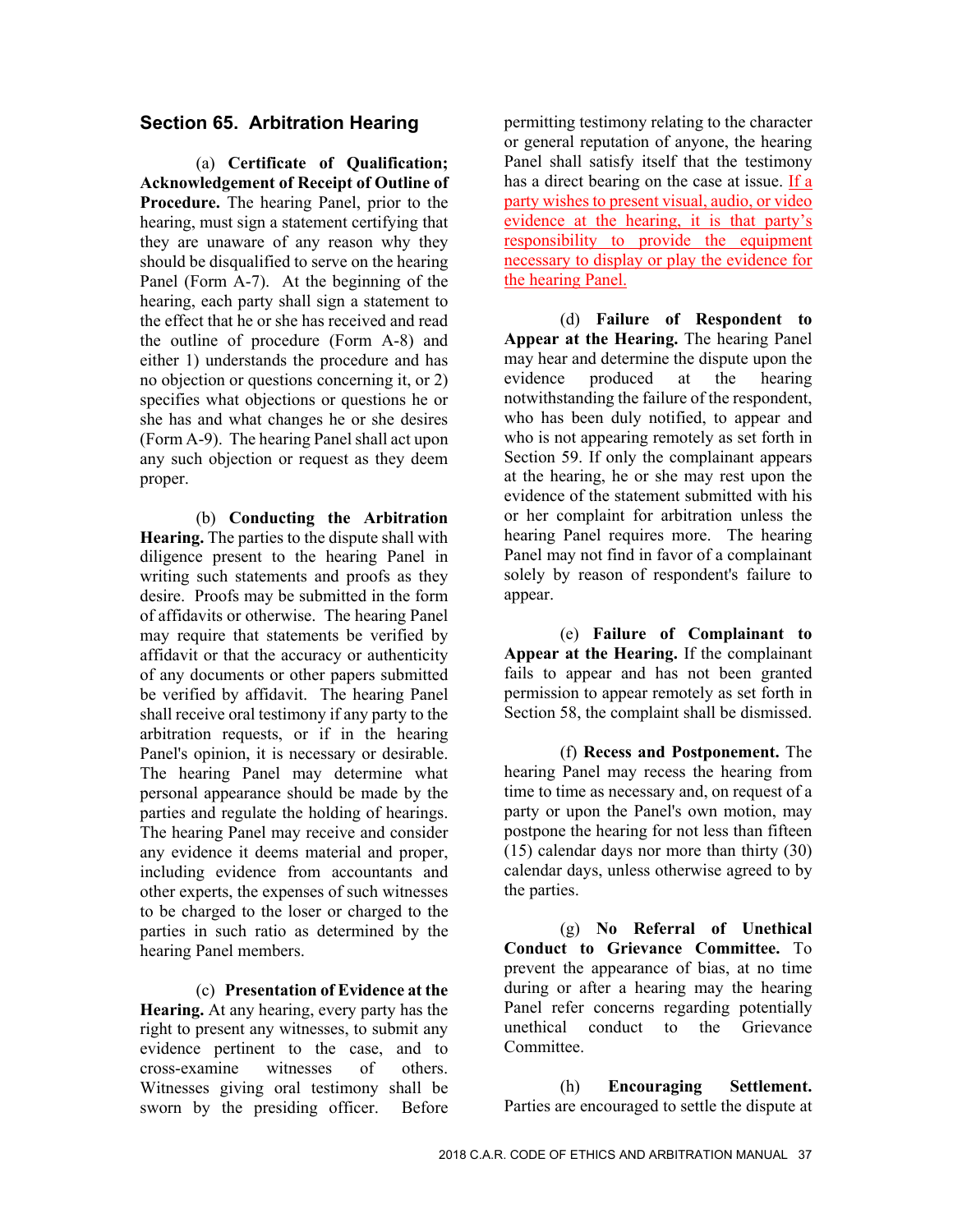any time. At the outset of the hearing, the hearing panel chair should inform the parties that settlement is an option. At any time during the hearing, the parties can ask for a recess in an attempt to reach a settlement agreement. The parties, with the assistance of their respective counsel, if any, will determine the terms of their settlement agreement. The parties should be advised that the arbitration will continue to be processed until the arbitration complaint is formally withdrawn by the complainant.

# **Section 66. Transcript/Right to Record**

(a) **Recording the Hearing.** The Association shall either have a court reporter present at the hearing or record the proceedings. The Association's recording or transcription shall be considered the official record of the proceeding. A party may, at their own expense have a court reporter present. A party may not record the proceedings unless the Association chooses to only have a court reporter, in which case the party may record the proceedings. If a party has any transcript prepared, the party shall provide and pay for a copy for the Association.

(b) **Request for Copy of Recording.**  If the time period to request a Directors' review has not lapsed, any party to a hearing has the right to obtain a copy of the Association's official record of the proceeding upon payment of the Association's fees for duplication. In the event one party to a hearing has requested a copy of the official record prior to the lapse of the time period for a Directors' review, any other party to the hearing may also request a copy of the official record prior to the Directors' review. Any duplication will be conducted under supervision of the Association. Parties are authorized to use recordings or transcripts from arbitration hearings only for the purpose of a Directors' review of the case. Any unauthorized use of the recordings or transcripts shall be construed as a violation of Article 14 of the

N.A.R. Code of Ethics and of these procedures.

(c) **Destruction of Transcript or Recording.** Any transcript or recording of a hearing shall be destroyed upon final action of the Directors.

#### **Section 67. Interpreters and Translators**

(a) **Selection.** In the event a non-English speaking party in an arbitration case requires an interpreter, or in the event a party requires and interpreter for a witness, the party requesting the interpreter must bear the cost to provide a qualified interpreter that is certified or registered and in good standing with the Judicial Council of California. Only one neutral interpreter will be allowed in the hearing and will assist all parties with translation needs.

(b) **Cost.** The party requesting the interpreter shall bear the cost to provide themselves with a qualified interpreter. In the event that both parties speak the same non-English language and require an interpreter or both call witnesses that speak the same non-English language and require an interpreter, the cost of the interpreter shall be split evenly between the parties. If the prevailing party in the arbitration makes a written request for the cost of the interpreter or translator to be reimbursed using Form A-10, the arbitration hearing panel may reimburse the party for those costs*.* 

(c) **Notice.** The party intending to utilize an interpreter shall notify the Association and all other parties at least ten (10) days prior to the date of the hearing, and in such notices shall indicate the name of the party or witness requiring an interpreter and the language which will be used by the non-English speaking party/witness, as well as any dialect of such language, if applicable. Before the hearing begins, all parties will need to sign a "hold harmless" waiver stating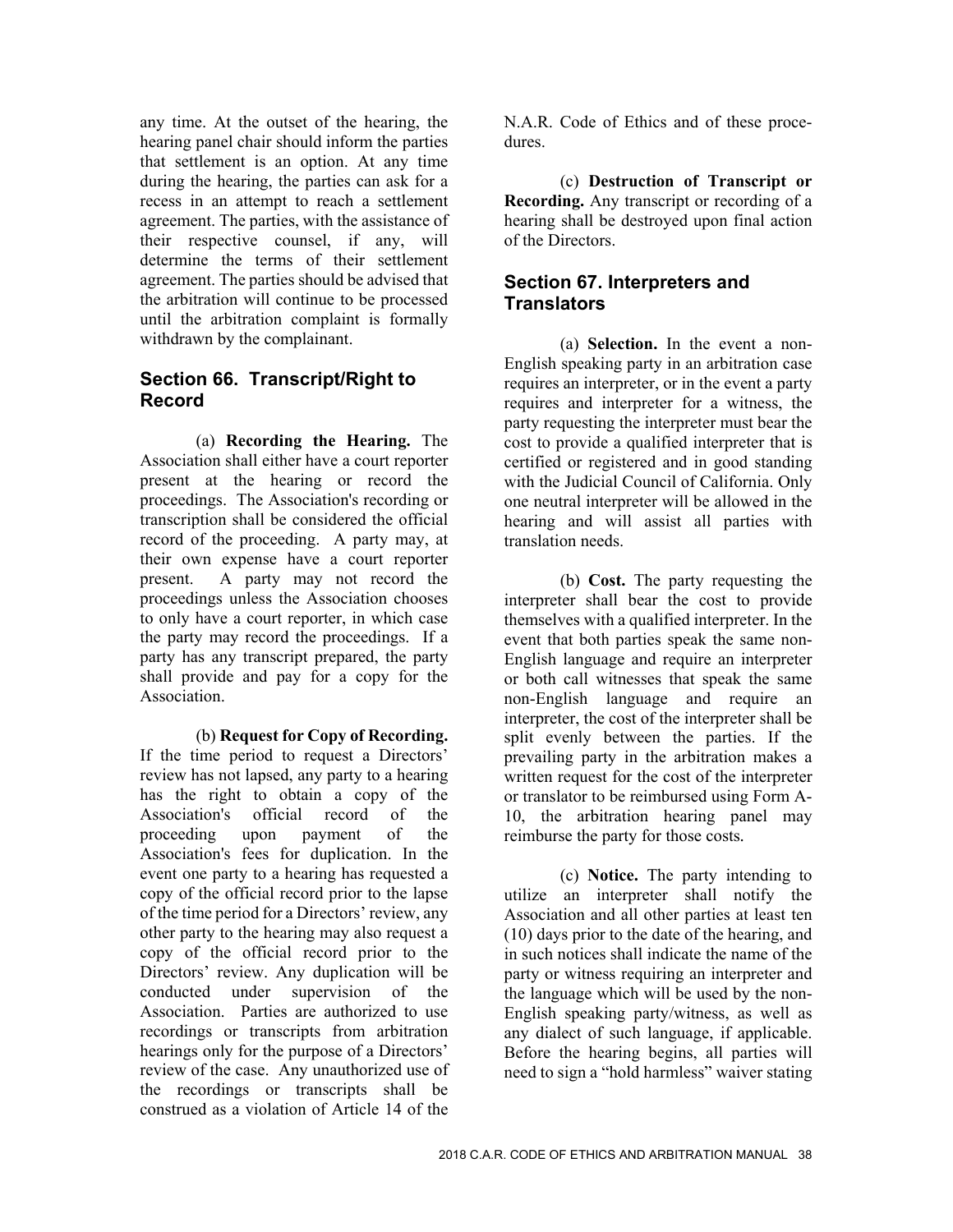that the Association will not be held liable for any actions or omissions of the interpreter.

(d) **Written Translations.** In the event any party intends to present a written document at a hearing that is in a language other than English, a translation by a qualified independent translator shall be presented along with the document at least ten (10) days prior to the date of the hearing. The party must provide proof that the document was translated by a translator who is certified or registered and in good standing with the Judicial Council of California.

#### **Section 68. Costs of Arbitration**

(a) **Prevailing Party's Costs; Attorneys' Fees; Statement of Costs.** The award may include costs of the prevailing party including an amount equal to the arbitration fee, witness fees, service of subpoenas, cost of interpreter/translator, and interest at the rate provided by law, unless another rate is specified by the award, and the award shall designate the date from which interest is to be computed. Where the dispute arises out of a contract which provides for attorneys' fees, the award may include attorneys' fees, otherwise, the award shall not include attorneys' fees. Each party shall complete a statement of costs (Form A-10) prior to the hearing and present it to the hearing Panel members for consideration. Failure to submit a statement of costs before the hearing waives the party's right to request such costs.

(b) **Costs of Continuance.** If a continuance of a hearing has been caused by an untimely request by a party to be represented by counsel as set forth in Section 53 of Part Two of this Manual or for other reasons, such costs occasioned by the continuance may be awarded against the party making the request, even though he or she may be the prevailing party.

#### **Section 69. Settlement**

The parties to an arbitration proceeding may settle the issue between them by agreement at any time. In such event, the parties shall promptly notify the Association Executive and the arbitration proceedings shall be terminated.

#### **Section 70. The Award**

(a) **Making and Reporting the Decision.** The arbitration award shall be made as soon as practicable after the evidence is presented, and the hearing Panel has finished its deliberations, but in no event later than forty-eight (48) hours following the conclusion of the hearing. The award shall be in writing (Form A-12) and signed by all members of the hearing Panel. The arbitration award shall be transmitted to the parties within five (5) days after the award is reduced to writing.

(b) **When the Award is Final and Binding.** If there is no request for a review, the award shall be final and binding after the period to request a review has lapsed. If there is a request for a review, the award shall be final and binding on the date the Directors ratify the award. Failure of the Association to abide by the timing requirements of this Manual shall not invalidate the Award. Once the award is final and binding, it shall not be subject to review or appeal except as required in Part 5, Title 9 of the California Code of Civil Procedure. Failure to abide by an arbitration award may subject a Member to sanctions by the Association, in accordance with the procedures set forth in Section 72.

(c) **Correction of the Award.**  Notwithstanding anything in this Section to the contrary, the hearing Panel may, upon a written request by a party or on its own motion, correct the award based on the grounds stated in subsection (a) and (c) of California Code of Civil Procedure Section 1286.6 within thirty (30) calendar days after the award has been sent to the parties. In the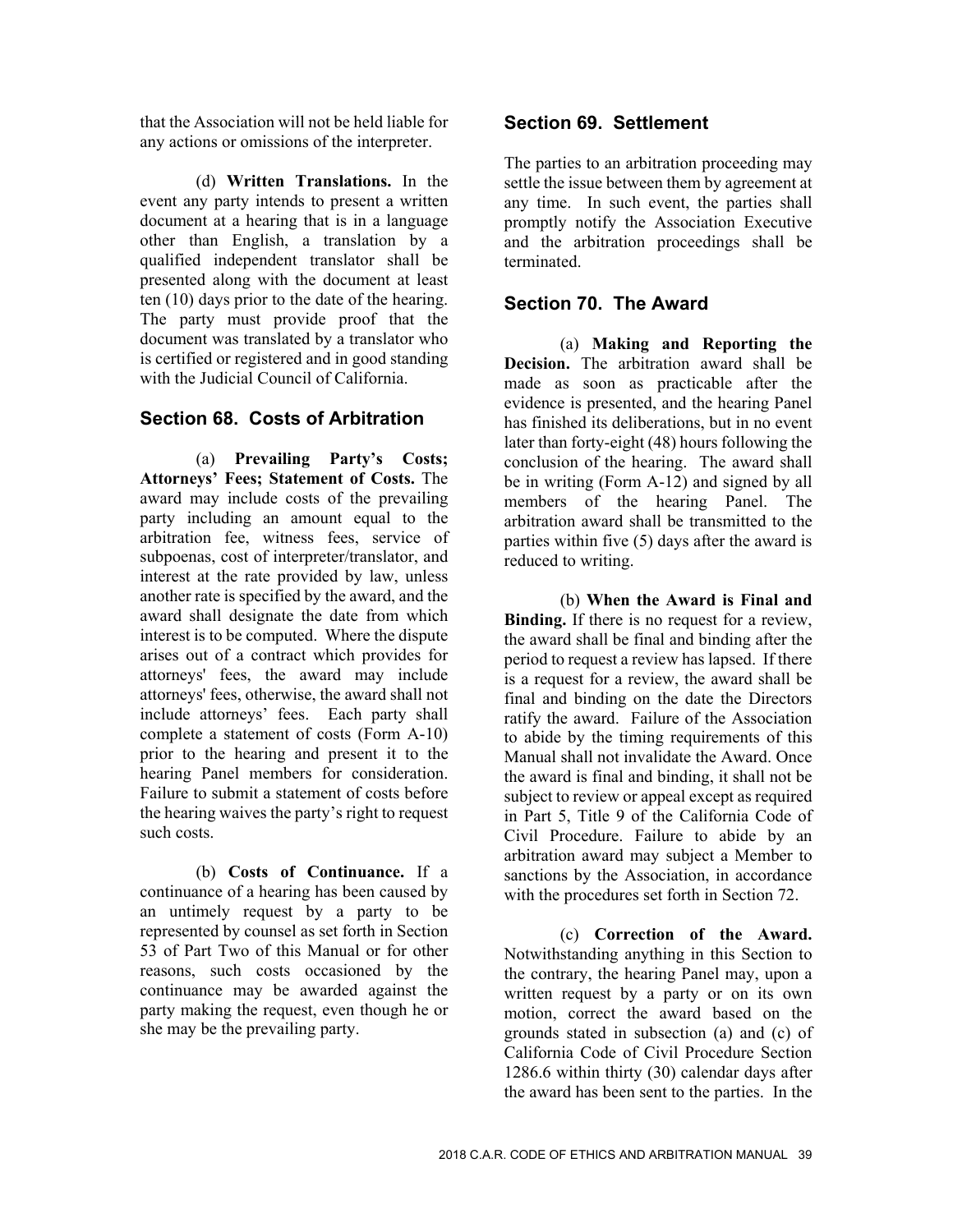event the hearing Panel makes such a correction, the Association Executive shall transmit the corrected award to all parties.

#### **Section 71. Request for Procedural Review by the Directors**

(a) **Filing the Request for Review.**  Any party may file a written request for procedural review (Form A-15) by the Directors within twenty (20) calendar days after the hearing Panel's award has been transmitted to the parties. The Association Executive may require the party requesting the review to supply the necessary number of copies of the request for review.

(b) **Required Deposit.** A request for review must be accompanied by a deposit with the Association in the amount provided in the Association's current schedule of fees.

(c) **Basis for Review.** The only basis for a review of an arbitration award is a lack of due process in the processing or hearing of the arbitration. The request for review must clearly indicate the alleged procedural deficiencies that occurred and contain in reasonable detail a summary of the facts and evidence supporting the challenge.

(d) **Permissible Evidence.** Only the issues raised by the party requesting review in the written request for review may be raised by the party requesting review in any hearing before the Directors.

(e) **Preliminary Review.** Within ten (10) days of receipt of the request for the review, the request must be reviewed by the Association Executive to determine whether the request complies with the filing requirements of this Section. If the Association Executive determines that the review fails to meet the filing requirements of this Section, the request shall be returned to the party and the party shall be given ten (10) calendar days to amend the request to comply with the appropriate requirements. Any

preliminary decision by the Association Executive is not a decision on the merits of the request but is to insure that the request complies with the filing requirements of this Section.

(f) **Conducting the Review Hearing.** If a request for review is filed, the procedures for the review shall be the same as those used for disciplinary hearing reviews as contained in Section 38 and subject to any exceptions contained in this Section. Where Section 38 references disciplinary forms, the corresponding arbitration forms shall be used. To the extent any procedures in Section 38 are applicable only to disciplinary hearing reviews, such procedures shall not be applicable.

(g) **Documents Provided to the Directors.** The Association Executive shall provide to the Directors, in advance of the review hearing, copies of the request for review, response to that request, and the award.

(h) **Delegation of Authority to Conduct the Review.** The Directors may delegate the authority to conduct the procedural review to Association legal counsel, provided Association legal counsel did not participate in the review of the complaint before the hearing, or at the hearing level of the dispute. If Association legal counsel conducts the review, the procedures shall be the same as for the Directors.

(i) **Action of the Directors.** The Directors shall render their decision promptly (Form A-19). Their decision may be to 1) ratify the award of the hearing Panel, or 2) to remand the case for a new hearing before a new Panel.

(j) **Disposition of the Deposit.** If the Directors ratify the decision of the hearing Panel, the money deposited by the party requesting review shall pass into the general treasury of the Association. If a new hearing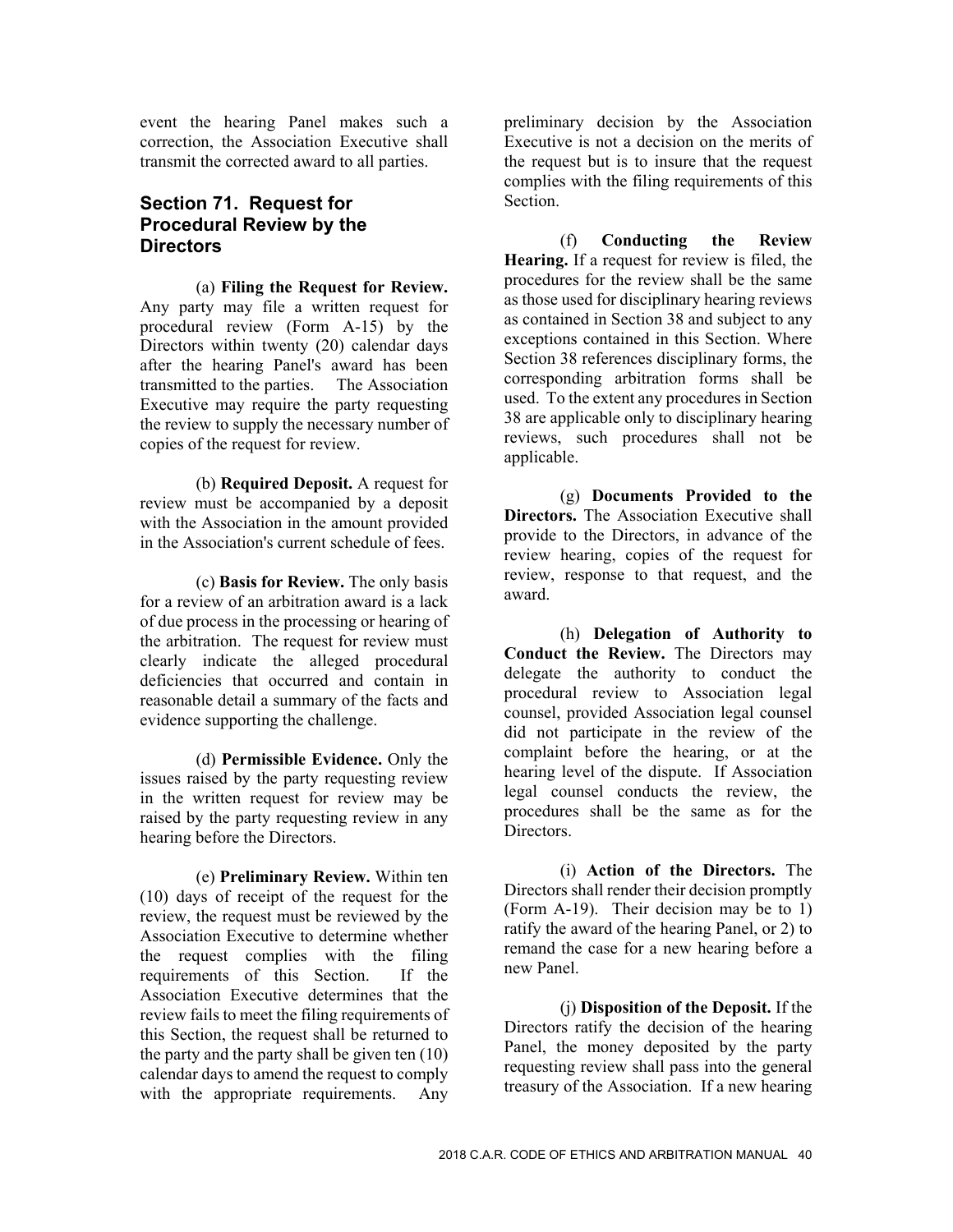is ordered, the deposit shall be returned to the party requesting the review.

(k) **Finality of Directors' Decision.**  The decision of the Directors to ratify the decision shall be final. Further, failure of the Association to abide by the timing requirements of this Manual shall not invalidate the decision of the Panel of **Directors** 

# **Section 72. Enforcement**

(a) **Judicial Confirmation; Costs and Fees.** The judgment of any competent court of record in California may be rendered upon the award. In the event it is necessary for any party to the arbitration to obtain judicial confirmation and enforcement of the arbitration award against any other party, the party failing to abide by the arbitration award shall pay to the party obtaining such confirmation the costs and reasonable attorneys' fees incurred in such actions as determined by the court.

 The award is final as set forth in Section 70(b). Any payment plan or discipline to membership imposed by the Association pursuant to a "show cause" hearing, is for the violation of the membership duty to abide by the arbitration award and is not be a modification of the award. The prevailing parties retain the right to judicial confirmation of the entire final award in addition to the membership suspension process set forth in Section 72 (b)-(e). Sanctions and payments to avoid sanctions are independent of, and run concurrently with, the prevailing parties' rights to judicially enforce the award. Any such payment plan to avoid suspension, including the decision not to suspend the member, is not a modification of the award.

(b) "**Show Cause" Hearing.** If the non-prevailing party in an arbitration has not paid the arbitration award to the prevailing party within fifteen (15) days after the deadline set forth in the Award of Arbitrators, the prevailing party may file a request with

the Association that the non-prevailing party "show cause" before a Panel of three (3) Directors as to why he or she refuses to abide by the arbitration award. If a party requests a procedural review, the request for a "show cause" hearing may not be filed until at least fifteen (15) days after the payment of the award is due following the procedural review. The non-prevailing party shall be advised of the date, time, and place, of the "show cause" hearing and shall have an opportunity to explain why the arbitration award was not paid to the prevailing party. The sole purpose of the "show cause" hearing is to determine why the non-prevailing party failed to timely pay the arbitration award. If the non-prevailing party pays the full award amount, including any accrued interest, to the prevailing party at any time prior to the "show cause" hearing, the "show cause" hearing will be dismissed, and the case will be considered closed.

 (c) **Conducting the "Show Cause" Hearing.** Both parties may attend the "show cause" hearing and may call witnesses, present evidence, and be represented by legal counsel. The procedures for the "show cause" hearing shall be the same as those used for a review hearing. To the extent any review hearing procedures are applicable only to a review hearing, such procedures shall not be applicable to a "show cause" hearing.

 (d) **Action of the Directors after "Show Cause" Hearing.** The Directors shall render their decision promptly after the "show cause" hearing (Form A-28). Their decision may be to: 1) take no action; 2) impose suspension of the non-prevailing party's Association and/or MLS membership for thirty (30) days or until the arbitration award plus interest is paid to the prevailing party, whichever is longer; or 3) set forth a schedule for the payment of the arbitration award plus interest to the prevailing party. Interest begins to accrue on the arbitration award starting from the due date of the award, at the statutory interest rate of ten percent  $(10\%)$  per annum.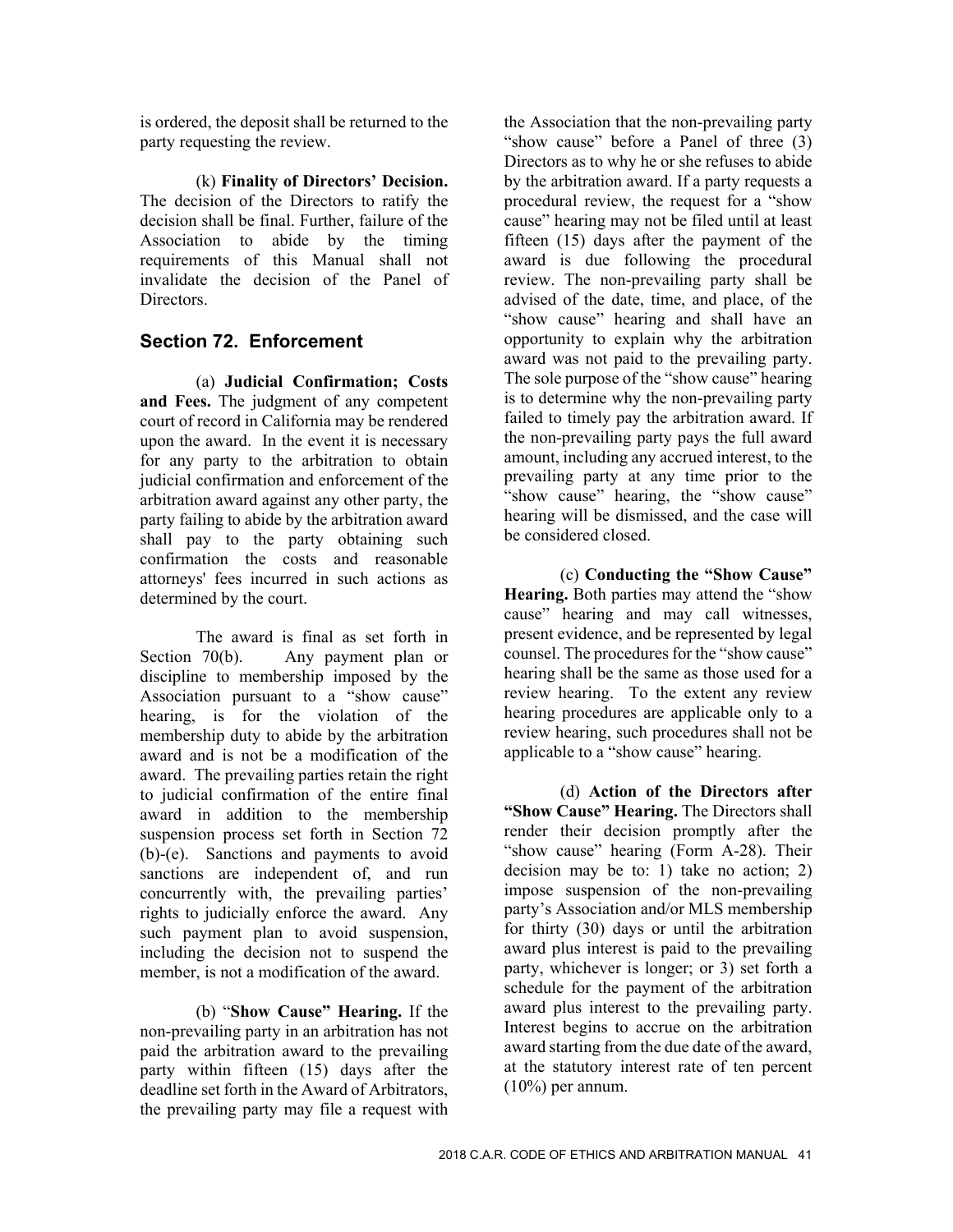(e) **Failure to Make a Payment Pursuant to a Payment Plan.** The prevailing party may notify the association of any nonpayment or partial payment by the nonprevailing party pursuant to any payment plan imposed by the Directors, and the association will send the non-prevailing party notice to provide evidence of the full amount of the payment within five (5) days. If the non-prevailing party doesn't provide evidence of the full amount of the payment by the deadline, the non-prevailing party's Association and/or MLS membership will be suspended until the full payment is made. The prevailing party is not precluded from pursuing a court confirmation of the award notwithstanding the payment plan.

 (f) **Requirements for Enforcement of Suspension.** Any suspension of membership imposed by the Directors following a "show cause" hearing shall not be enforced until: 1) the arbitration award is confirmed or modified by a court, but only if the award is not paid by the date ordered by the court (or within fifteen (15) days after the date the court order is made if the court order does not provide a due date); or 2) if no court action is filed, one hundred one (101) days after the award is finalized.

 (g) **Publication.** A member who has been suspended for failure to timely pay an arbitration award will have his or her name and photo published in accordance with C.A.R.'s publication policy.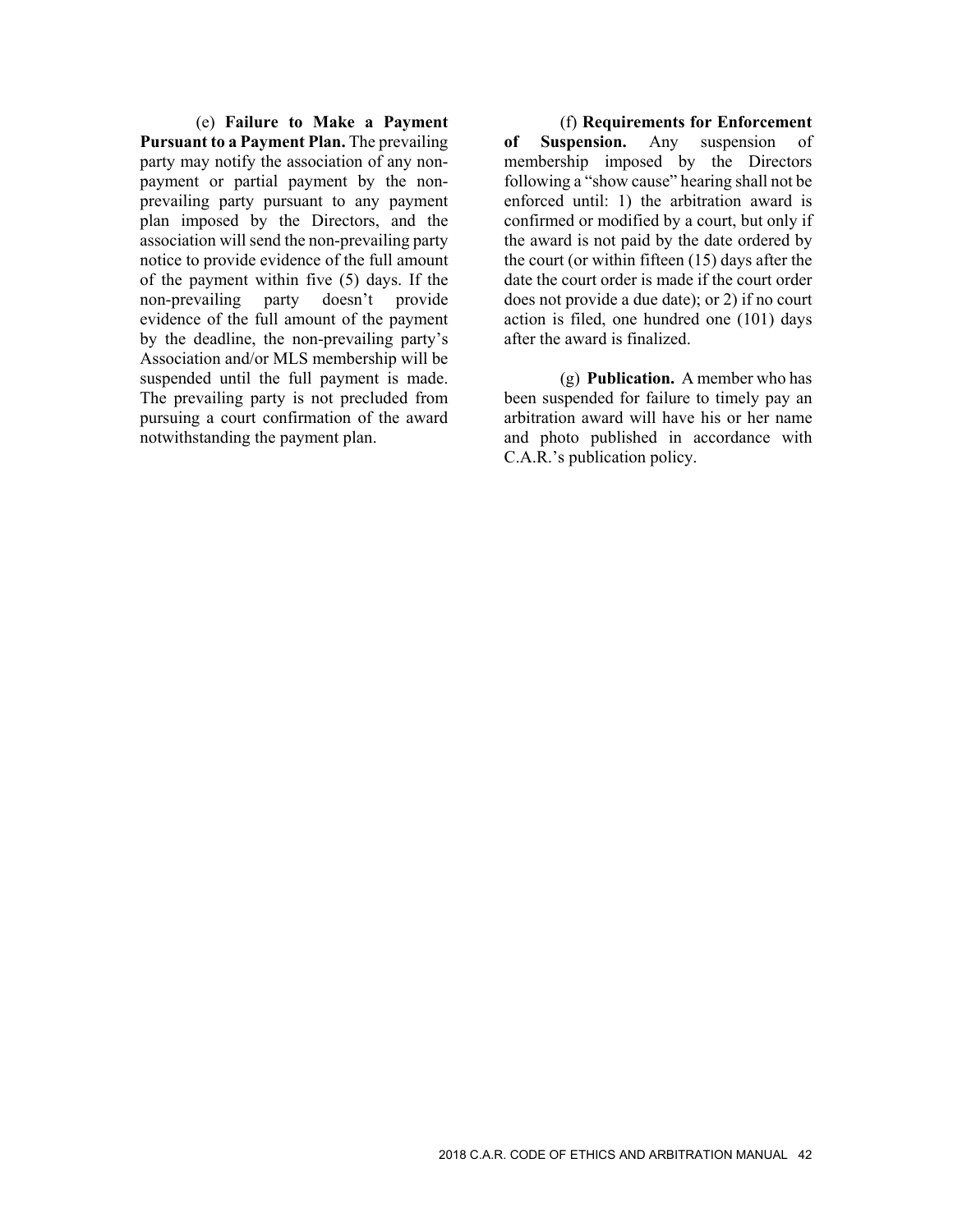# INDEX OF SUBHEADINGS

| Section 3. Power to Take Disciplinary Action Against an Association Member  3           |
|-----------------------------------------------------------------------------------------|
|                                                                                         |
|                                                                                         |
|                                                                                         |
|                                                                                         |
|                                                                                         |
| Section 5. Power to Take Disciplinary Action Against an MLS Participant or Subscriber 4 |
|                                                                                         |
|                                                                                         |
|                                                                                         |
|                                                                                         |
|                                                                                         |
|                                                                                         |
|                                                                                         |
|                                                                                         |
|                                                                                         |
|                                                                                         |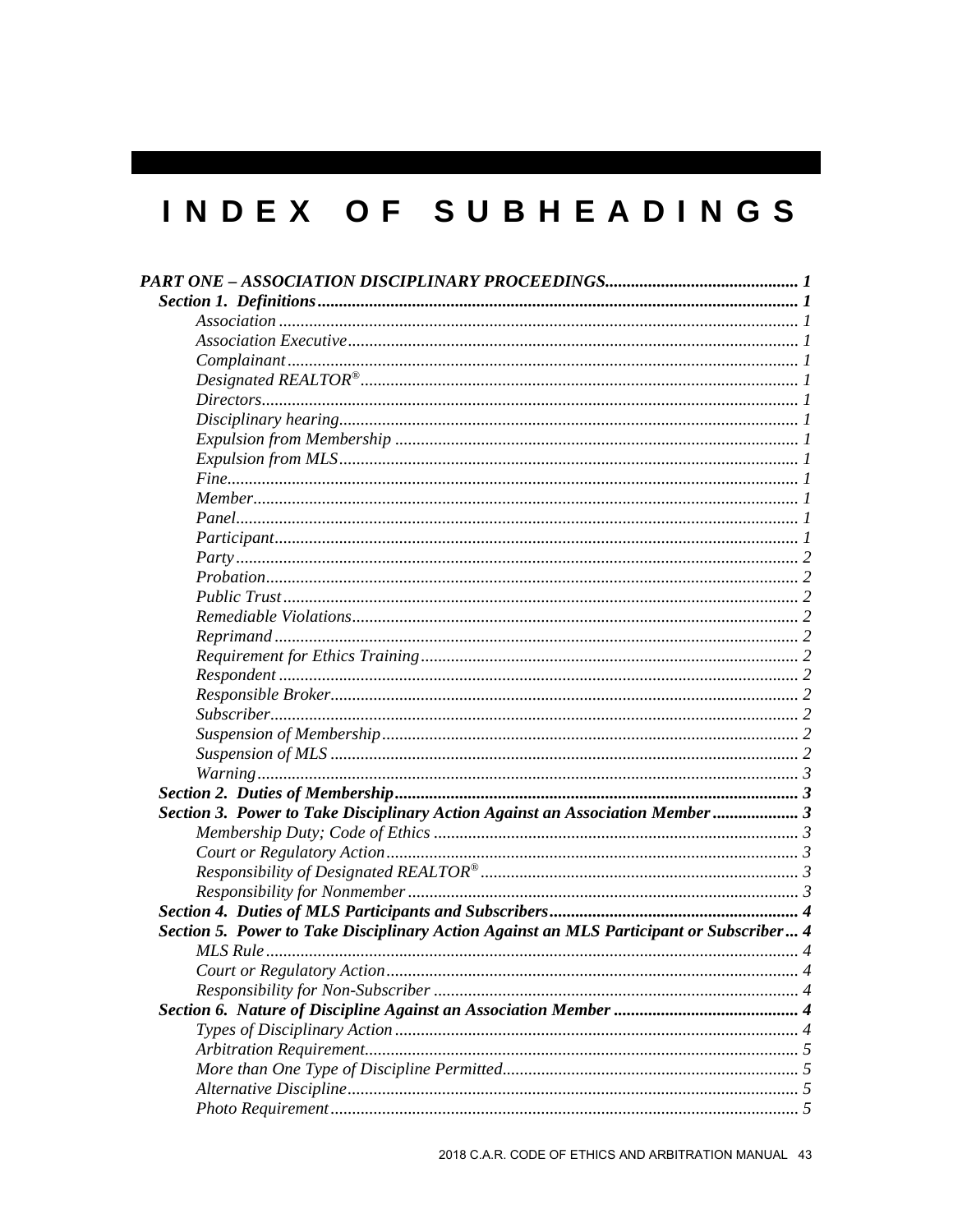| Section 7. Nature of Discipline Against an MLS Participant or Subscriber  5             |  |
|-----------------------------------------------------------------------------------------|--|
|                                                                                         |  |
|                                                                                         |  |
|                                                                                         |  |
|                                                                                         |  |
|                                                                                         |  |
|                                                                                         |  |
|                                                                                         |  |
|                                                                                         |  |
|                                                                                         |  |
|                                                                                         |  |
|                                                                                         |  |
| Section 11. Multi-Association Professional Standards Hearings and Shared Panelists 7    |  |
|                                                                                         |  |
|                                                                                         |  |
|                                                                                         |  |
|                                                                                         |  |
|                                                                                         |  |
|                                                                                         |  |
|                                                                                         |  |
|                                                                                         |  |
| Section 14. Waiver; Copyright Representation and Indemnification Agreement for Photos 8 |  |
|                                                                                         |  |
|                                                                                         |  |
|                                                                                         |  |
|                                                                                         |  |
|                                                                                         |  |
|                                                                                         |  |
|                                                                                         |  |
|                                                                                         |  |
|                                                                                         |  |
|                                                                                         |  |
|                                                                                         |  |
|                                                                                         |  |
|                                                                                         |  |
|                                                                                         |  |
|                                                                                         |  |
|                                                                                         |  |
|                                                                                         |  |
|                                                                                         |  |
|                                                                                         |  |
|                                                                                         |  |
|                                                                                         |  |
|                                                                                         |  |
|                                                                                         |  |
|                                                                                         |  |
|                                                                                         |  |
|                                                                                         |  |
| Ethics Advocate                                                                         |  |
| Section 21. Designated REALTOR® as a Respondent in an Ethics Hearing  12                |  |
|                                                                                         |  |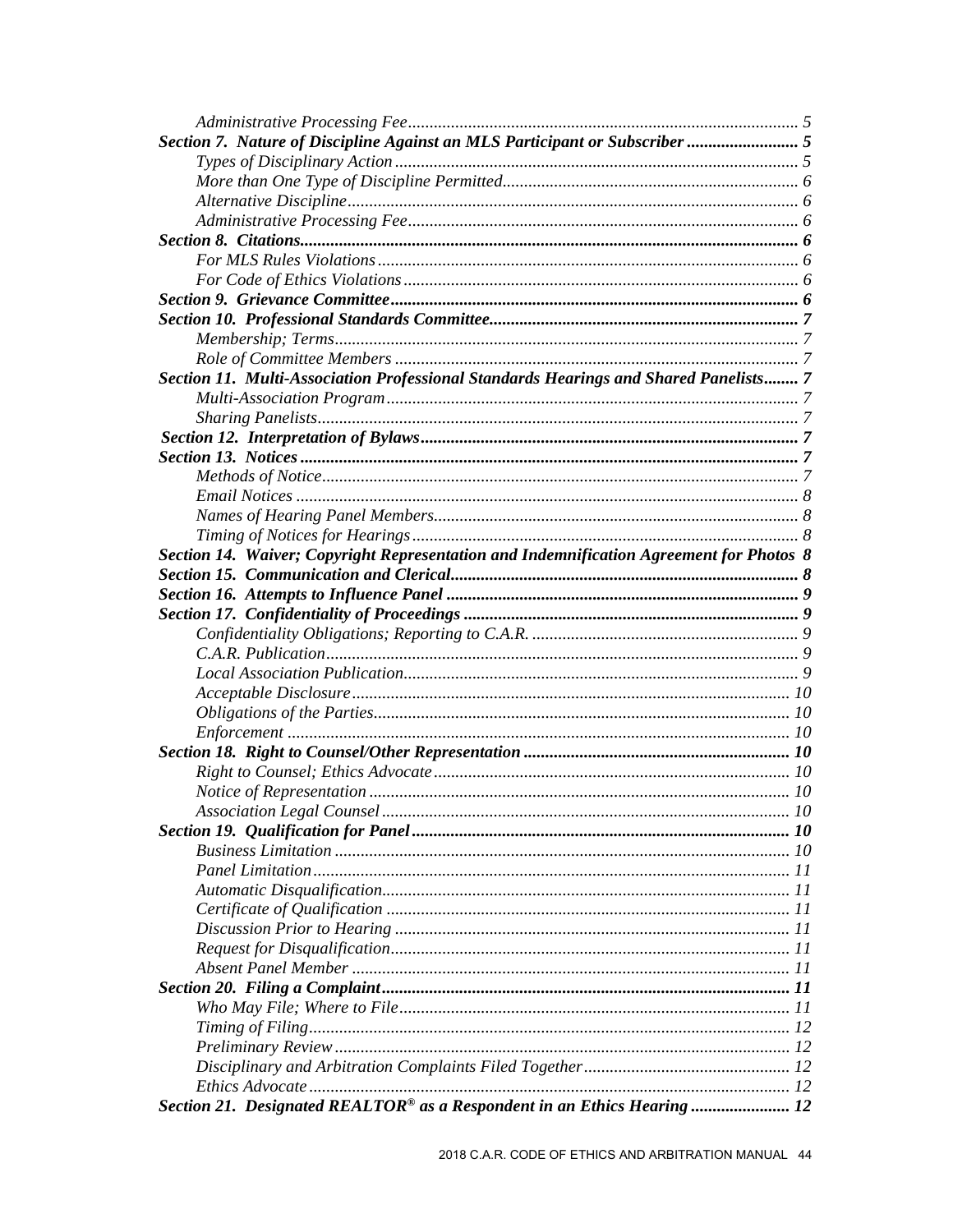| Section 22. MLS Participant as a Respondent in an MLS Rules Hearing  12           |  |
|-----------------------------------------------------------------------------------|--|
|                                                                                   |  |
|                                                                                   |  |
|                                                                                   |  |
|                                                                                   |  |
|                                                                                   |  |
|                                                                                   |  |
|                                                                                   |  |
|                                                                                   |  |
|                                                                                   |  |
|                                                                                   |  |
|                                                                                   |  |
|                                                                                   |  |
|                                                                                   |  |
|                                                                                   |  |
|                                                                                   |  |
|                                                                                   |  |
|                                                                                   |  |
|                                                                                   |  |
|                                                                                   |  |
|                                                                                   |  |
|                                                                                   |  |
|                                                                                   |  |
|                                                                                   |  |
|                                                                                   |  |
|                                                                                   |  |
|                                                                                   |  |
|                                                                                   |  |
|                                                                                   |  |
|                                                                                   |  |
|                                                                                   |  |
|                                                                                   |  |
|                                                                                   |  |
|                                                                                   |  |
|                                                                                   |  |
|                                                                                   |  |
|                                                                                   |  |
|                                                                                   |  |
| Waiver of Objection to Panel Member; Appointing Replacement to Challenged Panel   |  |
|                                                                                   |  |
|                                                                                   |  |
|                                                                                   |  |
|                                                                                   |  |
|                                                                                   |  |
|                                                                                   |  |
|                                                                                   |  |
|                                                                                   |  |
| Statements of Qualification; Acknowledgment of Receipt of Outline of Procedure 18 |  |
|                                                                                   |  |
|                                                                                   |  |
|                                                                                   |  |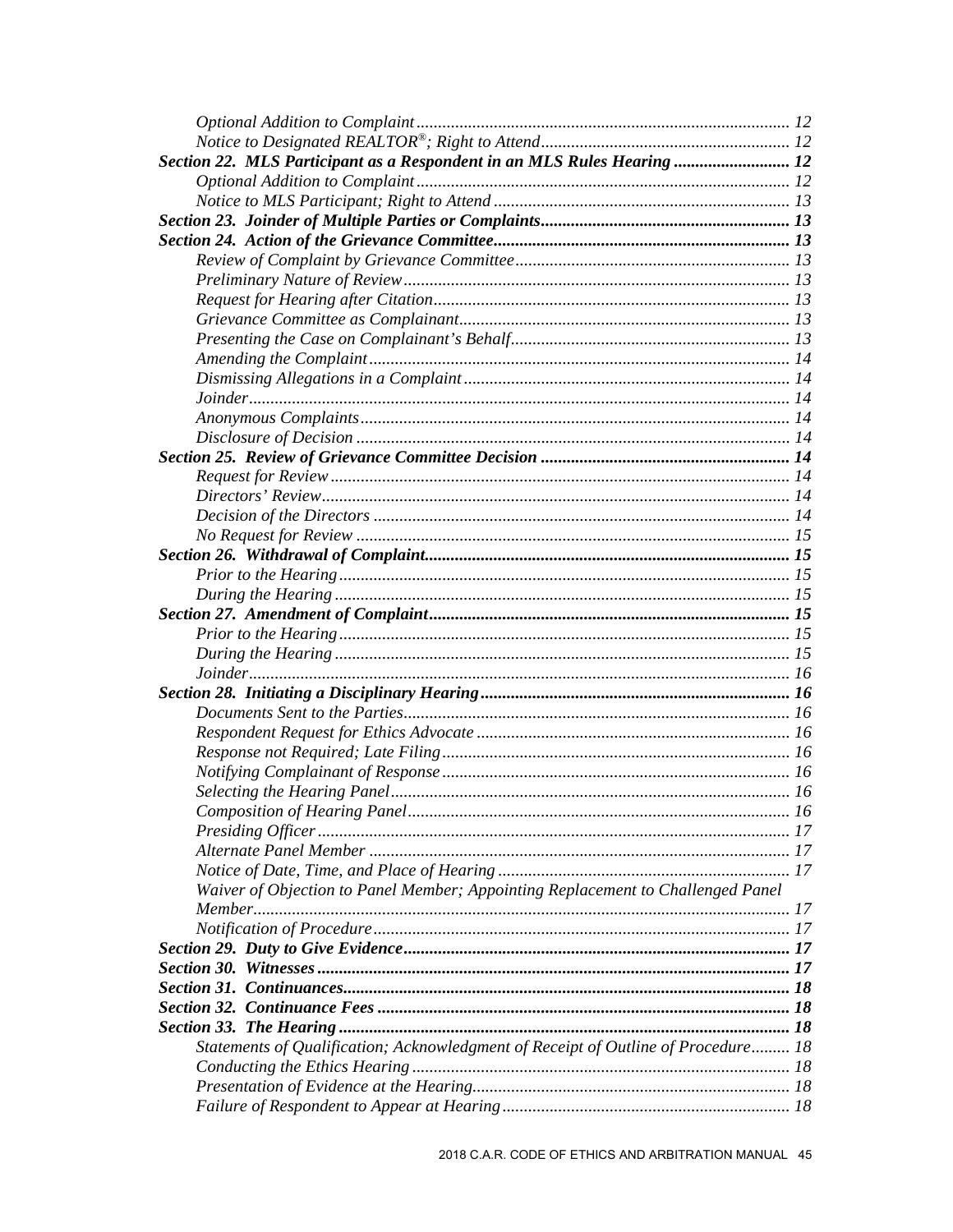| Consideration of Prior Code of Ethics and Membership Duty Violations 20           |  |
|-----------------------------------------------------------------------------------|--|
|                                                                                   |  |
|                                                                                   |  |
|                                                                                   |  |
|                                                                                   |  |
|                                                                                   |  |
|                                                                                   |  |
|                                                                                   |  |
|                                                                                   |  |
|                                                                                   |  |
|                                                                                   |  |
|                                                                                   |  |
|                                                                                   |  |
|                                                                                   |  |
|                                                                                   |  |
|                                                                                   |  |
|                                                                                   |  |
| Waiver of Objection to Director; Appointing Replacement to Challenged Director 22 |  |
|                                                                                   |  |
|                                                                                   |  |
|                                                                                   |  |
|                                                                                   |  |
|                                                                                   |  |
|                                                                                   |  |
|                                                                                   |  |
|                                                                                   |  |
|                                                                                   |  |
|                                                                                   |  |
|                                                                                   |  |
|                                                                                   |  |
|                                                                                   |  |
|                                                                                   |  |
|                                                                                   |  |
|                                                                                   |  |
|                                                                                   |  |
|                                                                                   |  |
|                                                                                   |  |
|                                                                                   |  |
|                                                                                   |  |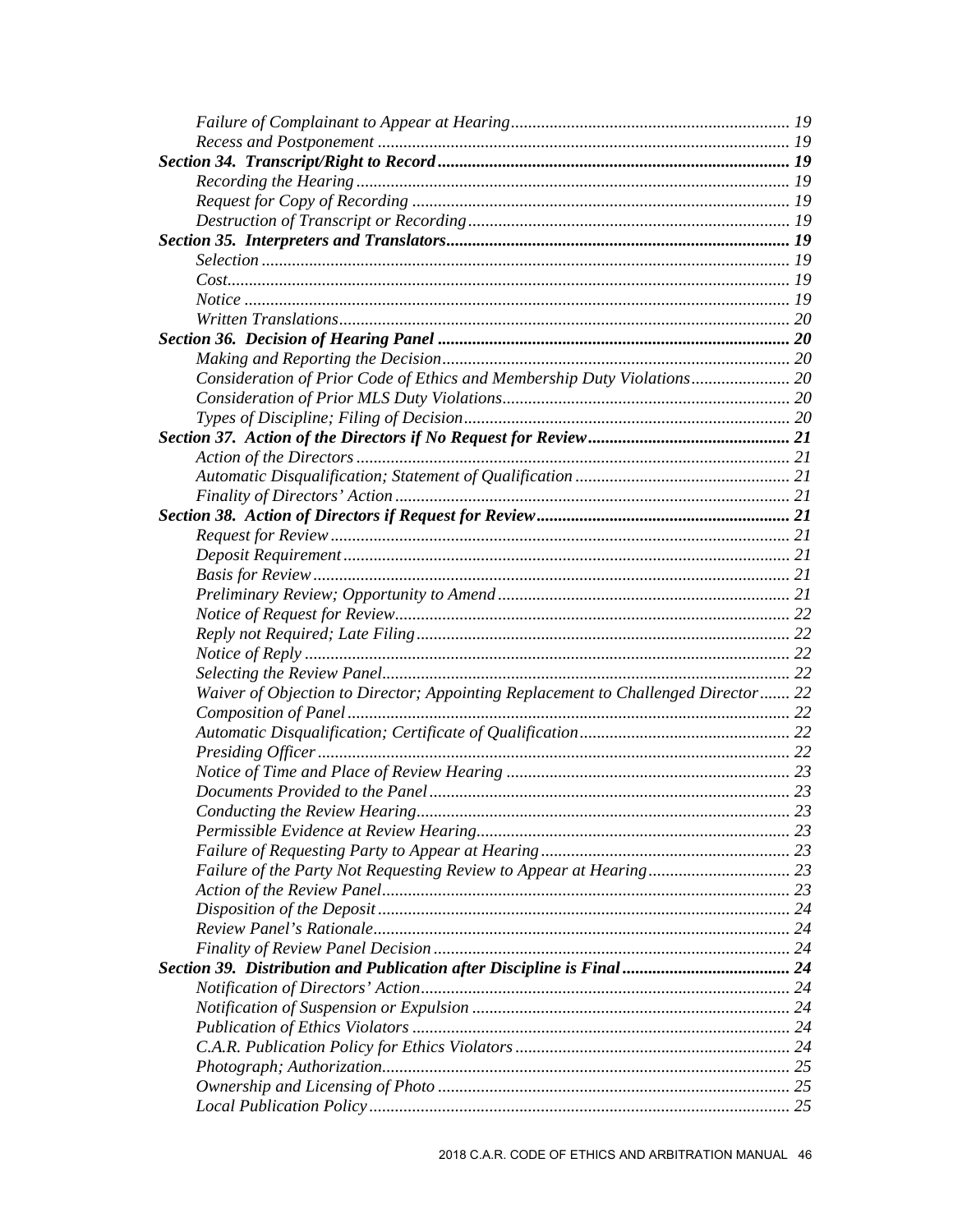| Section 43. MLS Participant's and Subscriber's Duty and Privilege to Arbitrate  28    |    |
|---------------------------------------------------------------------------------------|----|
|                                                                                       |    |
|                                                                                       |    |
|                                                                                       |    |
|                                                                                       |    |
|                                                                                       |    |
|                                                                                       |    |
|                                                                                       |    |
|                                                                                       |    |
|                                                                                       |    |
|                                                                                       |    |
|                                                                                       |    |
|                                                                                       |    |
|                                                                                       |    |
| Role of Committee Members                                                             | 29 |
| Section 47. Multi-Association Professional Standards Hearings and Shared Panelists 29 |    |
|                                                                                       |    |
|                                                                                       |    |
|                                                                                       |    |
|                                                                                       |    |
|                                                                                       |    |
|                                                                                       |    |
|                                                                                       |    |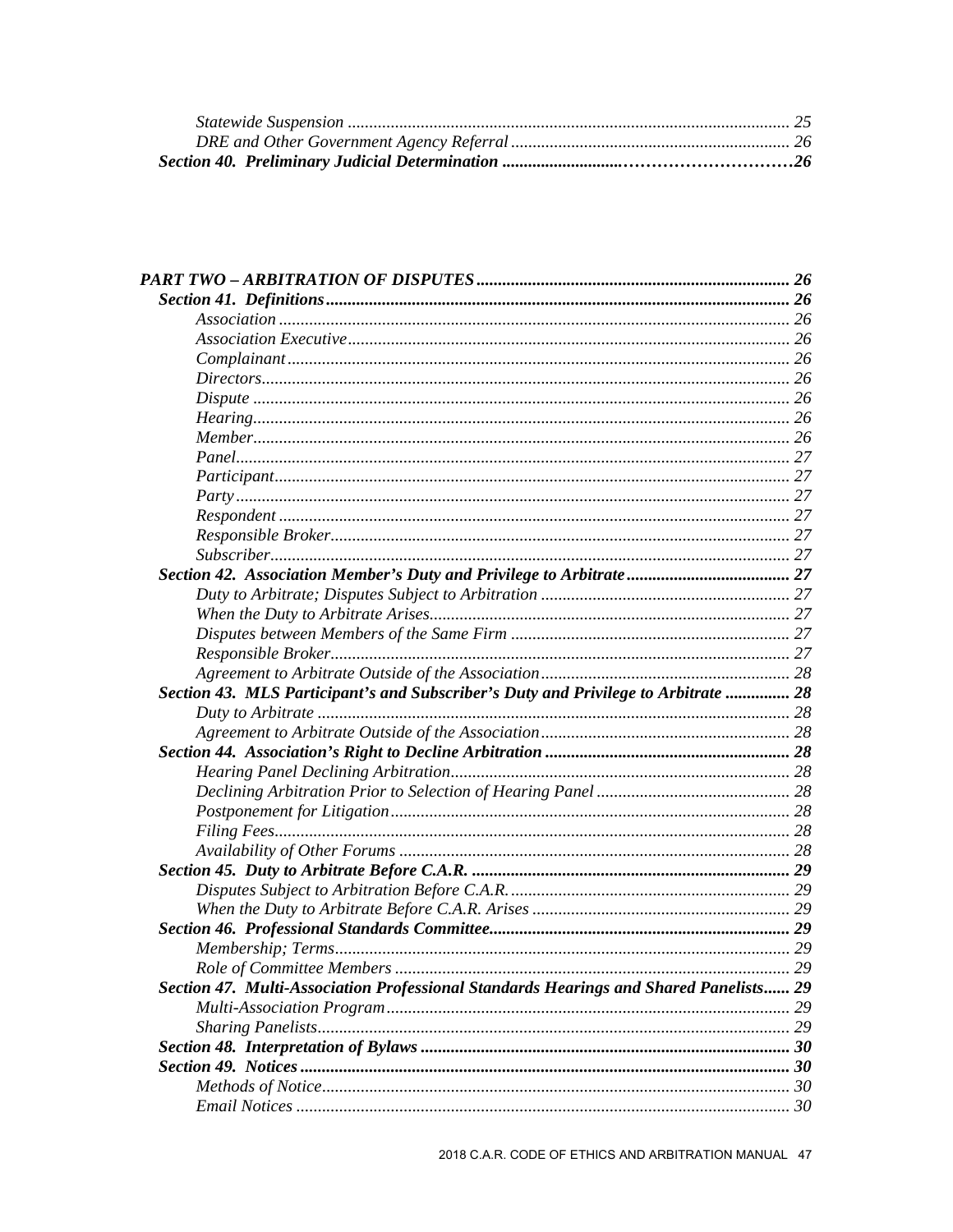| Arbitrator Disclosure Statements; Documents Sent to the Parties  33             |  |
|---------------------------------------------------------------------------------|--|
|                                                                                 |  |
|                                                                                 |  |
|                                                                                 |  |
|                                                                                 |  |
|                                                                                 |  |
|                                                                                 |  |
|                                                                                 |  |
| Waiver of Objection to Panel Member; Appointing Replacement to Challenged Panel |  |
|                                                                                 |  |
|                                                                                 |  |
|                                                                                 |  |
|                                                                                 |  |
|                                                                                 |  |
|                                                                                 |  |
|                                                                                 |  |
|                                                                                 |  |
|                                                                                 |  |
|                                                                                 |  |
|                                                                                 |  |
|                                                                                 |  |